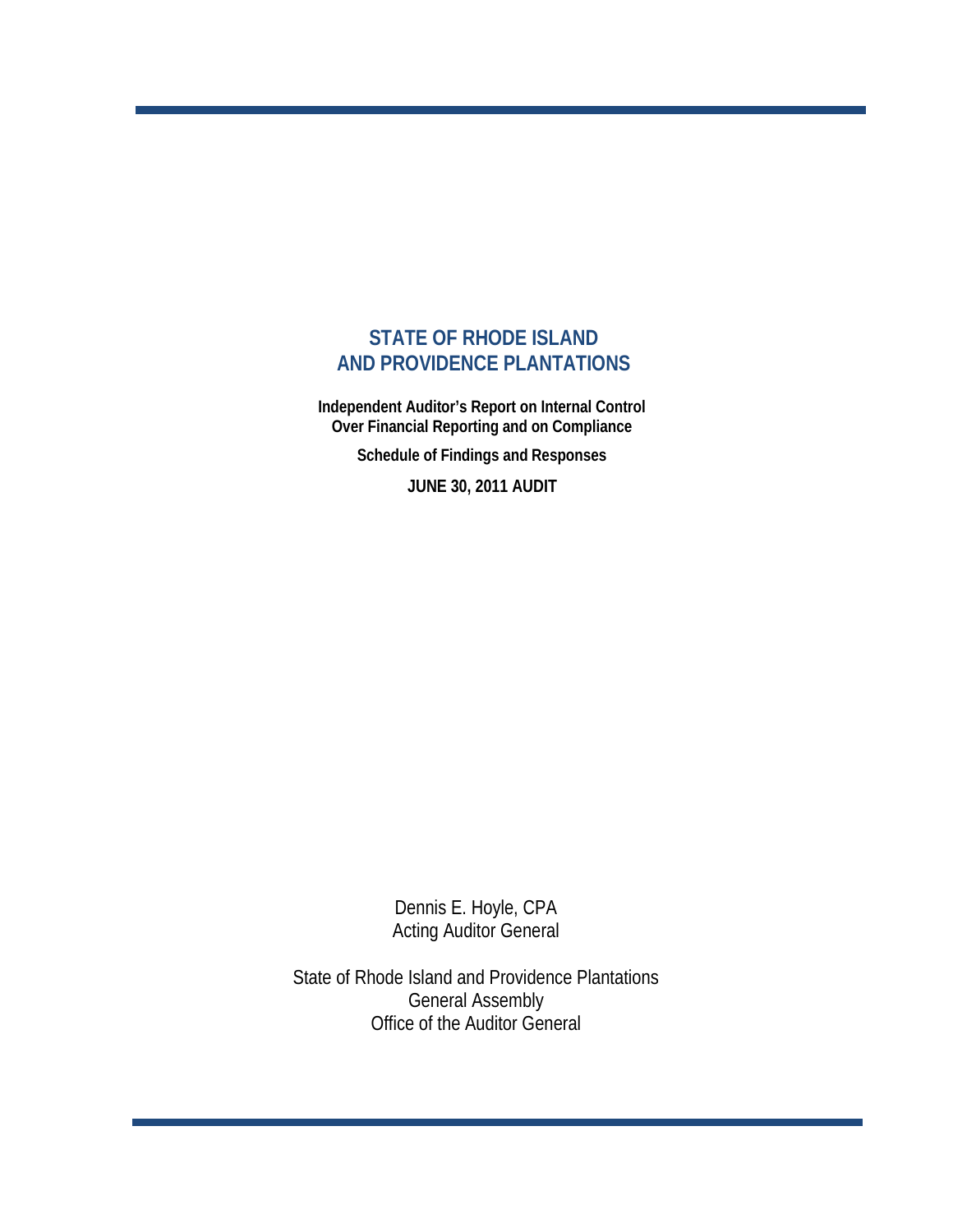

DENNIS E. HOYLE, CPA *ACTING AUDITOR GENERAL* dennis.hoyle@oag.ri.gov

STATE of RHODE ISLAND and PROVIDENCE PLANTATIONS

GENERAL ASSEMBLY

OFFICE of the AUDITOR GENERAL

♦ *INTEGRITY*

- ♦ *RELIABILITY*
- ♦ *INDEPENDENCE*
- ♦ *ACCOUNTABILITY*

April 3, 2012

Finance Committee of the House of Representatives and Joint Committee on Legislative Services, General Assembly State of Rhode Island and Providence Plantations:

We have audited the financial statements of the State of Rhode Island and Providence Plantations (the State) for the year ended June 30, 2011 and have issued our report thereon dated December 22, 2011. Our Independent Auditor's Report on the State's financial statements was included in the State's Comprehensive Annual Financial Report for fiscal 2011.

In conjunction with our audit of the State's financial statements, we have also prepared a report, dated December 22, 2011 and included herein, on our consideration of the State's internal control over financial reporting, its compliance with certain provisions of laws, regulations and contracts, and other matters required to be reported by *Government Auditing Standards*. Our report includes 38 findings that we considered significant deficiencies or material weaknesses in internal control over financial reporting or other matters required to be reported by *Government Auditing Standards.*

This report also includes 13 management comments, which are less significant findings, yet, in our opinion still warrant communication and the attention of the State's management.

The State's management has provided their comments and planned corrective actions, which have been included herein, relative to these findings and management comments.

Other findings and recommendations related to the State's administration of federal programs will be issued separately in the State's *Single Audit Report* for the fiscal year ended June 30, 2011*.*

Sincerely, Dennis E. Hoyle, CPA

Acting Auditor General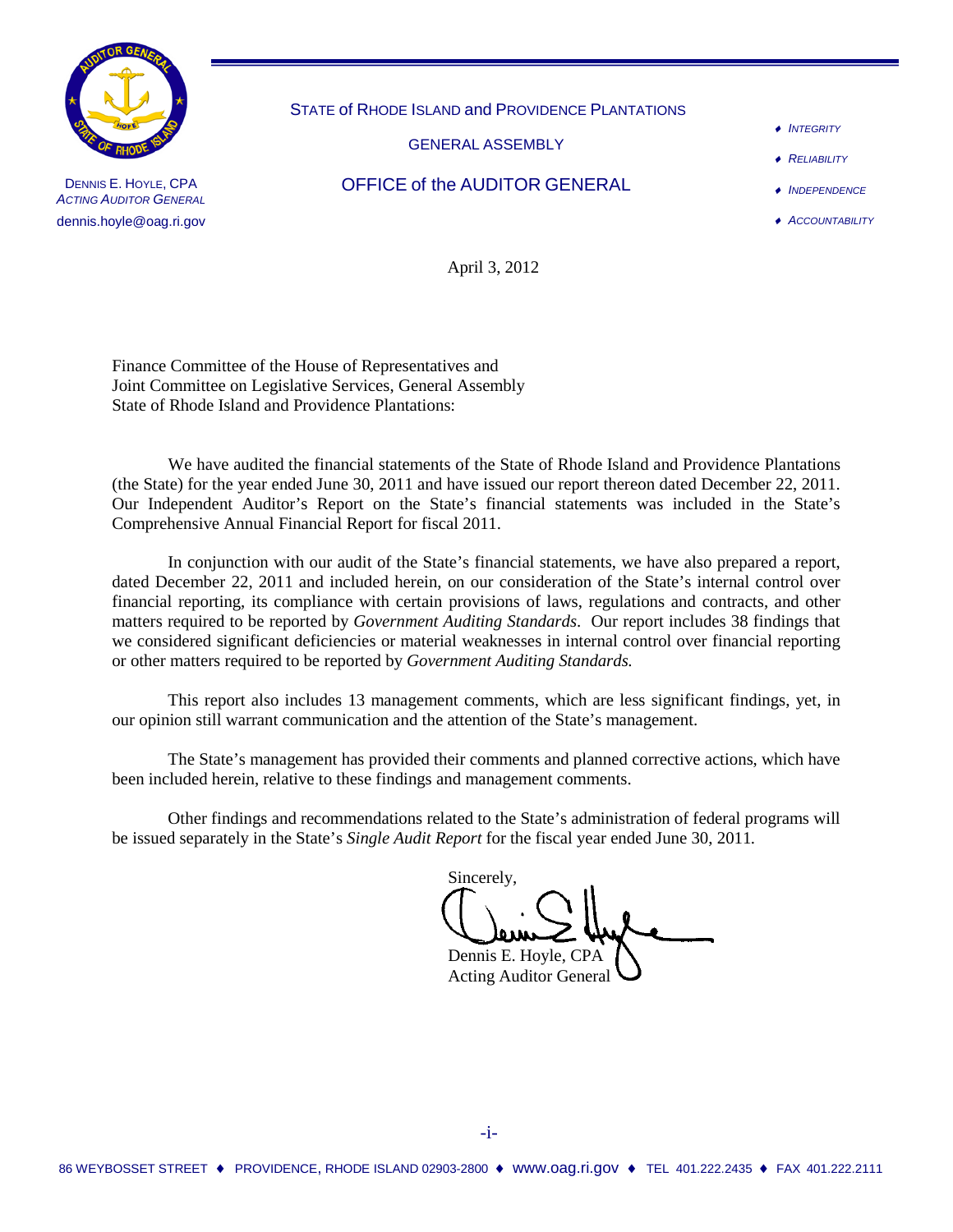## **State of Rhode Island and Providence Plantations**

**Schedule of Findings and Responses**

**JUNE 30, 2011 AUDIT**

## **TABLE OF CONTENTS**

|                                                                                                                                                          | Page           |
|----------------------------------------------------------------------------------------------------------------------------------------------------------|----------------|
| <b>EXECUTIVE SUMMARY</b>                                                                                                                                 | 1              |
| <b>INDEPENDENT AUDITOR'S REPORT</b>                                                                                                                      |                |
| Report on Internal Control Over Financial Reporting<br>and on Compliance and Other Matters Based on an<br><b>Audit of Financial Statements Performed</b> |                |
| in Accordance with Government Auditing Standards                                                                                                         | $\overline{2}$ |
| <b>SCHEDULE OF FINDINGS AND RESPONSES</b>                                                                                                                | 5              |
| Material Weaknesses and Significant Deficiencies in Internal Control<br><b>Over Financial Reporting</b>                                                  |                |
| <b>Statewide Accounting Systems and Other Financial Reporting Matters</b>                                                                                | 5              |
| <b>Information Systems Security</b>                                                                                                                      | 21             |
| Department of Revenue – Division of Taxation                                                                                                             | 28             |
| Department of Transportation - IST Fund                                                                                                                  | 36             |
| Department of Labor and Training - Employment Security<br>and Temporary Disability Insurance Funds                                                       | 44             |
| <b>Component Units</b>                                                                                                                                   | 46             |
| <b>Management Comments</b>                                                                                                                               | 52             |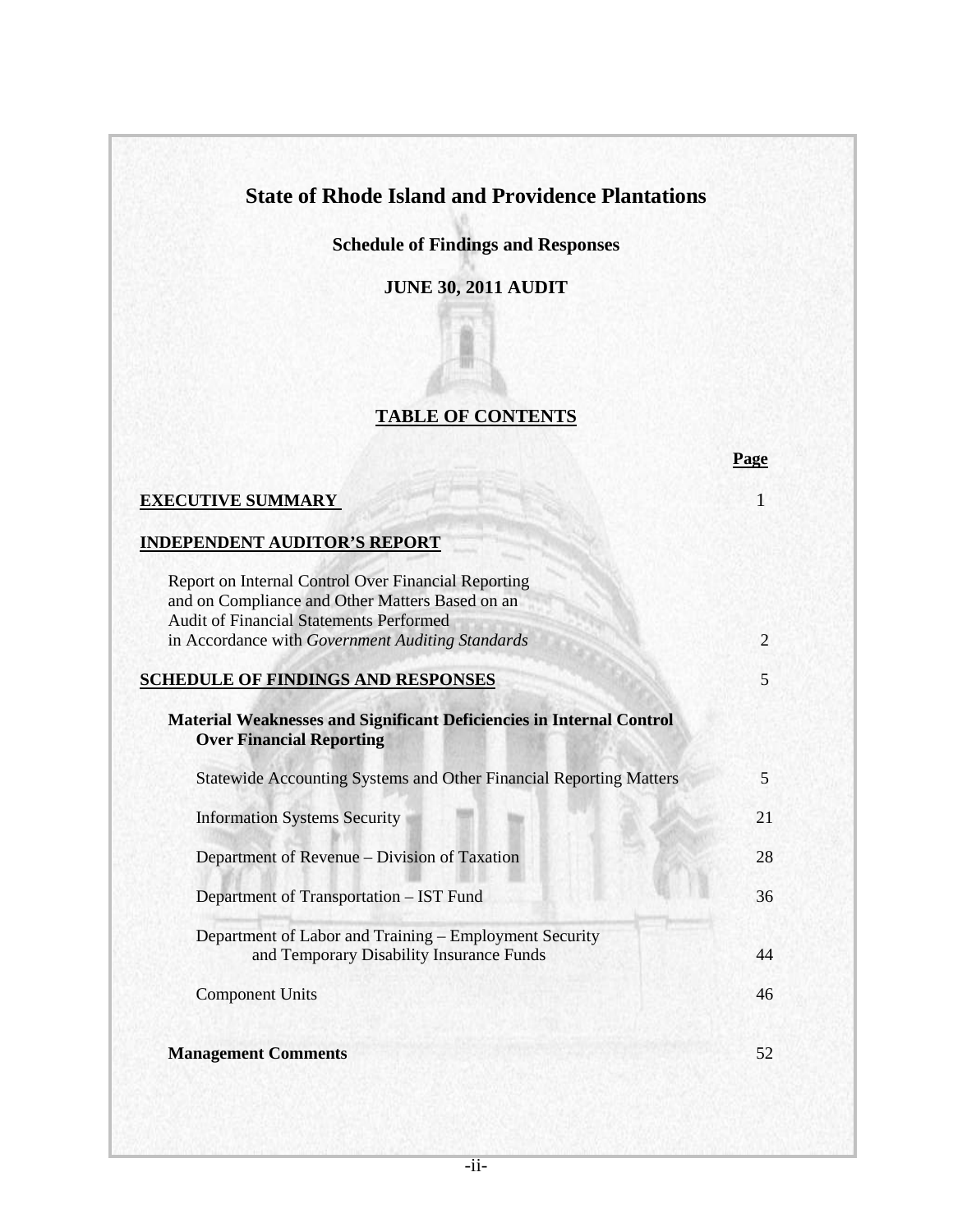Our audit of the State's financial statements, performed in accordance with *Government Auditing Standards*, requires that we communicate deficiencies in internal control over financial reporting. A deficiency in internal control exists when the design or operation of a control does not allow management or employees, in the normal course of performing their assigned functions, to prevent, or detect and correct misstatements on a timely basis. Control deficiencies classified as *material weaknesses* represent a higher likelihood that a material misstatement could occur and not be prevented or detected than those findings classified as *significant deficiencies.*

The control deficiencies identified in our audit can be broadly categorized as follows:

### *Statewide Accounting Systems and Other Financial Reporting Matters*

- full implementation of the planned statewide accounting system (RIFANS) has stalled
- deficiencies in control over financial reporting relating to federal programs

### *Information Systems Security*

- monitoring of comprehensive information system security policies and procedures
- secure transmission of financial data to external parties

### *Department of Revenue - Division of Taxation*

- controls over tax payments received electronically
- consistent revenue recognition and data warehouse billings
- personal income tax administration

### *Department of Transportation (DOT) - Intermodal Surface Transportation Fund*

- design of DOT's accounting system is incompatible with the State's RIFANS system resulting in control weaknesses and various inefficiencies
- transportation infrastructure reporting
- *Department of Labor and Training (DLT) - Employment Security and Temporary Disability Insurance Funds*
	- security of DLT's systems and data transmissions

### *Component Units*

weaknesses in controls for separate component units of State government

Most of the control deficiencies reported herein are conditions that have existed for several years. Many continue due to a lack of investment by the State in the operation and security of its information systems. The State has struggled in recent years to maintain its complex information systems environment without sufficient resources. The State needs to address these issues through a carefully designed plan that ensures it can maintain its current information systems and meet the challenges posed by expanding RIFANS. The plan should focus on 1) addressing control deficiencies inherent in the State's current processes, 2) advancing departmental efficiencies by leveraging more effective statewide processes, and 3) ensuring the long-term sustainability of critical State operations that are dependent on these information systems.

We have also included 13 management comments, which are less significant findings yet still warrant the attention of the State's management and represent opportunities for efficiency or enhancing controls. These include recommendations concerning subrecipient monitoring, drawdown of federal funds, certain taxation processes, and other accounting and financial reporting issues.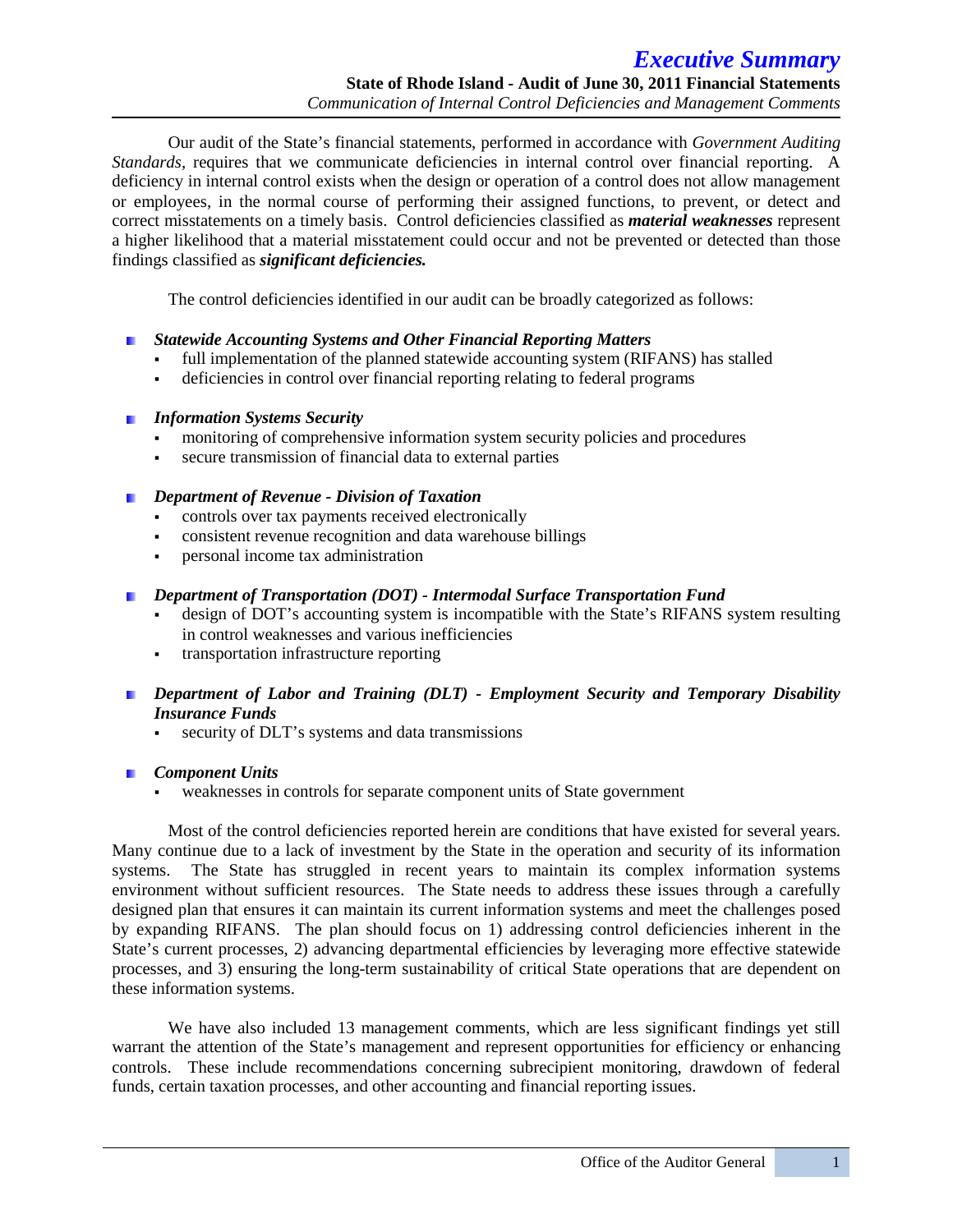

DENNIS E. HOYLE, CPA *ACTING AUDITOR GENERAL* dennis.hoyle@oag.ri.gov

STATE of RHODE ISLAND and PROVIDENCE PLANTATIONS

GENERAL ASSEMBLY

- ♦ *INTEGRITY*
- ♦ *RELIABILITY*

OFFICE of the AUDITOR GENERAL

♦ *INDEPENDENCE* ♦ *ACCOUNTABILITY*

### **INDEPENDENT AUDITOR'S REPORT ON INTERNAL CONTROL OVER FINANCIAL REPORTING AND ON COMPLIANCE AND OTHER MATTERS BASED ON AN AUDIT OF FINANCIAL STATEMENTS PERFORMED IN ACCORDANCE WITH**  *GOVERNMENT AUDITING STANDARDS*

Finance Committee of the House of Representatives and Joint Committee on Legislative Services, General Assembly, State of Rhode Island and Providence Plantations:

We have audited the financial statements of the governmental activities, the business-type activities, the aggregate discretely presented component units, each major fund, and the aggregate remaining fund information of the State of Rhode Island and Providence Plantations (the State), as of and for the year ended June 30, 2011, which collectively comprise the State's basic financial statements and have issued our report thereon dated December 22, 2011. Our report includes a reference to other auditors. We conducted our audit in accordance with auditing standards generally accepted in the United States of America and the standards applicable to financial audits contained in *Government Auditing Standards*, issued by the Comptroller General of the United States. As described in our report on the State's financial statements, other auditors audited the financial statements of:

- certain component units which represent 2% of the assets and 1% of the revenues of the governmental activities and 1% of the assets and 2% of the revenues of the aggregate remaining fund information;
- the Convention Center Authority, a major fund, which also represents 68% of the assets and 2% of the revenues of the business-type activities; and
- component units which represent 100% of the assets and 100% of the revenues of the aggregate discretely presented component units.

This report includes our consideration of the results of the other auditors' testing of internal control over financial reporting and compliance and other matters that are reported on separately by those other auditors. However, this report, insofar as it relates to the results of the other auditors, is based solely on the reports of the other auditors.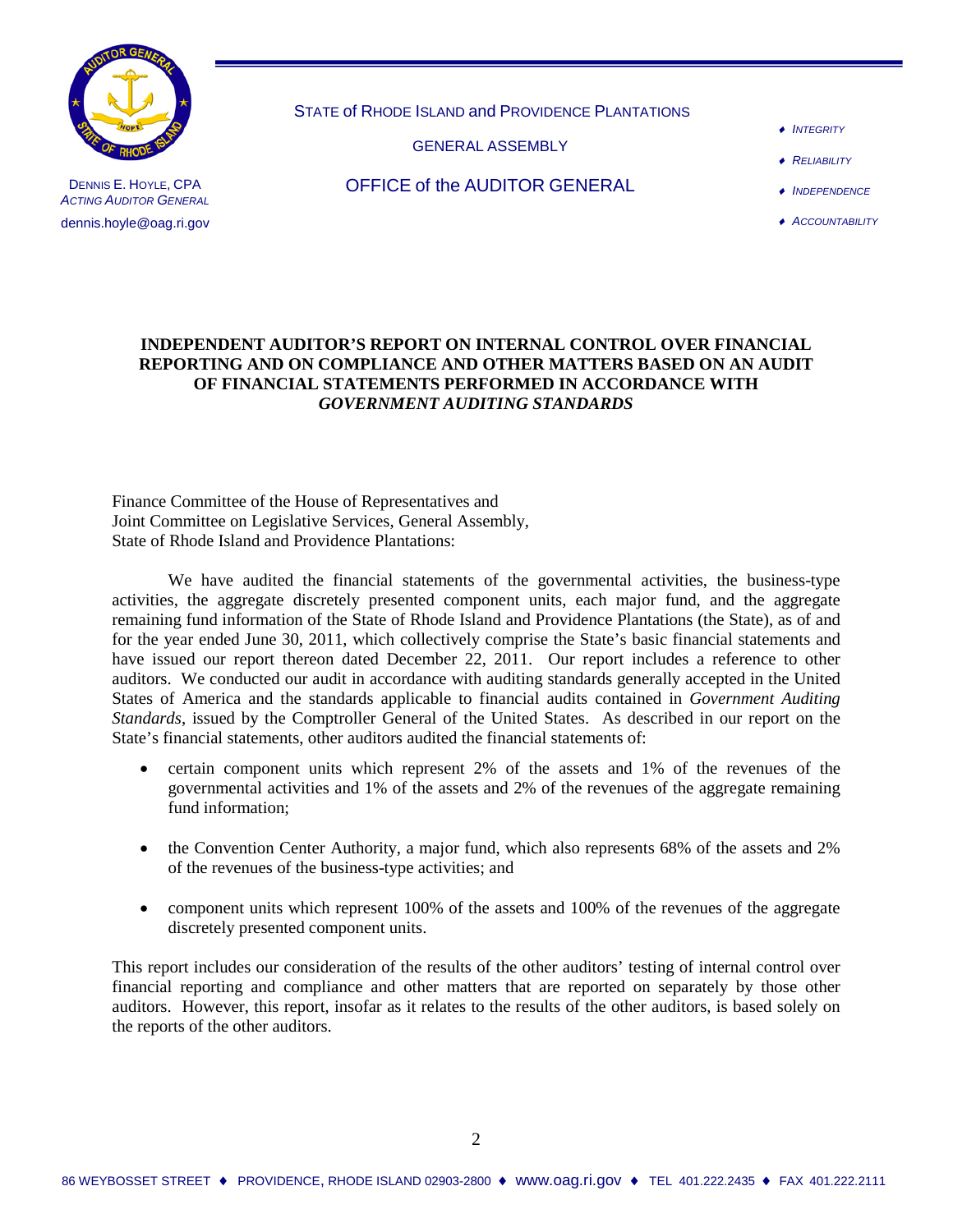### Internal Control Over Financial Reporting

Management of the State is responsible for establishing and maintaining effective internal control over financial reporting. In planning and performing our audit, we considered the State's internal control over financial reporting as a basis for designing our auditing procedures for the purpose of expressing our opinions on the financial statements, but not for the purpose of expressing an opinion on the effectiveness of the State's internal control over financial reporting. Accordingly, we do not express an opinion on the effectiveness of the State's internal control over financial reporting.

Our consideration of internal control over financial reporting was for the limited purpose described in the preceding paragraph and was not designed to identify all deficiencies in internal control over financial reporting that might be significant deficiencies or material weaknesses and therefore, there can be no assurance that all deficiencies, significant deficiencies, or material weaknesses have been identified. However, as discussed in the accompanying schedule of findings and responses, we and the other auditors identified certain deficiencies in internal control over financial reporting that we consider to be material weaknesses and other deficiencies that we consider to be significant deficiencies.

*A deficiency in internal control* exists when the design or operation of a control does not allow management or employees, in the normal course of performing their assigned functions, to prevent, or detect and correct misstatements on a timely basis. A material weakness is a deficiency, or a combination of deficiencies, in internal control such that there is a reasonable possibility that a material misstatement of the entity's financial statements will not be prevented, or detected and corrected on a timely basis. We consider the deficiencies described in the accompanying schedule of findings and responses to be material weaknesses: Findings 2011-1, 2011-2, 2011-4, 2011-6, 2011-7, 2011-10, 2011-16, 2011-18, 2011-19, 2011-20, 2011-22, 2011-23, 2011-24, and 2011-35.

*A significant deficiency* is a deficiency, or combination of deficiencies in internal control that is less severe than a material weakness, yet important enough to merit attention by those charged with governance. We consider the deficiencies described in the accompanying schedule of findings and responses to be significant deficiencies: Findings 2011-3, 2011-5, 2011-8, 2011-9, 2011-11, 2011-12, 2011-13, 2011-14, 2011-15, 2011-17, 2011-21, 2011-25, 2011-26, 2011-27, 2011-28, 2011-31, 2011-32, 2011-33, 2011-34, 2011-36, 2011-37, and 2011-38.

### Compliance and Other Matters

As part of obtaining reasonable assurance about whether the State's financial statements are free of material misstatement, we performed tests of its compliance with certain provisions of laws, regulations, contracts, and grant agreements, noncompliance with which could have a direct and material effect on the determination of financial statement amounts. However, providing an opinion on compliance with those provisions was not an objective of our audit, and accordingly, we do not express such an opinion. The results of our tests and the reports of the other auditors disclosed an instance of noncompliance required to be reported under *Government Auditing Standards* and which is described in the accompanying schedule of findings and responses as Finding 2011-30.

We noted a matter required to be reported under *Government Auditing Standards* that is included in the schedule of findings and responses as Finding 2011-29.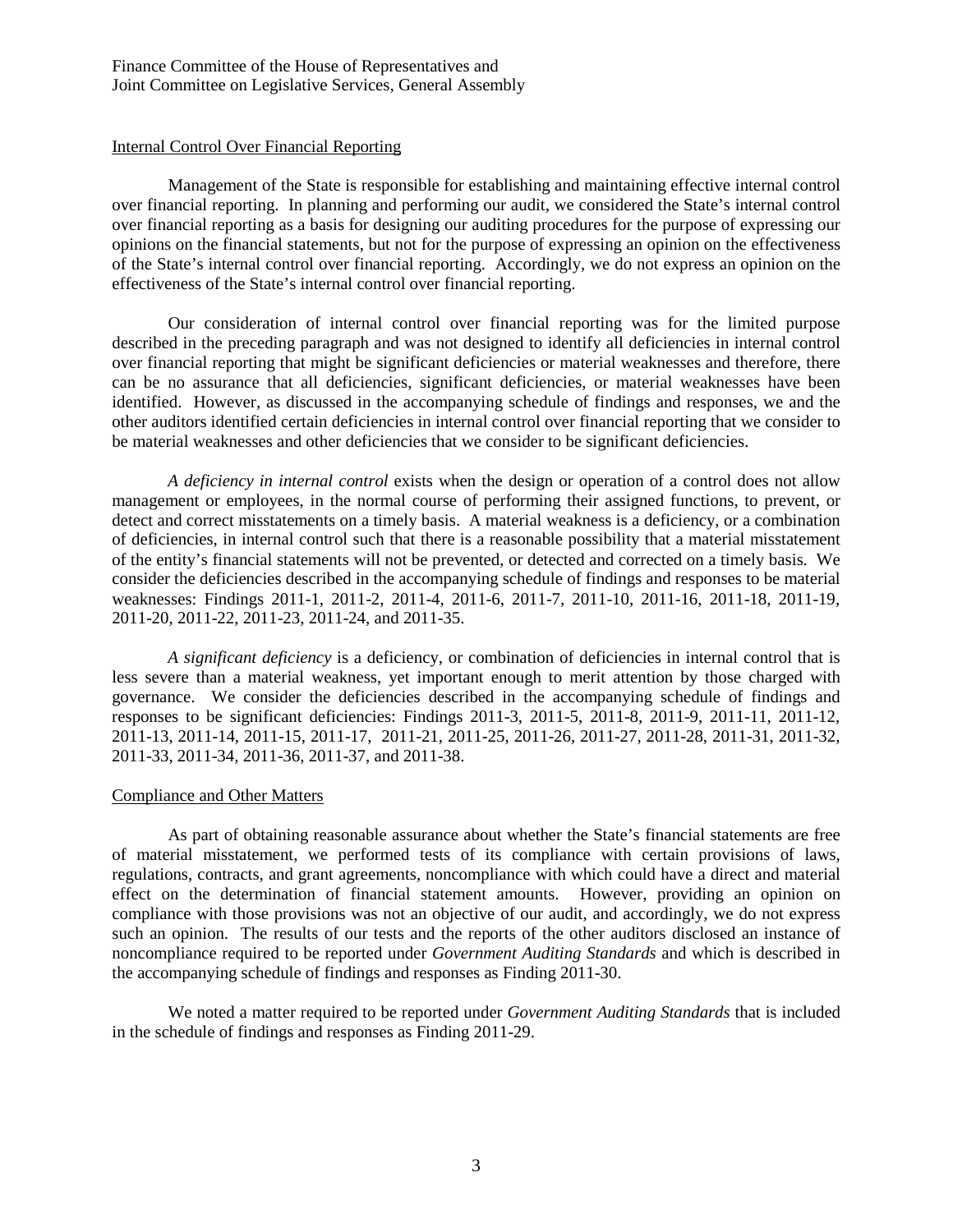Finance Committee of the House of Representatives and Joint Committee on Legislative Services, General Assembly

We also noted certain matters described as Management Comments 2011-1 through 2011-13 in the schedule of findings and responses that we consider to be less significant findings than those considered to be significant deficiencies, yet, in our opinion still warrant communication and the attention of the State's management.

The State's response to the findings identified in our audit are described in the accompanying schedule of findings and responses. We did not audit the State's response and accordingly, we express no opinion on it.

This report is intended solely for the information and use of the Finance Committee of the House of Representatives, the Joint Committee on Legislative Services, the Governor and management of the State, federal awarding agencies, and pass-through entities and is not intended to be and should not be used by anyone other than these specified parties.

Dennis E. Hoyle, CPA

Acting Auditor General

December 22, 2011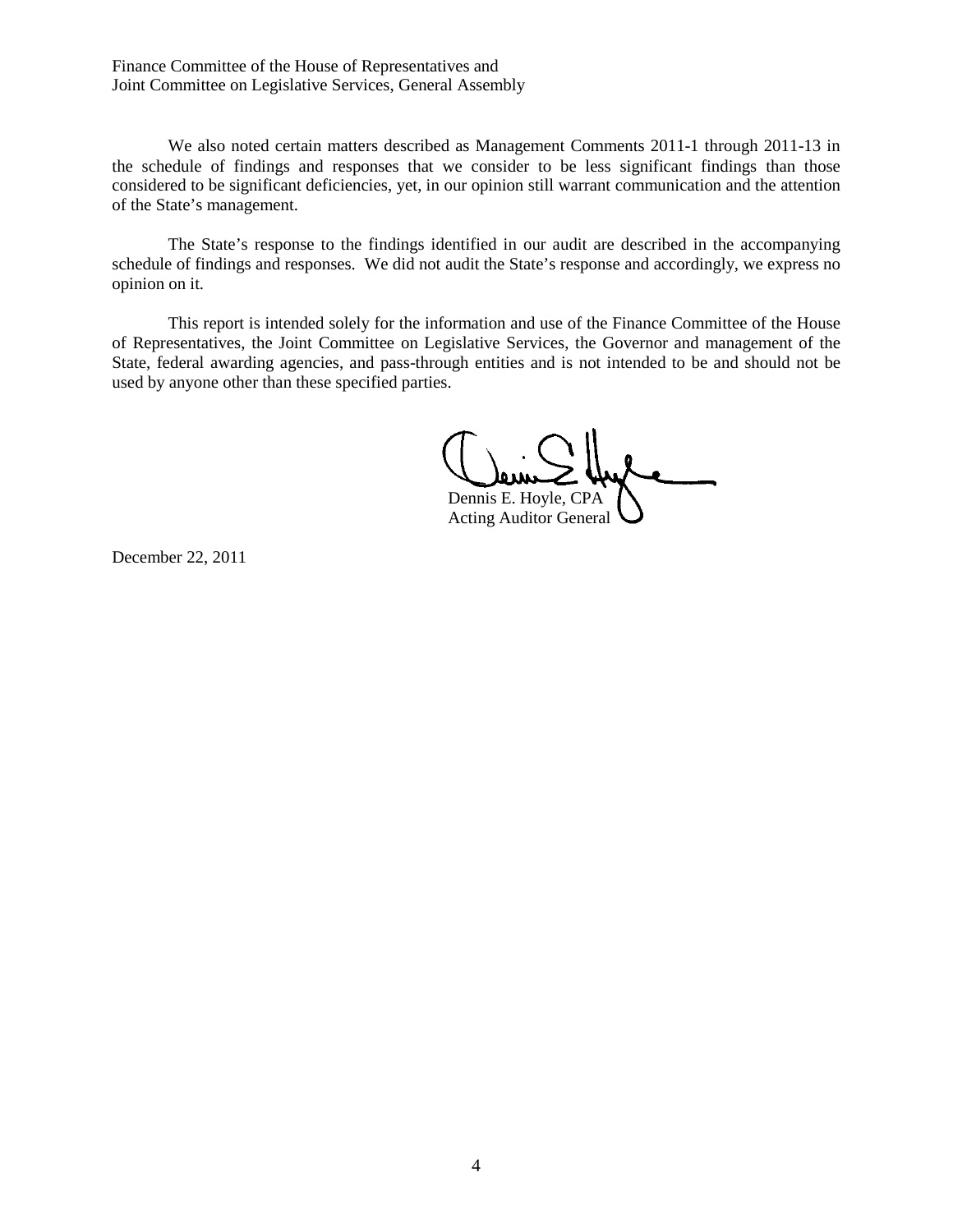# **Schedule of Findings and Responses**

Material Weaknesses and Significant Deficiencies in Internal Control over Financial Reporting



**Statewide Accounting Systems and Other Financial Reporting Matters**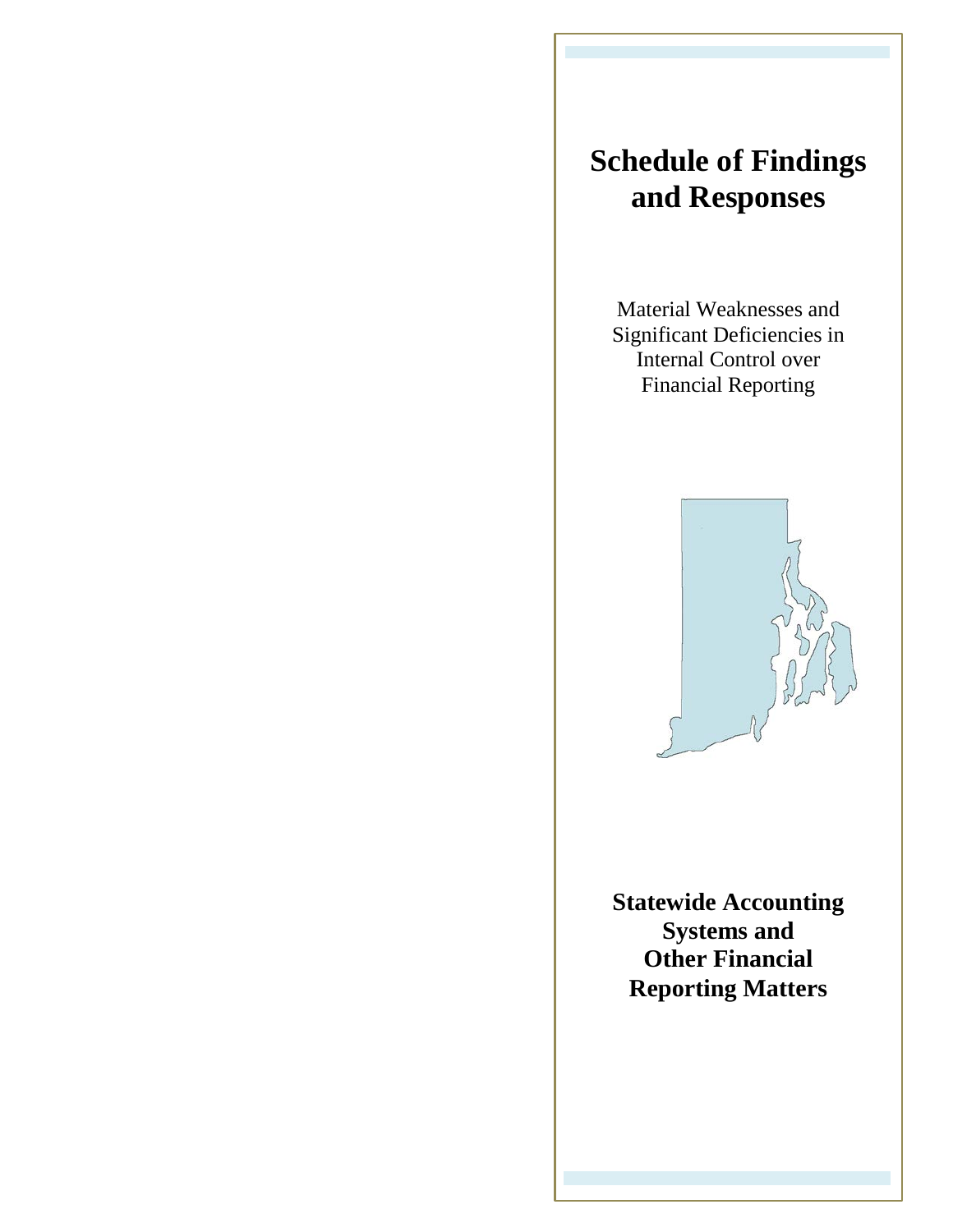### **Finding 2011-1**

### COMPLETE IMPLEMENTATION OF A COMPREHENSIVE FULLY-INTEGRATED STATE ACCOUNTING SYSTEM

The Rhode Island Financial and Accounting Network System (RIFANS) is used to meet the State's accounting and financial reporting responsibilities. Originally envisioned as a multi-module, integrated accounting system, full implementation has stalled and various functionalities are not operational. Consequently, many of the intended benefits for improved efficiency, enhanced management information, and reduced incompatibility and redundancy of accounting applications throughout state government have not been achieved. This weakens overall controls over financial reporting due to necessary, but nonetheless undesirable, procedures to utilize incompatible accounting systems for certain transactions or use RIFANS system capabilities in unintended ways.

Continued progress is needed to achieve the intended goal of a comprehensive, integrated accounting system for the State. At a minimum, the following functionalities must be included within RIFANS:

- *revenue/receivables* receipts/revenue are currently recorded via journal entry transactions (directly to the general ledger) instead of through a revenue/receivables module as part of the fully integrated Oracle accounting system. This weakens controls by providing numerous individuals the access to initiate and approve general ledger transactions that would otherwise not need such access. This further weakens controls over financial reporting because receivables are tracked by numerous departmental accounting systems that cannot be integrated into RIFANS. A revenue/receivables module would improve control over the recording of revenue and receivables and improve information available to management.
- *human resources (personnel/payroll) –* this module should be implemented to automate, standardize and streamline employee time and effort reporting and perform various payroll related processing functions. A centralized human resources module would eliminate the need to support 13 distinct departmental personnel systems. These supported systems all utilize an antiquated legacy account structure not recognized by the State's RIFANS system.
- *grants management* this module should be implemented to improve the State's controls over the administration of numerous federal grant programs which are a critical component of State operations. The State uses multiple departmental cost allocation systems, many of which are outdated, cannot be upgraded, and cannot be integrated into RIFANS. Cost allocation among grant programs, as currently performed, is labor intensive, prone to error and lacks appropriate statewide controls. The State currently supports at least seven separate departmental cost allocation systems due to the lack of centralized grants management and human resources modules.
- *cash management* this module is necessary to integrate the cash management, investing, and accounts payable functions critical to improving the efficiency and effectiveness of the State's overall cash management process.
- *budget preparation* annual budget preparation should be integrated into the accounting system to reduce the time and effort devoted to this process.
- *capital projects* the State accumulates its construction in progress component of capital assets external to RIFANS. With the implementation of a capital projects module, controls over this significant component of capital outlay could be enhanced as well as facilitate preparation of the annual capital budget.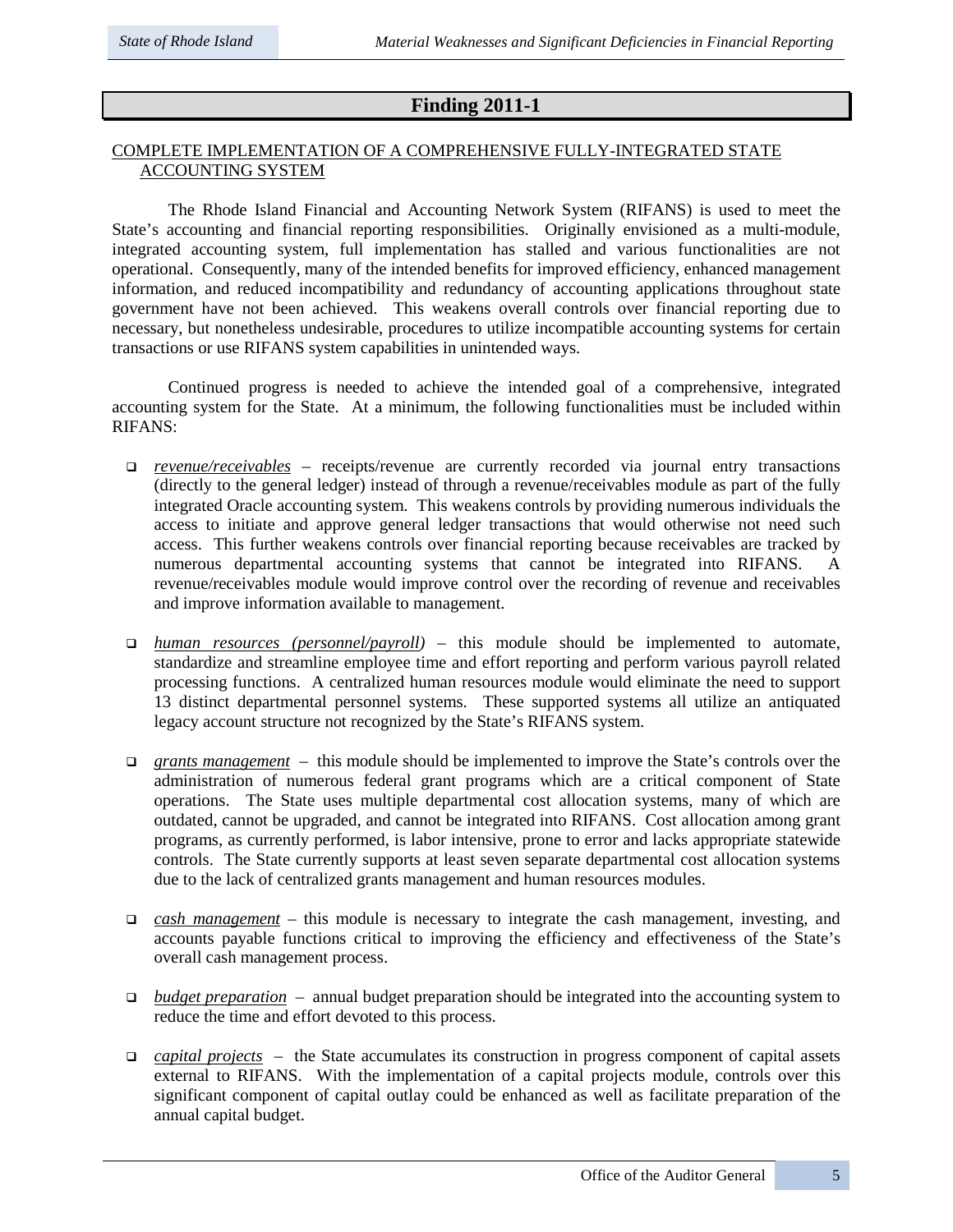In addition to the costs of supporting these legacy systems, deferred implementation of the complete RIFANS accounting system weakens rather than strengthens overall controls over financial reporting. Lastly, realization of the operational efficiencies and overall effectiveness anticipated with the implementation of RIFANS has been delayed.

### RECOMMENDATIONS

- 2011-1a Complete installation of remaining modules necessary to achieve a comprehensive fully-integrated accounting system.
- 2011-1b Substantiate the cost/benefit relationship of completing the RIFANS implementation.

*Corrective action plan / auditee views:* 

*2011-1a* 

*The Department of Administration has implemented certain modules of its Oracle E-Business Suite called RI-FANS. These modules include I-Procurement, Sourcing, Contracts, General Ledger, ISupplier and Fixed Assets. The department has been requesting funding to continue the installation of the remaining modules. Those remaining modules include Projects and Grants, Time and Attendance, Cash Management and Asset Manager. Due to budget constraints, funding has not been available to implement these modules.* 

*The department will continue to request further funding to implement the remaining modules. Installation of these modules will remain resource and funding dependent. The department is upgrading the current modules from the Oracle E-Business Suite Version 11 to the Oracle E-Business Suite Version 12 during fiscal 2012.* 

*2011-1b*

*In regards to substantiating the cost/benefit relationship of completing the RIFANS implementation, this would require quite an effort to complete and is thus resource dependent and not planned in FY2013.*

*Anticipated Completion Date: Not applicable.*

*Contact Person: Alan Dias, Assistant Director of IT Phone: 401.222.6091*

### **Finding 2011-2**

### ACCOUNTING CONTROLS – SEGREGATION OF DUTIES WITHIN FUNCTIONS PERFORMED BY THE OFFICE OF THE GENERAL TREASURER

Appropriate controls over cash receipts and disbursements require segregation of duties. Specifically, the authorization and recording of transactions should be performed by individuals totally separate from those with responsibility for the actual movement of cash and subsequent reconciliation of bank and book balances. Over time, responsibility for what should be separate functions has become less distinct, largely due to the incomplete implementation of the RIFANS accounting system (which is more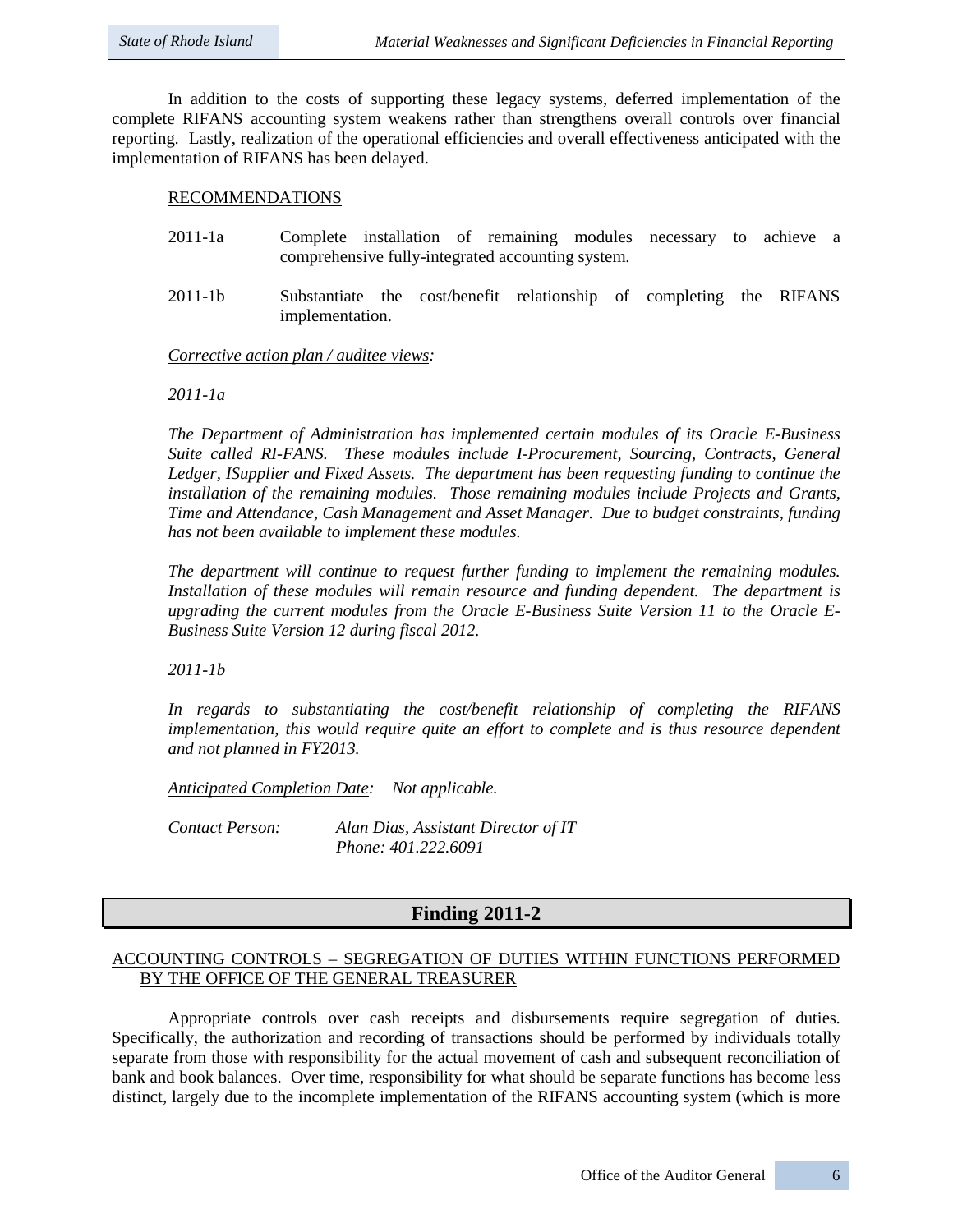fully described in Finding 2011-1). This results in weakened controls over the State's cash receipts and disbursements.

System limitations have necessitated that the Office of the General Treasurer be provided certain RIFANS system access that is inconsistent with appropriate segregation of duties. The Office of the General Treasurer's system access allows certain employees to initiate and approve accounting transactions while also having responsibility for performing account reconciliations, and initiating transfers from State accounts. Such access was deemed necessary to meet stringent timelines for required funds transfer or to ensure that transactions generated by a myriad of subsidiary systems were recorded timely within the accounting system.

### *Recording of Payments made from Subsidiary Accounting Systems*

Treasury posts expenditures to RIFANS for certain payments (Unemployment Insurance and TDI benefit payments, TANF benefits, etc.) processed and issued through subsidiary payment systems of the State. These payments are normally made through checks or ACH payments issued by other departments and agencies, or through fiscal agents on behalf of the State. These expenditures are subsequently recorded in RIFANS by journal entry. In certain instances, the journal entries also record the movement of cash to the fiscal agent.

Treasury currently initiates, departmentally approves, and final approves most of these payment transactions. Additionally, Treasury is responsible for the movement of cash and the bank reconciliation process. In the past, the time sensitivity of the required cash movement prompted Treasury's involvement in the entire process rather than segregating certain duties consistent with effective control procedures. As noted above, Treasury should execute the funds transfer but should not authorize the accounting entries as well.

In July 2011, in an effort to begin addressing this control deficiency, the State assigned responsibility for the posting of the electronic funds transfer (EFT) portion of Medicaid provider payments to the Department of Human Services. This improved controls by removing the General Treasurer as the initiator and approver of these transactions allowing for improved segregation of duties over this transaction class.

The State should continue to evaluate the types of transactions that are currently recorded through this process and restore appropriate segregation without disrupting the required timely movement of funds. Moving the initiation and approval function for these transactions from the General Treasurer's office, as was done for the Medicaid provider payments made via EFT, is one possible solution.

### RECOMMENDATION

2011-2 Improve controls over cash receipts and disbursements by completing the process of analyzing transactions and better segregating certain duties currently performed by the Office of the General Treasurer.

### *Corrective action plan / auditee views:*

*The Office of the General Treasurer will attempt to improve the control over cash receipts and disbursements by developing a process improvement that either wholly segregates certain duties or by creating compensating controls while meeting the required cash movement timelines.*

*It was noted that the initiation of the cash movement is typically performed by the agencies and as a compensating control; they reconcile the authorized cash movement to the subsequent accounting entry. Also, the initiation of cash movement, the initiation of an accounting entry, the*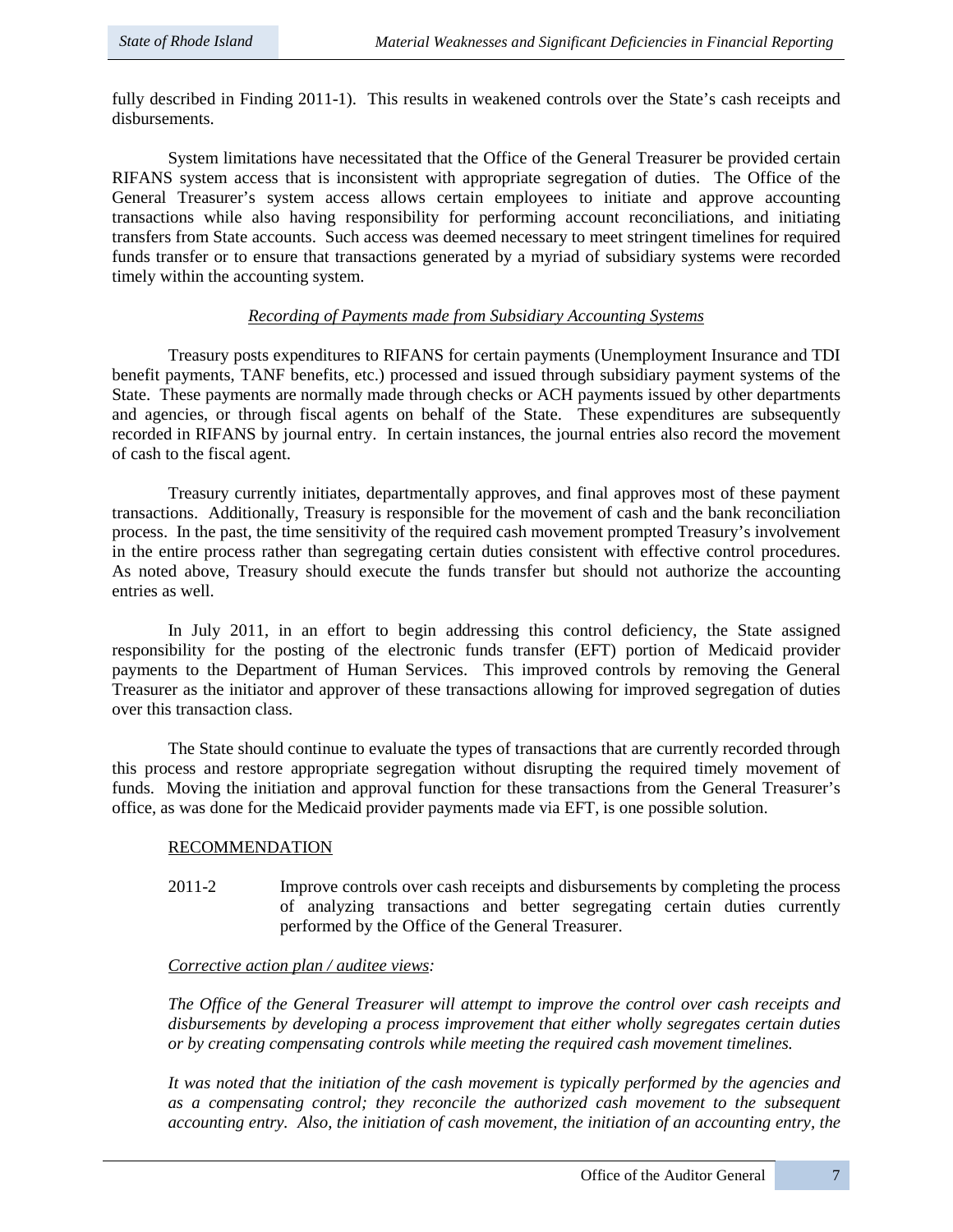*approval of the accounting entry and the reconciliation of the cash movement to the general*  ledger, while all potentially performed within Treasury, is effectively segregated and not all *functions are performed by the same individual.*

*Anticipated Completion Date: June 30, 2012*

*Contact Person: Chris Feisthamel, COO, Office of the Treasurer Phone: 401.462.7660*

### **Finding 2011-3**

### PAYROLL ACCOUNTING SYSTEM – SYSTEMS DOCUMENTATION AND MONITORING

The State's payroll information system, for fiscal 2011, calculated payroll expenditures for 14,000 employees totaling more than \$920 million. This system has been programmed for a multitude of distinct contract provisions outlined in agreements with approximately 100 separate bargaining units of the State as well as administration of payroll related benefit plans and required withholdings.

For years, the State has relied on the institutional knowledge of key employees to maintain the operations of the payroll system and has focused less on ensuring that the systems documentation was formalized in a manner consistent with strong internal control. Complete and comprehensive documentation and understanding of the State's payroll system is a critical tool in the State's ability to monitor and assess data inputs utilized within the calculations performed by the system. In addition to allowing for better review and analysis of data inputs utilized by the State payroll system, formalized system documentation would be important in the event of employee turnover or when the State upgrades or replaces its legacy payroll system with newer technology.

During fiscal 2011, in response to prior recommendations, the Office of Accounts and Control implemented monitoring procedures designed to detect coding errors of certain payroll fields. While this provided additional monitoring over payroll processing, the State still needs to:

- Formalize the documentation of the State's payroll system;
- Ensure that the Office of Accounts and Control receives documentation regarding changes made to the State's payroll system; and
- Further expand monitoring procedures relating to data inputs (i.e., employee additions and terminations) and payroll processing changes.

Implementation of the above would improve control over payroll processing, allow for more comprehensive monitoring of payroll processing by the Office of Accounts and Control, and better prepare the State in the event of employee turnover and/or future systems upgrades. Monitoring procedures should ensure that only authorized changes to payroll coding are made within the system.

### RECOMMENDATIONS

- 2011-3a Improve formalized documentation of the State's payroll system.
- 2011-3b Ensure that all payroll programming modifications are communicated to the Office of Accounts and Control and ensure that monitoring procedures include testing of these modifications.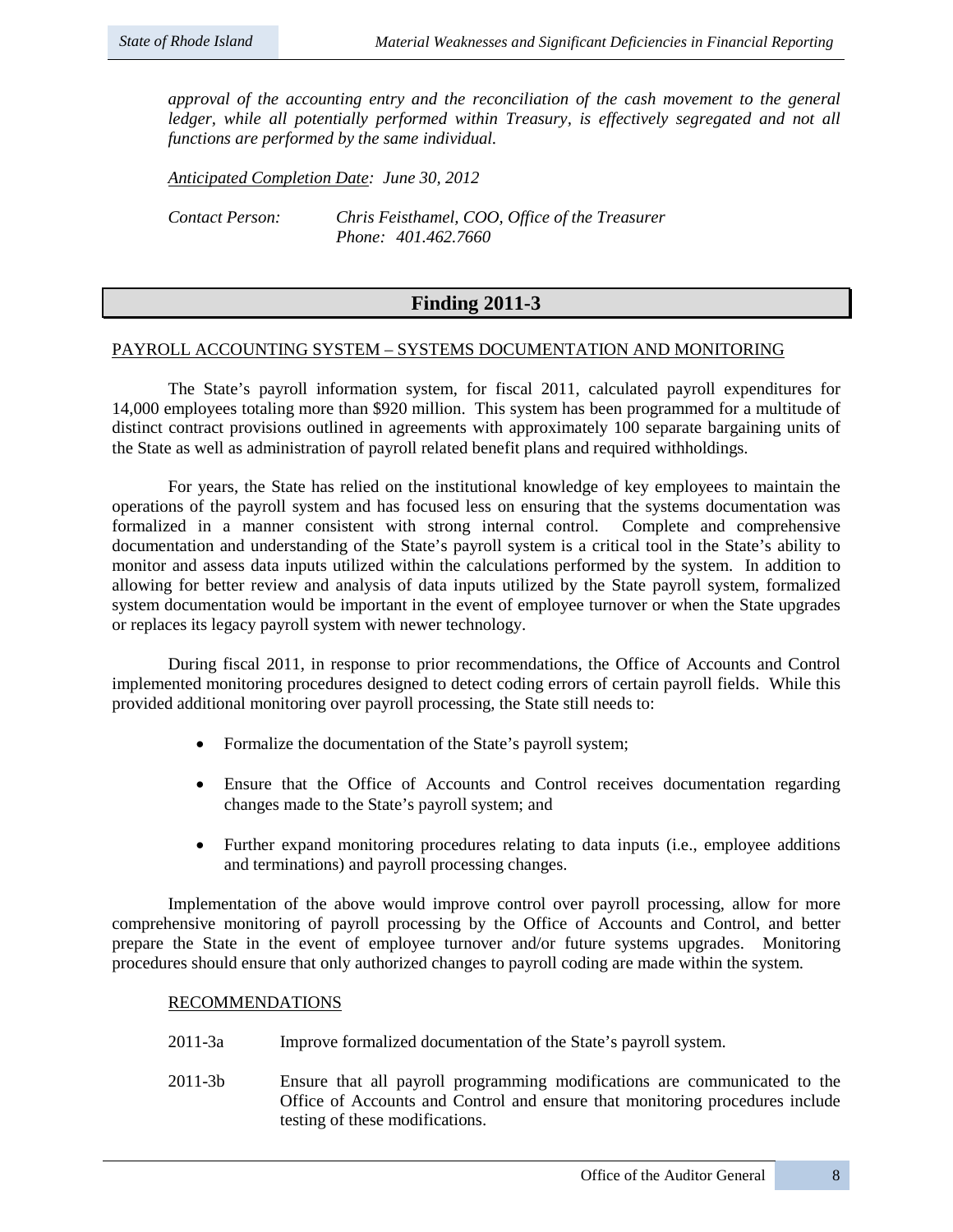*Corrective action plan / auditee views:*

*2011-3a*

*The State's payroll system is a legacy application written in COBOL in an IBM mainframe environment. In FY2011 and FY2012 payroll codes and other incremental steps were taken in*  documenting the payroll system. In FY2012 and FY2013 we will continue to take incremental *steps in documenting the payroll system. A formal document outlining certain portions of the system will be prepared with the legacy account conversion and with the changes occurring with the pension reform act. We will focus on those areas for documentation.*

*Anticipated Completion Date: Ongoing through June 2013*

*2011-3b*

*DOIT will ensure that payroll programming modifications are communicated to the Office of Accounts and Control and require a formal acknowledgement before moving changes into production.*

*Anticipated Completion Date: December 30, 2012*

*Contact Person: Alan Dias, Assistant Director of IT Phone: 401.222.6091*

### **Finding 2011-4**

### CONTROLS OVER THE PREPARATION OF GOVERNMENT-WIDE FINANCIAL STATEMENTS

Governmental financial reporting involves two perspectives: the fund perspective, which for governmental funds focuses on current available resources, and the government-wide financial statements, which are full-accrual entity-wide financial statements. The State has developed a fullaccrual set of financial records within RIFANS that accumulates fund level transactions and records capital outlays as asset additions. Long-term asset and liability balances, not recorded for the fund perspective, are reported by RIFANS; however, fiscal year activity and changes in those balances are not accumulated through the system. Instead, balances are adjusted at year-end to reflect activity accumulated on off-line spreadsheets or subsidiary systems (e.g., DBC Debt Manager System). This current process lacks control, is manually intensive, provides only limited financial reporting information during the fiscal year, and is susceptible to error.

We noted misstatements that required adjustment within the government-wide financial statements. Most misstatements were caused by formula errors, failure to update prior year data, or incorrect computations in the spreadsheets supporting the government-wide accounting entries. Controls over the preparation of the government-wide financial statements would be improved by enhanced supervisory review of the government-wide accounting entries including underlying support and computations. The State should also consider whether more automated processes can be utilized in the preparation of the government-wide financial statements.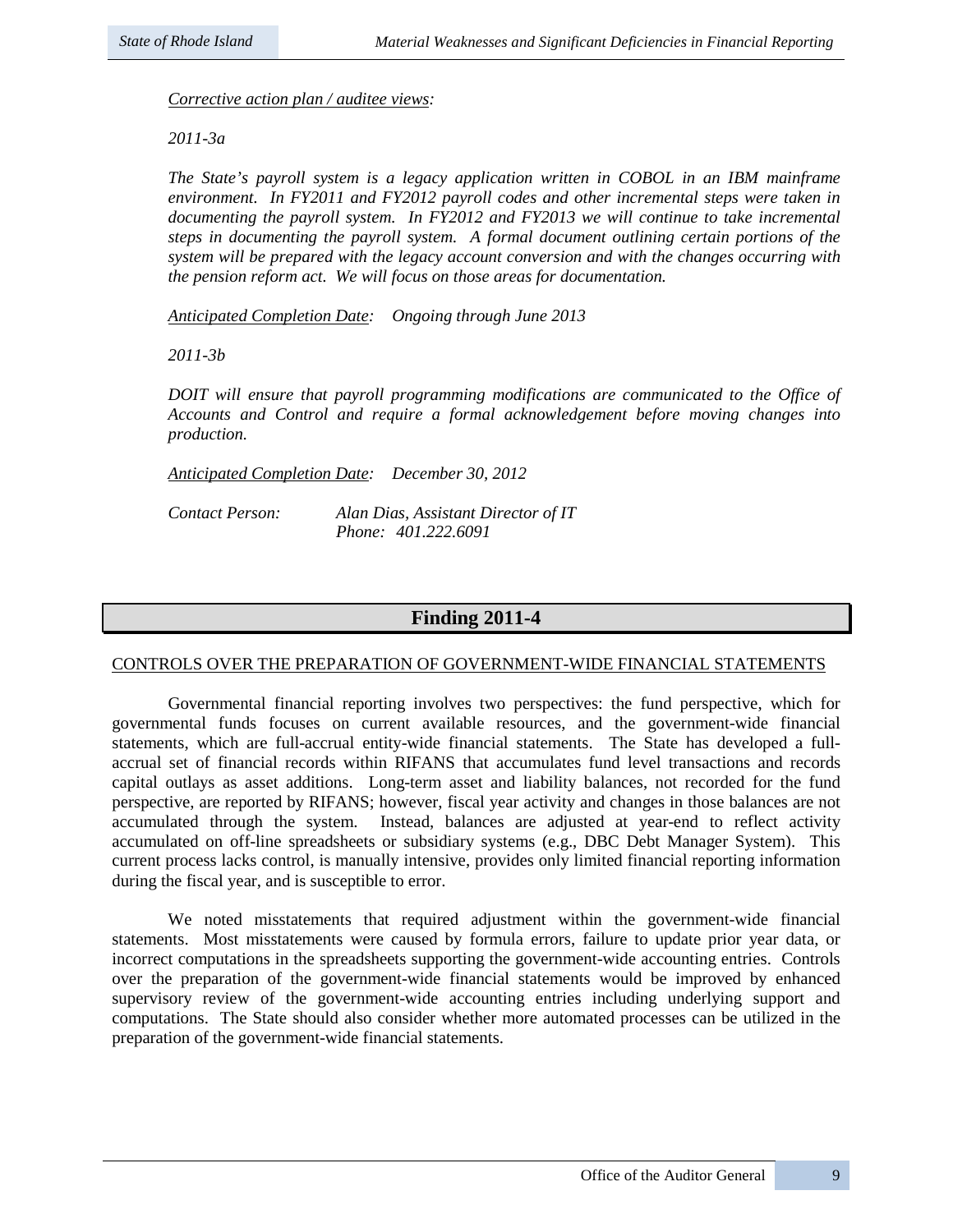### RECOMMENDATIONS

- 2011-4a Improve controls over the preparation of the government-wide financial statements by implementing enhanced supervisory review of government-wide accounting entries and supporting documentation.
- 2011-4b Consider whether more automated processes can be utilized within the preparation of the government-wide financial statements.

### *Corrective action plan / auditee views:*

*The process used to prepare entity wide financial statements will be reviewed to identify areas where controls can be further improved, especially through increased automation of processes. In addition, all critical calculations that impact the preparation of the statements will be reviewed by another staff member. Notwithstanding control enhancements, this rather involved accounting process requires manual involvement and, as such, will continue to be subject to manual error.* 

*Anticipated Completion Date: November 30, 2012*

*Contact Person: Peter Keenan, Associate Controller-Finance Phone: 401.222.6408*

### **Finding 2011-5**

### CONTROLS OVER VENDOR REGISTRATION

The Division of Purchasing in conjunction with the Office of Accounts and Control is responsible for maintaining the State's list of approved vendors. Prior to the enrollment of new vendors, the State requires submission of a W-9 form, signed by authorized vendor personnel and containing the vendor's federal identification or social security number. Vendor information should also be periodically updated to ensure that data is current and valid.

We tested 57 vendor files to assess compliance with vendor registration procedures. We were unable to obtain vendor registration documentation for 21 vendors (37% of our sample). Additionally, we were unable to obtain vendor banking documentation for four of the 19 vendors in our sample which had opted to be paid through ACH (electronic payment - automated clearing house).

In fiscal 2011, the State's compliance with required vendor registration documentation procedures deteriorated due to the related staff position being vacant during part of the year. Validating vendor registration information is an important control over procurement and vendor disbursements and the State should ensure that current documentation is maintained for all registered vendors.

### RECOMMENDATION

2011-5 Ensure that current vendor documentation is maintained for all active vendors paid through RIFANS.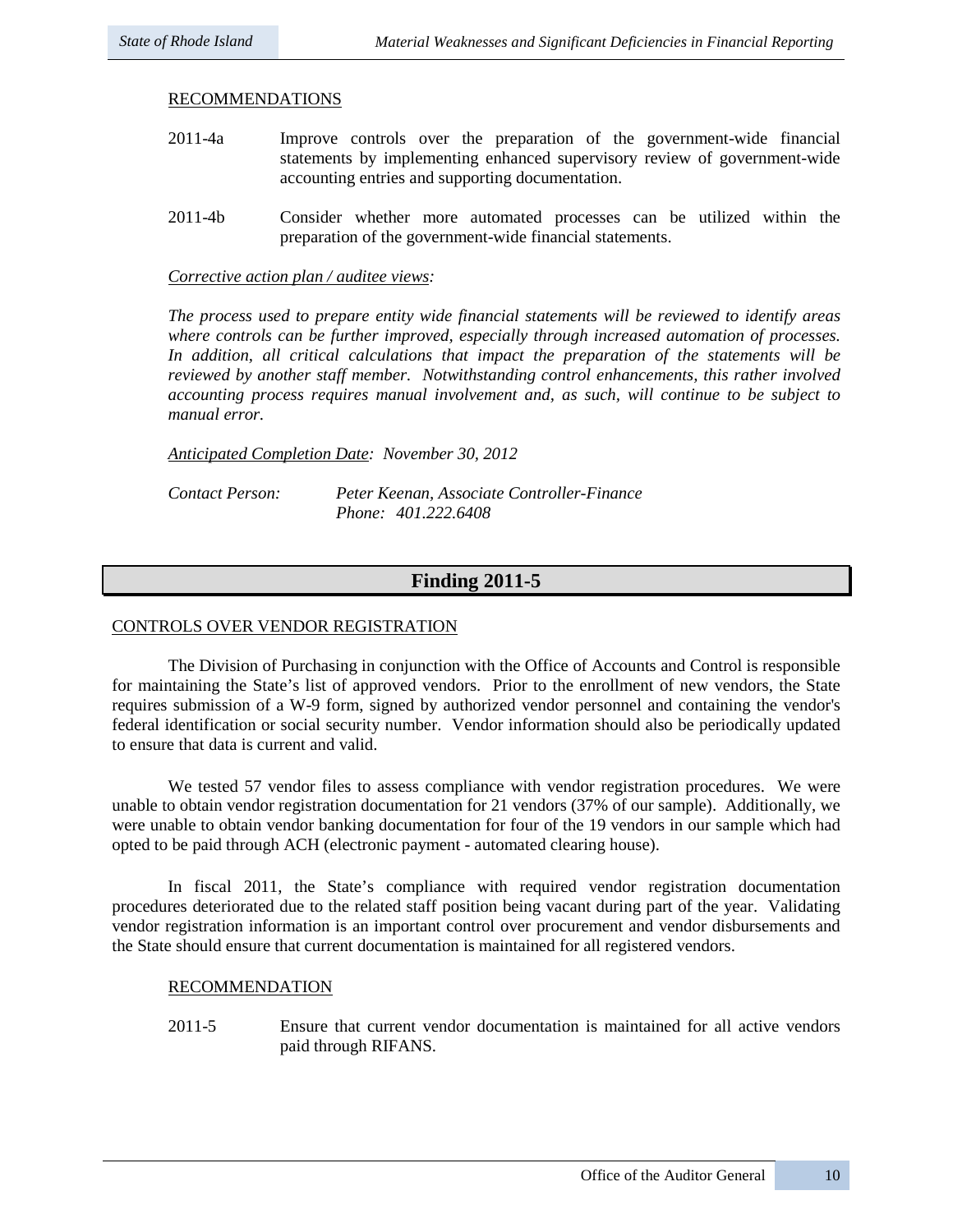*Corrective action plan / auditee views:* 

*The Supplier Coordinator position has been vacant due to budgetary constraints. The lack of a*  dedicated staff member for this process was the origin of the control weakness. In March of *2012, the administration approved the position to be filled.* 

*Anticipated Completion Date: June 30, 2012*

*Contact Person: Lorraine Hynes, Purchasing Agent Phone: 401.574.8123*

### **Finding 2011-6**

### ACCOUNTING CONTROLS OVER FEDERAL REVENUE AND EXPENDITURES

The State needs to improve controls over recording federal revenue to ensure (1) amounts are consistent with the limitations of grant awards from the federal government and (2) claimed expenditures on federal reports are consistent with amounts recorded in the State's accounting system. Federal revenue within the governmental activities totaled \$2.5 billion for fiscal 2011.

Generally, federal revenue is recognized as reimbursable expenditures are incurred for federal grant programs. Some federal grants are open-ended entitlement programs where the federal government will reimburse the State for all allowable costs incurred under the program. Other federal grants are limited by a specific award amount and grant period. These grant periods are often for the federal fiscal year and are not aligned with the State's fiscal year.

Expenditures could be recorded in a specific federal program account yet not be reimbursable from the federal government either because grant funds have been exhausted or the expenditures do not meet the specific program limitations. Further, official claims for reimbursement from the federal government as documented on federal reports should be reconciled to amounts considered reimbursable per the RIFANS accounting system.

We noted the following control deficiencies over federal revenue and expenditures:

- Federal programs are administered at the department level. Knowledge of grant requirements, spending authorizations, and limitations on reimbursable expenditures all rests with departmental managers. Accordingly, the Office of Accounts and Control, in preparing the State's financial statements, relies solely on the coding of expenditures (by funding source – federal) within the RIFANS accounting system. All expenditures recorded in federal accounts are considered reimbursable from the federal government and federal revenue is recorded to match those expenditures. From an overall statewide perspective, controls over financial reporting are ineffective to ensure that all federal expenditures are reimbursable and federal revenue is recognized appropriately.
- Departments and agencies administering federal programs are responsible for monitoring expenditure amounts compared to grant awards and preparing federal reports detailing this information. In some instances, agencies are making necessary adjustments on federal reports but not adjusting the State's accounting system. Timely recording of such adjustments in the RIFANS accounting system is necessary to ensure that federal program expenditures recorded in the accounting system are consistent with amounts reported to the federal government and do not exceed federal grant awards.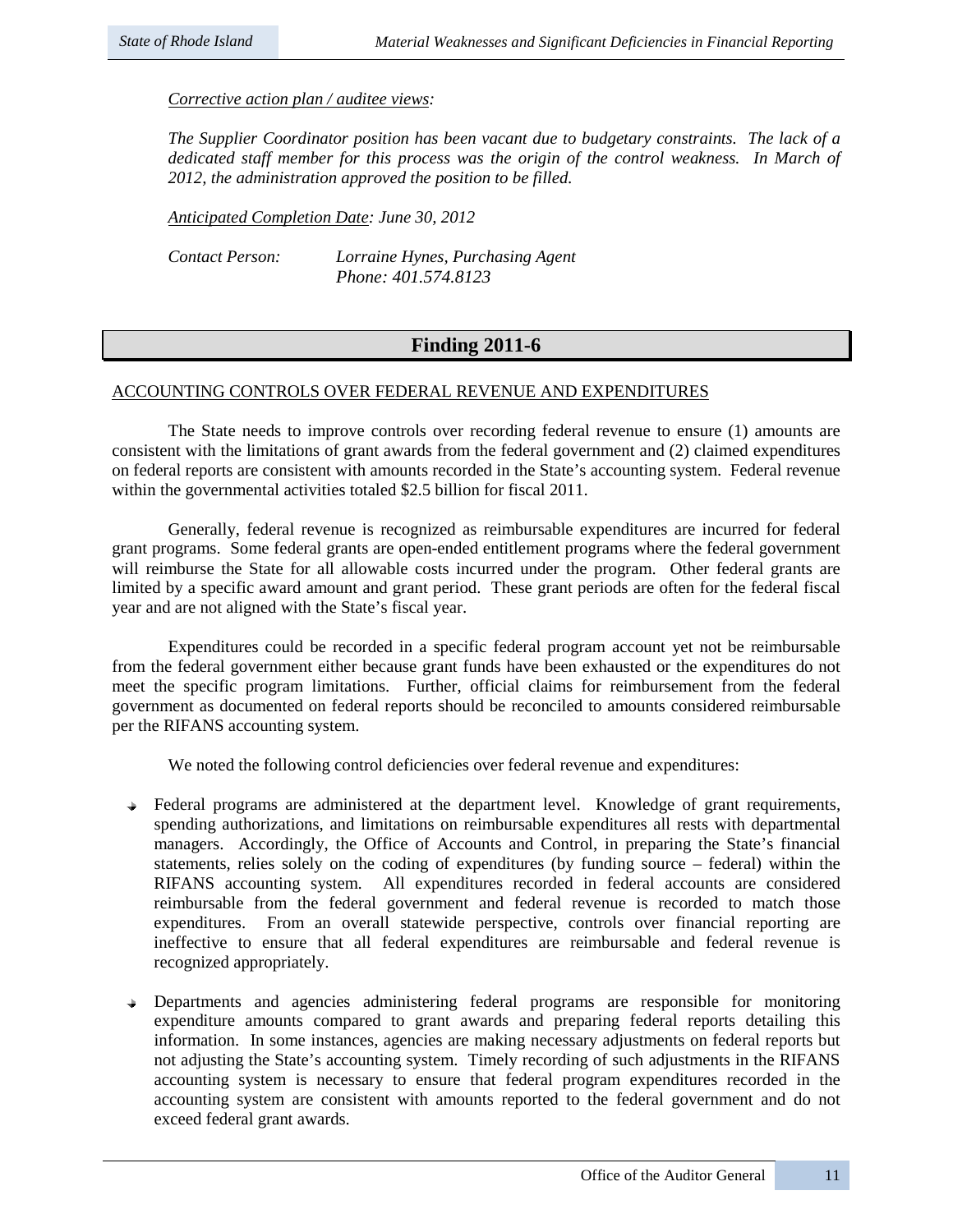- $\rightarrow$  For fiscal 2011, the Office of Accounts and Control required departments and agencies to complete an automated Federal Grants Information Schedule (FGIS) that was developed as a standardized RIFANS report. The goal of this revised FGIS process was to provide agencies with the required revenue and expenditure information from the State accounting system to efficiently reconcile expenditures reported on federal reports. We found that although most agencies completed the form, many were unable to fully reconcile their federal reports to amounts reported in the State's accounting system. In addition, the Office of Accounts and Control did not validate the accuracy of the information reported through the FGIS process. The State should improve its FGIS process to ensure the reconciliation of:
	- federal expenditures reported in RIFANS with federal expenditures reported on federal reports (cash-basis);
	- federal revenue reported in RIFANS is reconciled with amounts reimbursed or reimbursable; and
	- deferred revenue or federal receivable balances recorded at year-end by the Office of Accounts and Control utilizing revenue and expenditure amounts recorded for the fiscal year.

Internal controls, as well as coordination between the departments administering federal programs and the Office of Accounts and Control, need to be enhanced to ensure federal revenue is recorded appropriately.

The Office of Accounts and Control has established natural accounts to be used specifically to record prior period adjustments; however, departments rarely use these codes to record prior period activity for federal grants. The federal government often adjusts federal grant amounts relating to prior fiscal years or disallows expenditures that were already claimed and reported on the State's financial statements. In most instances, current period federal activity is adjusted in the State's accounting system to reflect these changes to prior period claimed expenditures. This practice can cause the current federal period activity to be misstated and result in non-compliance relating to period of availability requirements for federal grants. Segregating prior period adjustments in the accounting system would facilitate reconciliation of current period claimed expenditures to RIFANS amounts as well as improve financial reporting by isolating amounts that may warrant consideration of restatement of prior periods financial statements.

The potential impact of these control weaknesses on federal revenue and expenditures within the State's financial statements requires that statewide controls be improved through allocating more resources within the Office of Accounts and Control. Specifically, an additional senior level position should be added to coordinate accounting and statewide control procedures for federal programs, oversee cash management, and serve as a liaison to the departments and agencies directly administering federal programs.

### RECOMMENDATIONS

- 2011-6a Improve the effectiveness of the Federal Grants Information Schedule (FGIS) reconciliation process by validating revenue and expenditure amounts reported on federal reports and ensuring that these amounts are consistent with amounts recorded within the State accounting system and available federal award limitations.
- 2011-6b Ensure that variances identified on the FGIS are fully resolved prior to the preparation of draft financial statements.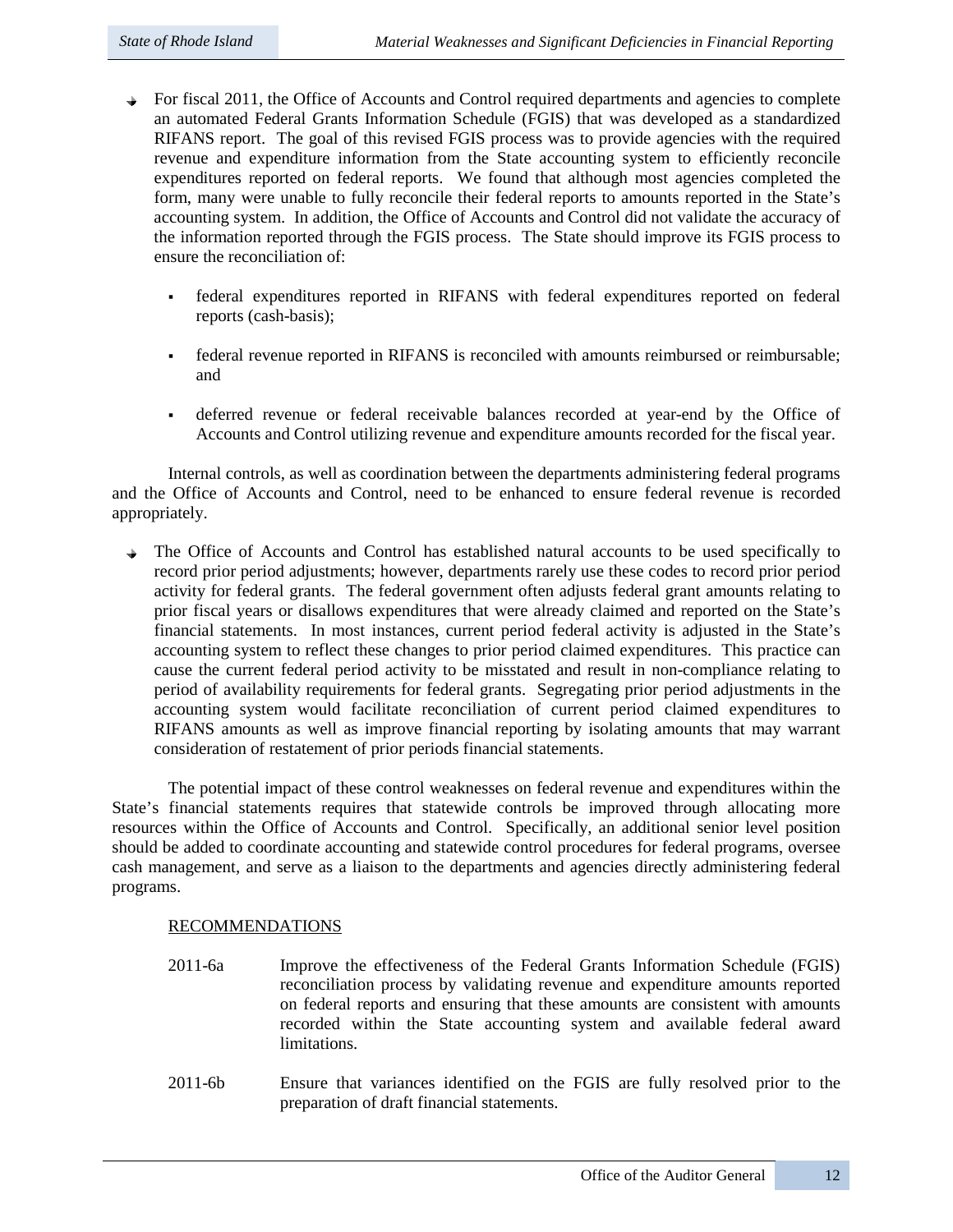- 2011-6c Enforce accounting procedures that distinctly identify adjustments to prior period federal activity in the State's accounting system.
- 2011-6d Allocate additional personnel resources needed to enhance statewide control over the financial reporting aspects of federal programs.

*Corrective action plan / auditee views:* 

*2011-6a and 6b*

*The Federal Grants Information Schedule (FGIS) review process will be enhanced to provide additional assurance that information submitted by agencies is accurate.*

*A new policy has been implemented that requires the FGIS and related reconciliations to be submitted quarterly to the Controller's Office for major Federal programs. We believe the significant increase in the frequency of submission of the FGIS will allow for more timely submission at fiscal year-end also.* 

*This recommendation focuses solely on the FGIS as the tool to reconcile federal revenue and expenditures to the State's accounting system. However, it is important to note that the FGIS is not the only mechanism to reconcile with the accounting system as there are agencies that have alternative and effective reconciliation processes in place. As a result, we are working with those agencies to formally document their process for control purposes.* 

*Anticipated Completion Date: June 30, 2012* 

*2011-6c*

*A communication will be sent to all agencies reminding them to make consistent use of the natural account that was created for this purpose.*

*Anticipated Completion Date: April 30, 2012* 

*2011-6d*

*Allocation of additional resources is subject to budgetary constraints. However, if there is an opportunity to obtain additional funding, a position will be established to enhance statewide controls over the financial reporting aspects of federal programs.*

*Anticipated Completion Date: June 30, 2012* 

*Contact Person: Peter Keenan, Associate Controller-Finance Phone: 401.222.6408*

### **Finding 2011-7**

### ACCOUNTING AND PHYSICAL CONTROL OVER CAPITAL ASSETS

During fiscal 2011, we continued to note control weaknesses which collectively impact the State's financial reporting of capital assets. While the State has improved its recording of capital assets in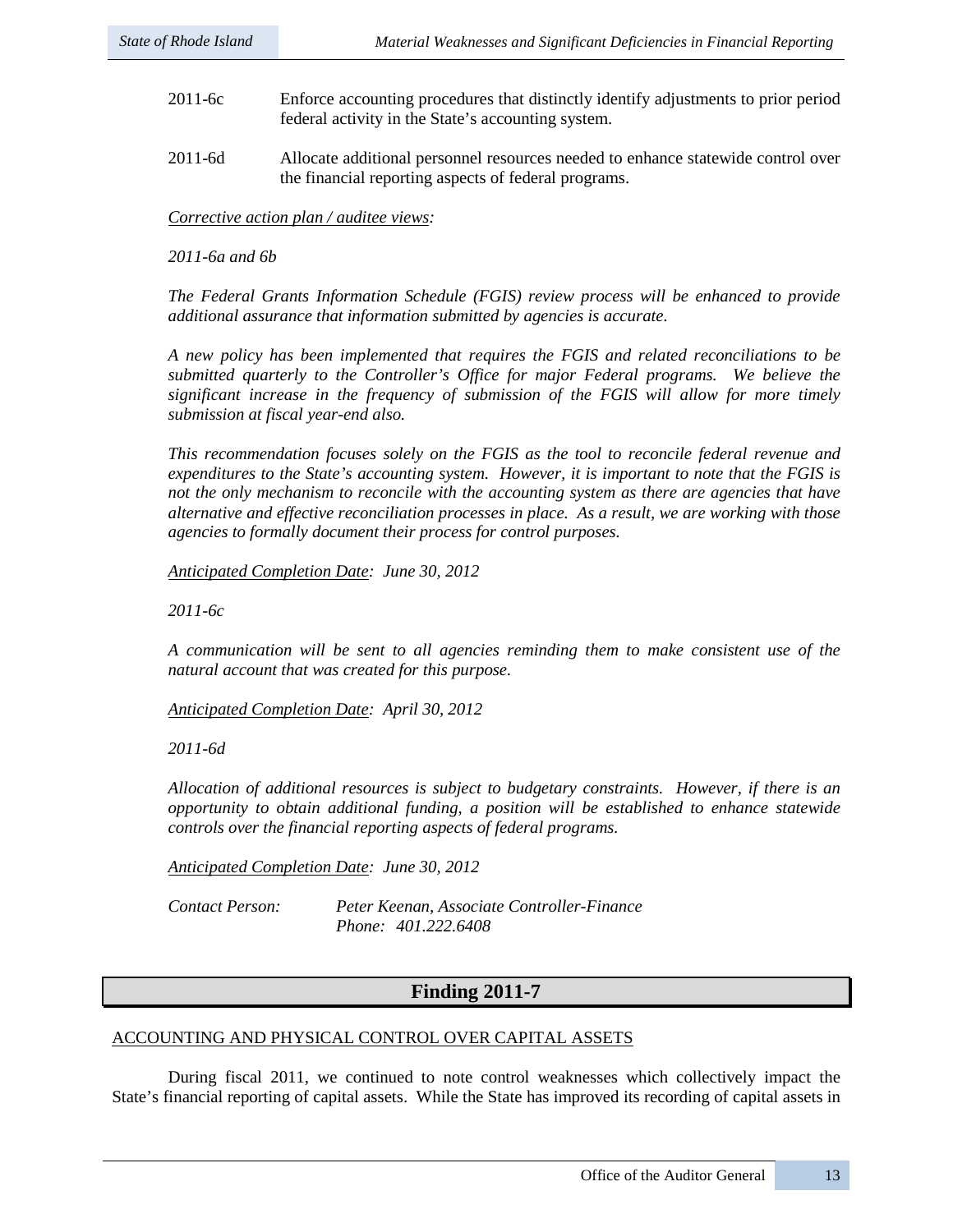recent years, RIFANS' current system limitations have made it difficult to effectively eliminate these control deficiencies.

### Accounting for Capital Projects

The State's capital asset reporting module within RIFANS has provided a more integrated process of identifying capital assets by isolating transactions charged to specific natural accounts designated for capital asset acquisitions. These "flagged" transactions are then analyzed and added to the State's capital asset inventory consistent with the State's capitalization policies. The lack of a capital projects module within RIFANS, however, still causes the Office of Accounts and Control to accumulate costs manually outside of RIFANS for project-related capital additions.

Capital assets, excluding transportation infrastructure reporting which is detailed in Finding 2011- 24, approximating \$8 million, most of which were building and infrastructure improvement projects in the construction phase at June 30, 2011, were not recorded in the capital asset accounting records. In some of these instances, significant project expenditures were not capitalized because the magnitude and scope of the project was not sufficiently understood based on analysis of the current period's expenditures or because the project was divided into smaller subcomponents that did not individually meet the State's capitalization threshold.

The State's ability to accumulate expenditures for project-based capital assets needs to be improved within the State accounting system. The Office of Accounts and Control should work closely with the State's Budget Office to identify authorized projects meeting the State's capitalization criteria. This process would allow the State to identify projects that are expected to meet the State's capitalization threshold prior to their start-up rather than attempting to make that identification through later analysis. Once identified, the Office of Accounts and Control should continue to utilize unique project numbers that will allow the State to track all related project expenditures regardless of how many fiscal periods the project spans. The State may need to develop a standard report in RIFANS that details cumulative project expenditures by fiscal year as a means of periodically reconciling reported construction in progress for all active but incomplete capital projects. This report would also provide the State with a resource for evaluating agency compliance with appropriated funding for capital projects.

### Periodic Physical Inventories

The State has increased efforts devoted to performing physical inventories of capital assets. This important control measure can be further enhanced by ensuring all departments and agencies have a physical inventory at least every three years and prioritizing larger departments which have significant investments in capital assets.

During fiscal 2011, the State completed physical inventories of eleven State agencies. Inventories of these agencies resulted in the removal of a significant number of capital assets (mostly office equipment) from the State's accounting records. Most of the inventory exceptions related to older equipment which was disposed but not reported to the Office of Accounts and Control as required by State policy.

We noted that the Departments of Environmental Management, Transportation, and Behavioral Health, Developmental Disabilities, and Hospitals, all of which have significant amounts of capital assets, have not been inventoried since the initial recording of capital assets in fiscal 2002. Physical inventories should be performed on a cyclical basis such that each agency is visited at least every three years.

The State should also address missing data elements (e.g., asset location) in the capital asset records to improve the accuracy of the database and enhance the efficiency of physical inventories when conducted. The timeliness of recording the results of the physical inventories could also be enhanced.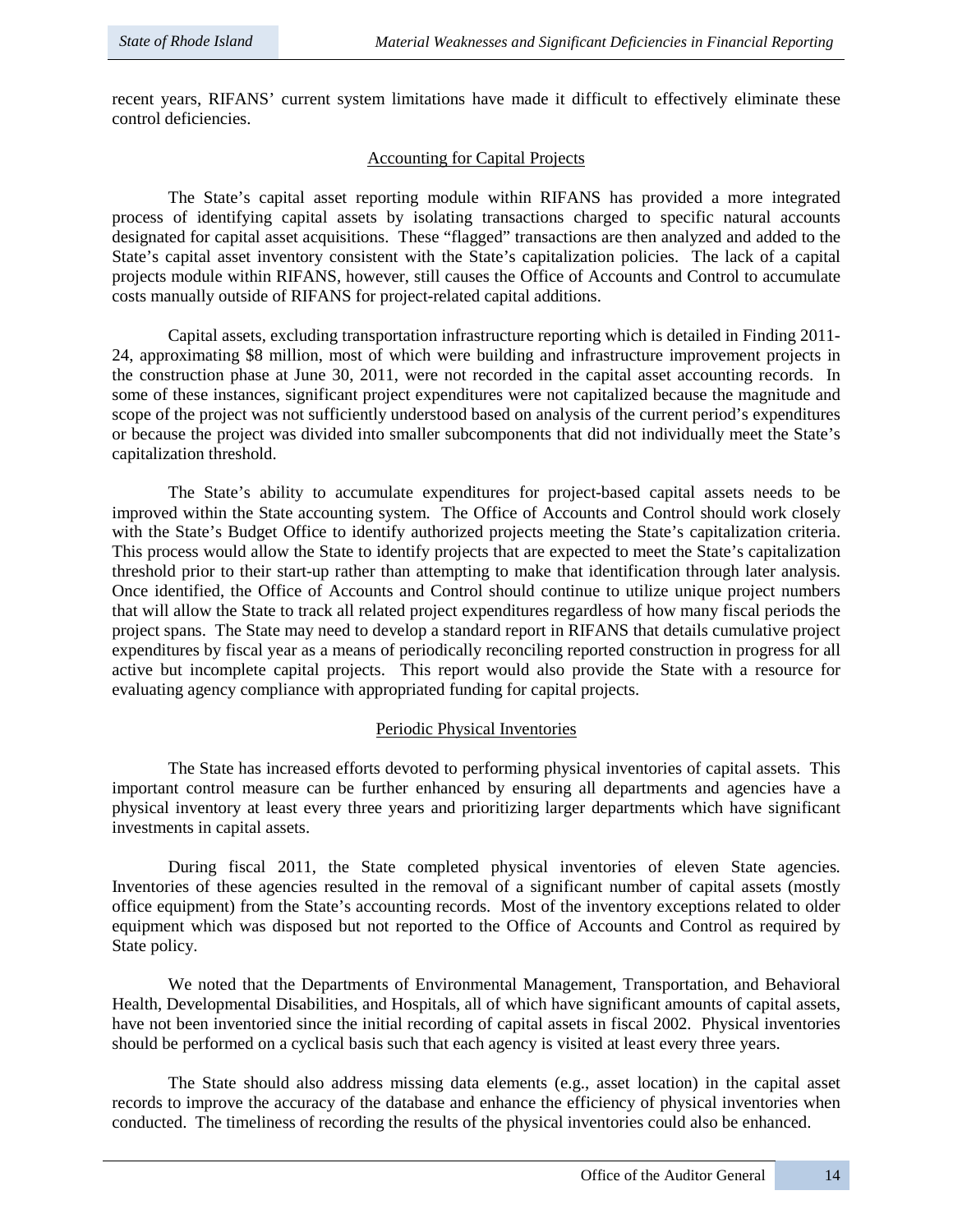Departments and agencies do not have direct access to the capital asset module of the State's accounting system. Enhanced access to system information should be provided to the departments and agencies to engage their assistance in maintaining the accuracy of the capital asset data and to allow them to perform interim departmental inventories in between the Accounts and Control cyclical inventories.

### Capital Assets Acquired with Federal Funds

Office of Management and Budget (OMB) Circular A-102 requires States to use, manage, and dispose of equipment acquired with federal funds in accordance with state laws and procedures. During fiscal year 2011, the State developed a RIFANS report to identify capital assets by funding source. Additionally, the State's weaknesses in accounting and physical controls over capital assets acquired prior to fiscal year 2007, coupled with delays in performing physical inventories of all State agencies, impacted its ability to identify equipment purchased with federal funds and to ensure compliance with its own procedures regarding the use, management and disposition of all equipment.

### RECOMMENDATIONS

- 2011-7a Enhance procedures to improve the tracking and monitoring of capital projects within RIFANS. Implement procedures to identify capital projects that qualify for capitalization upon project approval rather than a subsequent analysis of project expenditures incurred.
- 2011-7b Continue improvement of controls over furniture and equipment disposals by performing physical inventories of capital assets utilized by the State's departments and agencies on a cyclical basis.
- 2011-7c Improve accounting controls to ensure the identification of federal funds utilized to purchase or construct capital assets.

*Corrective action plan / auditee views:* 

*2011-7a*

*New procedures to address these and other issues relating to accounting for capital projects are currently being finalized.*

*Anticipated Completion Date: April 30, 2012* 

*2011-7b*

*The physical inventory process has been significantly enhanced over the past several years. In fiscal year 2012 we are conducting fixed asset inventories at two major departments-DEM and DOT. The fixed asset inventory for one other major department, BHDDH, will be conducted no later than in fiscal year 2013. At that point, inventories will have been conducted at all major departments. Subsequently we will conduct inventories at all major departments at least every 3 years.* 

*Anticipated Completion Date: December 31, 2012*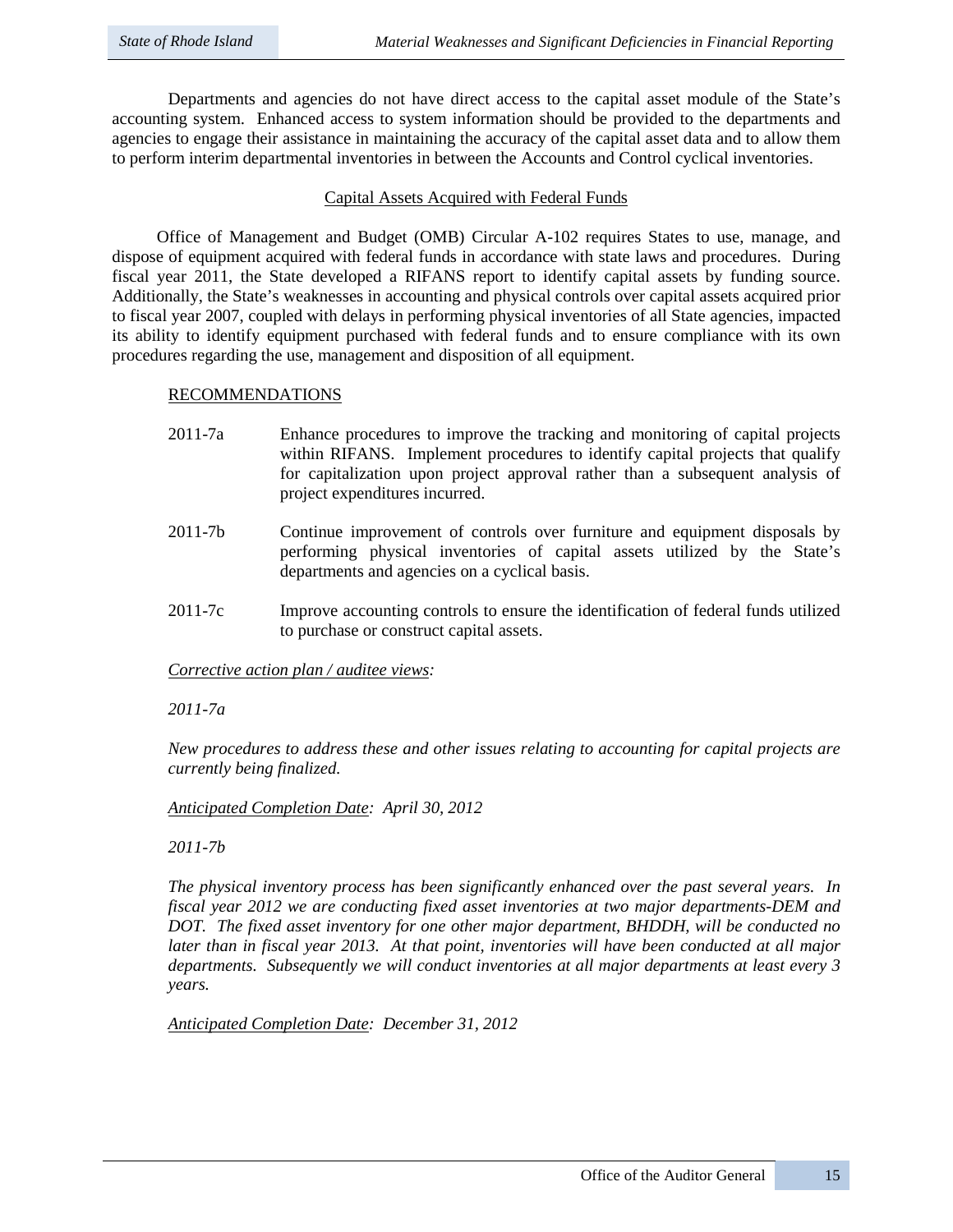### *2011-7c*

*For all assets purchased since the implementation of the Oracle Fixed Asset Module in 2007, the funding source is available in the data tables. A standard Oracle report has been developed to access this information. All agencies will be notified of the availability of this report.*

*Anticipated Completion Date: April 30, 2012* 

*Contact Person: Peter Keenan, Associate Controller-Finance Phone: 401.222.6408*

### **Finding 2011-8**

### DOCUMENTATION AND MONITORING OF CHANGES TO RIFANS ACCESS AND APPROVAL HIERARCHIES

RIFANS employs complex agency initiation and approval hierarchies along with transaction workflow processes to control system transaction processing. Agency approval hierarchies are a key control within RIFANS to ensure adequate segregation of duties is maintained between the initiation and approval of transactions. The hierarchies outline the authorization limits at which specific agency personnel can initiate and approve transactions.

When departments and agencies require modifications to a user's RIFANS access, these changes are initiated through the completion of a form routed for approval by the Office of Accounts and Control. These forms are not retained to support the authorization for changes in the design of the agency approval hierarchies. The Office of Accounts and Control is responsible for updating its documented agency hierarchies to reflect the authorized design of the structure at each agency for general ledger, accounts payable and purchase requisition functions. This current process is manually intensive, difficult to keep updated, and deficient in documenting changes in user access over a period of time.

Additions, deletions and changes in authorization are subsequently entered into the RIFANS system by programmers within the Division of Information Technology (DoIT). There is no current system capability that preserves a clear audit trail of modifications made to system access. RIFANS does not have an adequate reporting function capable of identifying and summarizing additions, deletions, and changes to system access for a period of time upon request. Further, the RIFANS system exists without a "versioning" functionality, the storing of data at a series of snapshots in time, rather than overwriting updates to the previous version. As such, the system cannot retroactively access the data tables that existed at a prior point in time, nor does it log the changes made in a form that allows for monitoring of system changes.

The State should explore a more automated manner within RIFANS to document changes in system access. This will not only allow for an improved audit trail of transactions processed through the system but also provide a monitoring tool to ensure that only authorized changes are being made to employee access within RIFANS. The State should develop reports that show when individuals have delegated their authority to other employees, a functionality that RIFANS allows in certain situations. Currently, no policy or restrictions exist to limit employees from delegating their authority to others and this functionality could be utilized to circumvent the agency hierarchy controls established within RIFANS. Such monitoring is required to ensure that unauthorized changes in system access are not being made in RIFANS and to ensure that individuals are only delegating their authority in limited and acceptable situations.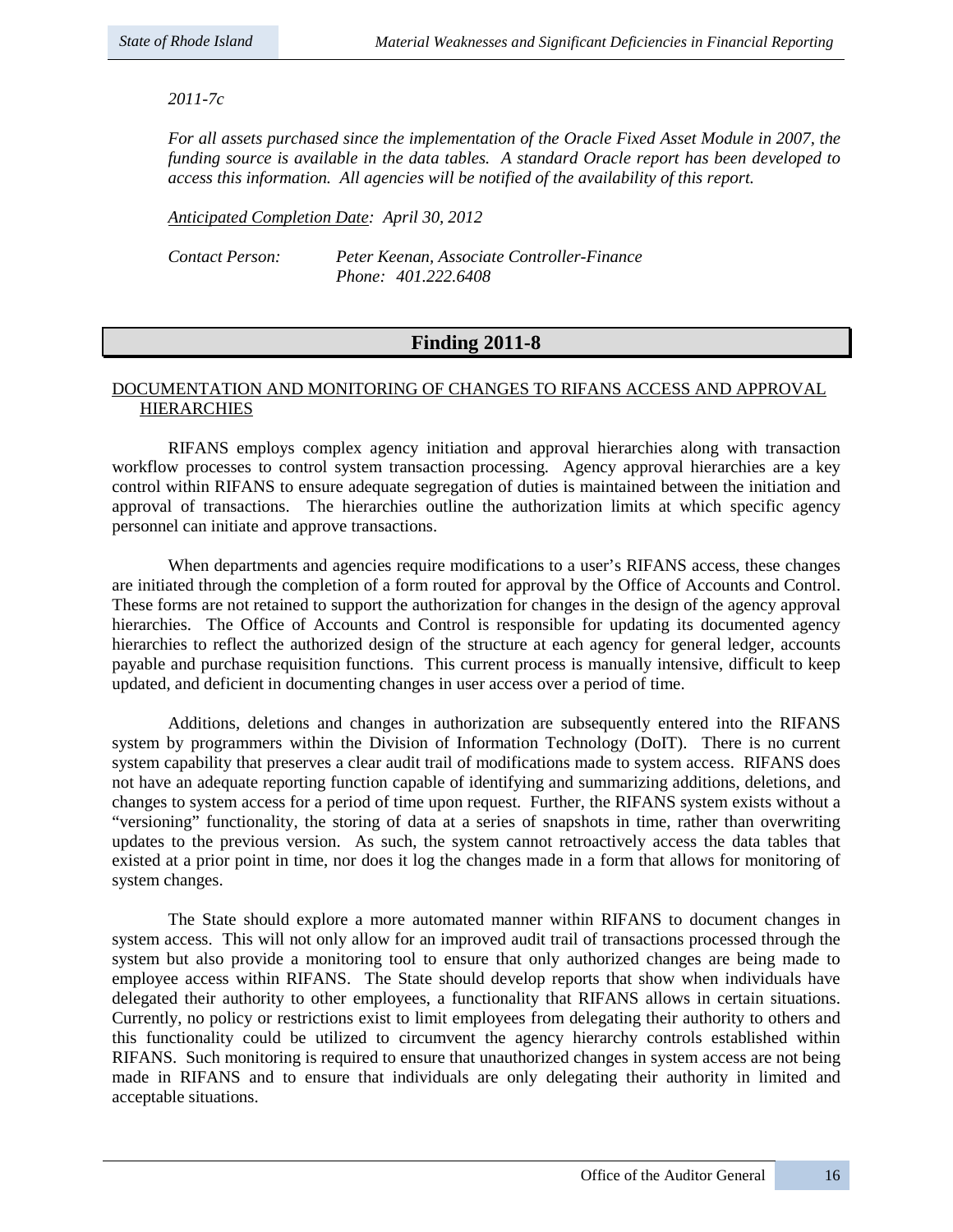#### RECOMMENDATIONS

- 2011-8a Institute a state-wide policy regarding the assignment, delegation or granting of approval authority. This policy should include specific requirements and limitations, and prohibit long-term arrangements without express authorization from the Office of Accounts and Control. Develop procedures to monitor delegated access within RIFANS.
- 2011-8b Design procedures and reports to enhance the documentation and monitoring of all changes to agency hierarchies in RIFANS.

#### *Corrective action plan / auditee views:*

*2011-8a* 

*The Office of Accounts & Control will prepare and communicate a policy for delegation of approval authority within RIFANS. Also, we will work with DoIT to create a report which shows all delegated approvals in RIFANS. The report will be run monthly and reviewed to ensure that all delegations abide by the policy set forth.*

*2011-8b* 

*The Office of Accounts and Control will work with DoIT to prepare a report that will show all hierarchy changes. The report will be run monthly and reviewed to ensure that all changes were approved by the appropriate Associate Controller.*

*Anticipated Completion Date: September 30, 2012*

*Contact Person: Louise Anderson, Associate Controller-Operations Phone: 401.222.2704*

### **Finding 2011-9**

### MEDICAL ASSISTANCE PROGRAM – MANUAL PAYMENTS BY FISCAL AGENT

The State's Medical Assistance Program, administered by the Executive Office of Health and Human Services (EOHHS), utilizes a fiscal agent to process medical claims and issue payments to providers. The majority of program expenditures, which total nearly \$2 billion annually, are processed through the State's Medicaid Management Information System (MMIS). In addition to normal MMIS program disbursements, EOHHS also instructs the fiscal agent to disburse other payments ("manual payments"), including but not limited to the following:

- payments to the Rhode Island Public Transit Authority (RIPTA) for bus passes provided to Medicaid eligible individuals;
- payments advancing nursing home providers for the current month's services;
- certain claims approved for payment by DHS after appeal by the provider;
- disproportionate share payments to hospitals for uncompensated care;
- certain outpatient hospital payments required by RI General Laws; and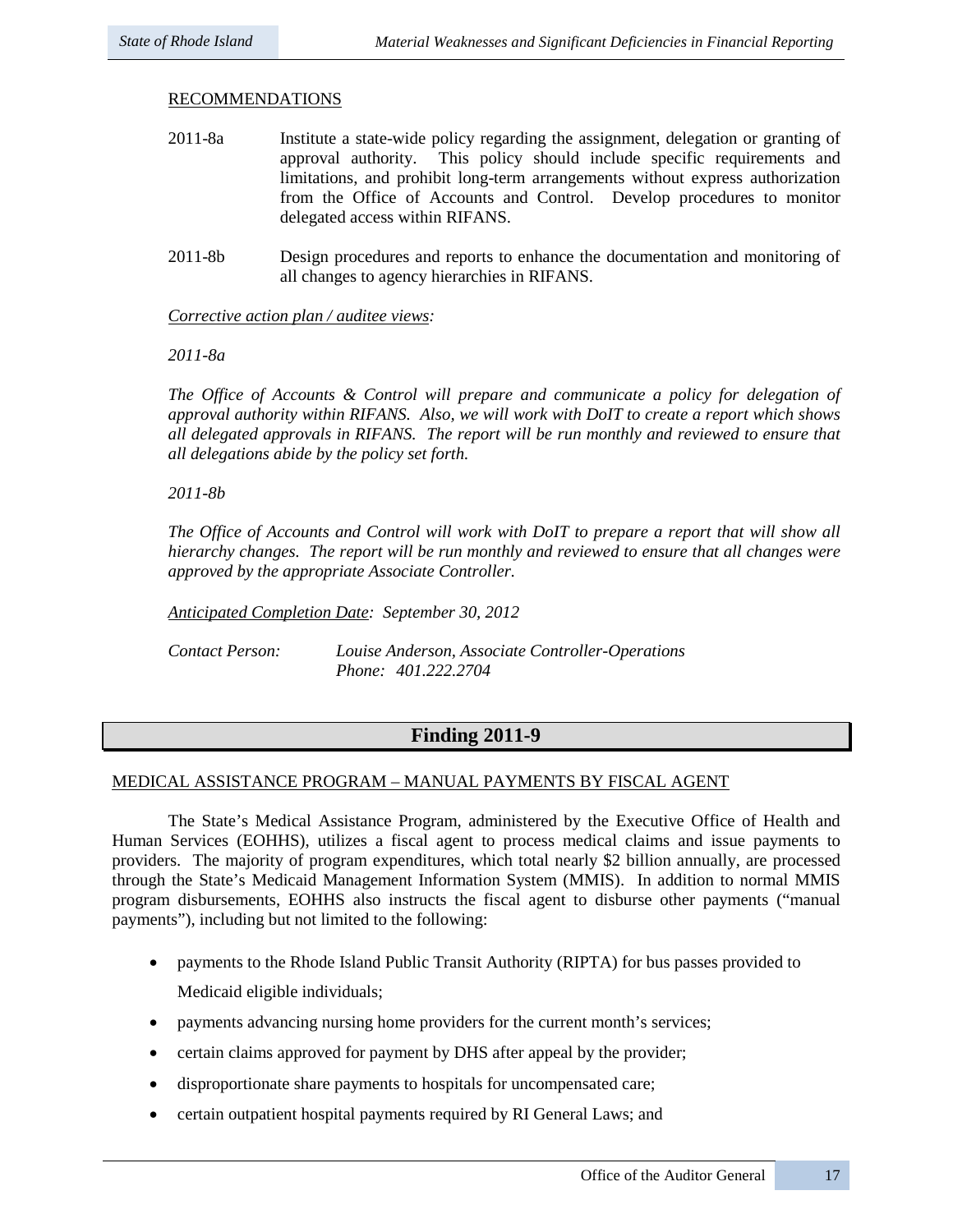• year-end advances to State-operated providers for services provided but unbilled.

These manual payments, which approximated \$200 million in fiscal 2011 (of which \$122 million relates to disproportionate share payments as listed above), are issued when the State's fiscal agent receives formal authorization from EOHHS with detailed payment instructions. Although these authorizations are tracked with unique control numbers, manual payments essentially allow EOHHS personnel the ability to authorize payments outside expected control measures. In contrast, program payments made through regular MMIS cycles are system-determined amounts subject to all the processing controls of the system. Similarly, payments made through the State's accounting system are subject to procurement and disbursement controls as well as multiple levels of authorization and review. While we acknowledge that there are limited instances where manual payments by the fiscal agent may be necessary, most of the payments currently made as manual payments should be disbursed subject to enhanced control mechanisms.

Overall program controls could be improved as follows:

- Payments to RIPTA for non-emergency transportation should be either fully adjudicated through the MMIS or paid through the State's accounting system;
- Payments to inpatient hospitals for uncompensated care relating to inpatient and outpatient services could be made through the State's accounting system;
- Practices such as year-end advances to state-operated providers should be eliminated as there is no justification or benefit to such payments. State-operated provider agencies such as the Department of Behavioral Health, Developmental Disabilities, and Hospitals (BHDDH) and the Department of Children, Youth, and Families (DCYF) should record year-end receivables in the State's accounting system for services provided but unbilled and receive payment for the services when the actual claims are processed through the MMIS.

Manual payments by the State's fiscal agent should be utilized infrequently in circumstances when other existing payment mechanisms are impractical. In addition, EOHHS should also require authorization by two financial managers on all requests for manual payments to ensure that no one employee can authorize a payment by the fiscal agent. These enhancements will improve overall control over program expenditures currently being made through fiscal agent manual payments.

### RECOMMENDATIONS

- 2011-9a Minimize the use of manual payments by the Medicaid fiscal agent. Process payments through RIFANS when appropriate and improve authorization controls over manual payments that must be processed through the MMIS.
- 2011-9b Eliminate the practice of processing advances to state-operated providers at fiscal year-end.

### *Corrective action plan / auditee views:*

*The OHHS is currently working with the Controller's Office to identify manual payments that can be made through RIFANS. We will also review the authorization procedures for manual payments to determine if changes are needed to enhance the controls over such payments.* 

*Generally, payments to providers are more appropriately made through MMIS, e.g. advance payments to nursing homes are recouped with the next claims payment cycle, and the timing of*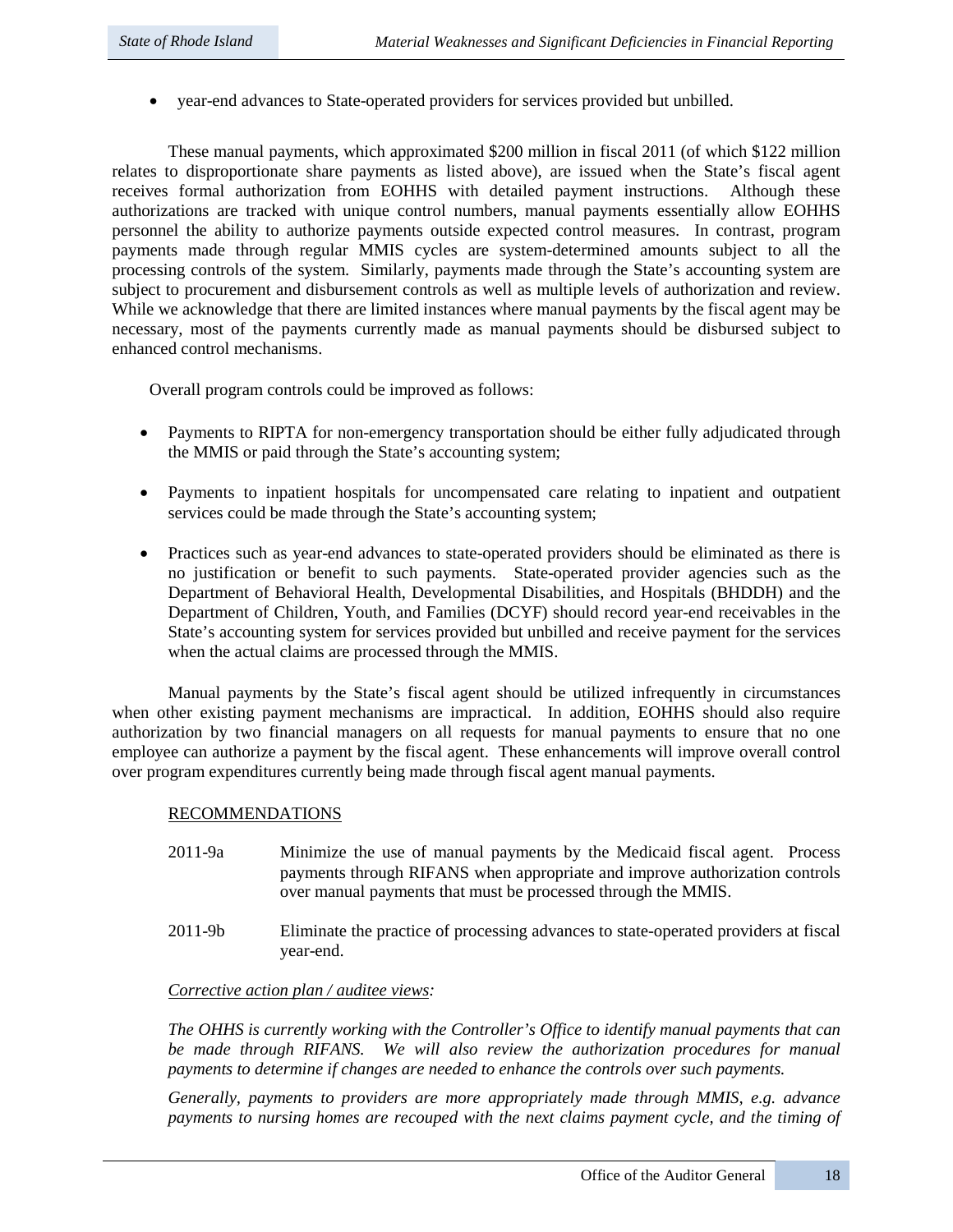*disproportionate share payments to hospitals are better controlled. Payment through MMIS also provides improved tracking/monitoring for Caseload Estimating purposes.* 

*Anticipated Completion Date: 4th Qtr. SFY 2012*

*Contact Person: Ralph Racca, Administrator Executive Office of Health and Human Services Phone: 401.462.1879* 

### **Finding 2011-10**

### MEDICAL ASSISTANCE PROGRAM – PROGRAM OVERSIGHT AND MONITORING

The Executive Office of Health and Human Services (EOHHS) is mainly responsible for the administration and oversight of the State's Medicaid program. The administration and oversight of the program is dependent on EOHHS having sufficient personnel resources to discharge this responsibility. Various program operations have been delegated to the State's fiscal agent or other contractors over time as departmental resources have declined. The State does not have sufficient personnel dedicated to the consideration and documentation of internal controls, including related monitoring procedures performed to ensure the proper administration of significant program areas. Considering the size and complexity of Medicaid, documenting and considering internal controls over program operations should be given more attention by the State. Federal regulations require non-federal entities to establish and maintain internal control designed to reasonably ensure compliance with federal laws, regulations, and program compliance requirements.

As part of our audit, we noted control deficiencies, and in certain instances, noncompliance with program requirements, in the following areas that are, at least in part, caused by inadequate personnel resources allocated to effectively administer and monitor these aspects of the program:

- *Program operations delegated to the fiscal agent* Although the fiscal agent has adequate control procedures designed over its operations, EOHHS should document and identify specific areas of fiscal agent operations where it performs specific monitoring and validation of fiscal agent performance. For example, EOHHS should adopt procedures to ensure that all receipts (TPL recoveries, drug rebates, program overpayments, etc.) received by the fiscal agent are properly credited and deposited by the fiscal agent.
- *Program operations administered by other State departments and agencies* Material weaknesses in internal control relating to significant services billed through Medicaid for (1) children in the State's custody, (2) developmentally disabled adults, and (3) various CNOM programs operated by the Department of Children, Youth, and Families (DCYF), the Department of Behavioral Health, Developmental Disabilities and Hospitals (BHDDH), and other State agencies, have been identified in relation to these aspects of program administration.
- *Inpatient Hospital and Long-term Care Facility Audits*  EOHHS has substantially reduced its performance of field audits and is significantly behind in conducting the required desk audits to ensure timely adjustment of nursing home per diem rates. EOHHS has also been unable to review and finalize hospital settlements in recent years even though hospital providers have submitted required cost reports in a timely manner. We considered EOHHS's inability to perform these vital Medicaid functions to be material noncompliance in fiscal 2011.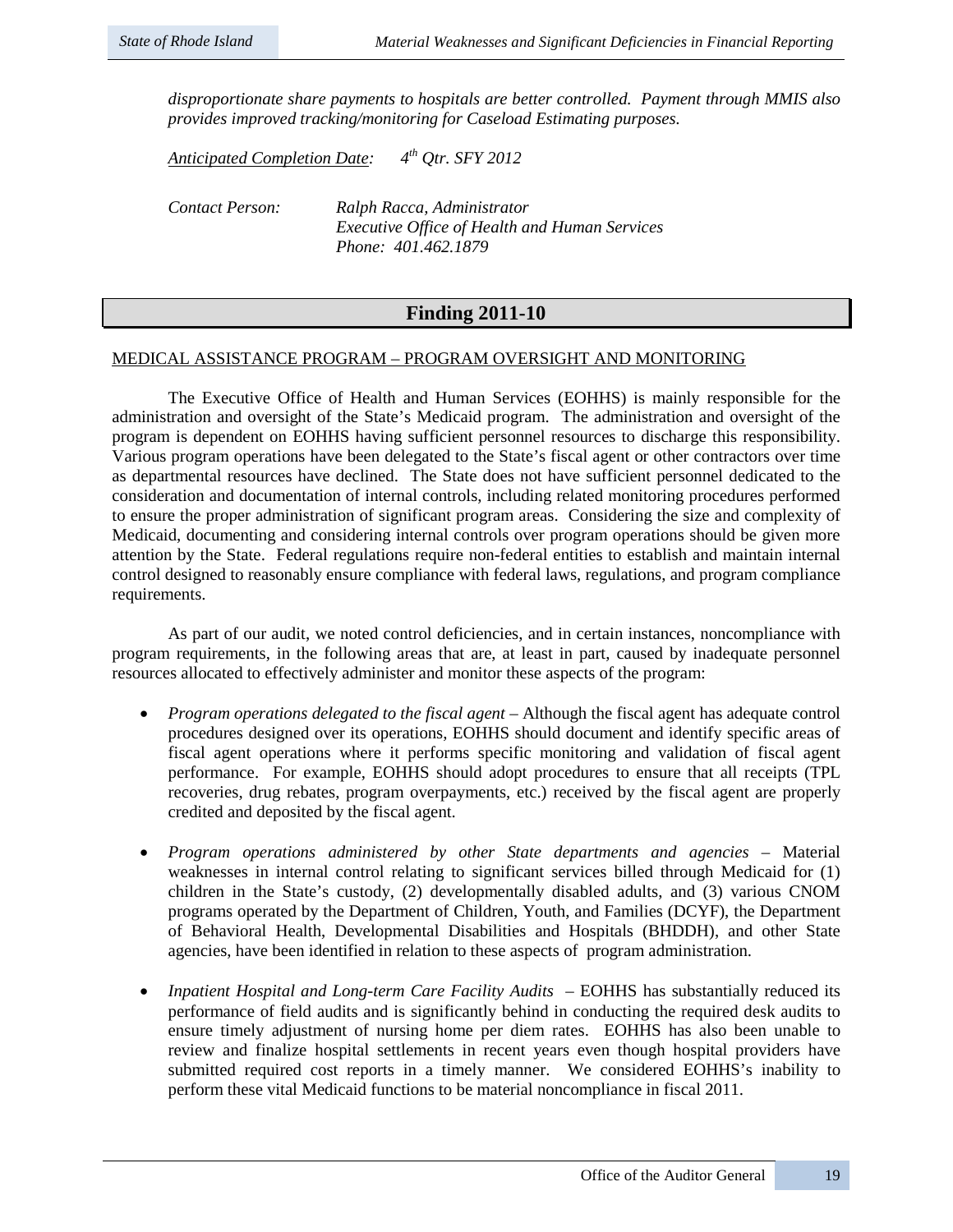- *Controls over Recipient and Provider Eligibility* EOHHS's ability to conduct timely Medicaid Eligibility Quality Control (MEQC) reviews continued to be significantly diminished during fiscal 2011, weakening controls over recipient eligibility in the program. In addition, controls over Medicaid provider eligibility were also noted as being deficient due to delays in re-enrolling providers after the fiscal agent's headquarters were destroyed by flooding in March 2010. Once the fiscal agent is able to re-enroll all Medicaid providers, additional monitoring that ensures compliance with provider eligibility requirements will need to be performed by EOHHS.
- *Contracted Program Functions* Over the years, reductions in personnel have resulted in EOHHS delegating additional areas of program administration to its contracted consultants. This delegation, however, does not relieve EOHHS's program oversight and monitoring responsibilities in these areas. Such oversight and monitoring responsibilities require a dedication of personnel resources currently deficient in the Medicaid program.

The State must weigh the importance of maintaining adequate personnel resources to ensure proper oversight and control over program expenditures that exceeded \$2 billion in fiscal 2011. Sustained reductions in personnel resources in program areas referenced above will continue to negatively impact control over program expenditures and compliance with federal program requirements. In addition, the State should consider additional personnel resources dedicated to the documentation, consideration, and monitoring of internal control over program operations.

### RECOMMENDATIONS

- 2011-10a Address personnel resource deficiencies in critical program areas to ensure proper administration and control over the Medicaid program.
- 2011-10b Consider dedicating additional personnel resources responsible for the consideration, documentation, and monitoring of significant program operations and related controls to ensure compliance with federal and program regulations.

### *Corrective action plan / auditee views:*

*OHHS is seeking to establish an Administrative Services Unit for the purpose of centralizing certain functions currently the responsibility of and performed separately by each agency. An internal audit function would be one of the key responsibilities of the Administrative Services Unit. It would address the issue of appropriate control and monitoring of operations to ensure compliance with federal regulations.* 

*Anticipated Completion Date: 2nd Qtr. SFY 2013*

*Contact Person: Lawrence Ross, Assistant Director Executive Office of Health and Human Services Phone: 401.462.6025*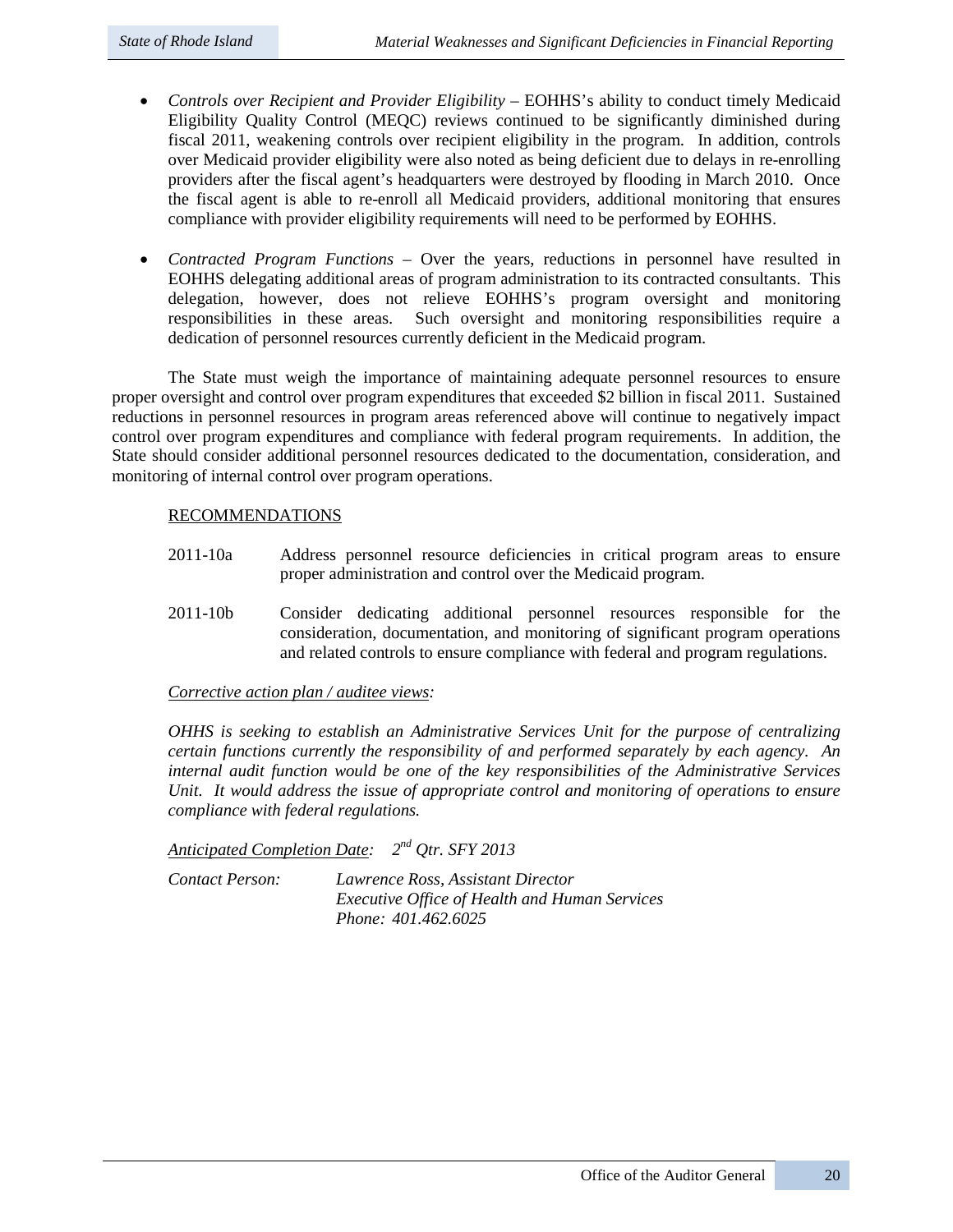# **Schedule of Findings and Responses**

Material Weaknesses and Significant Deficiencies in Internal Control over Financial Reporting



# **Information Systems Security**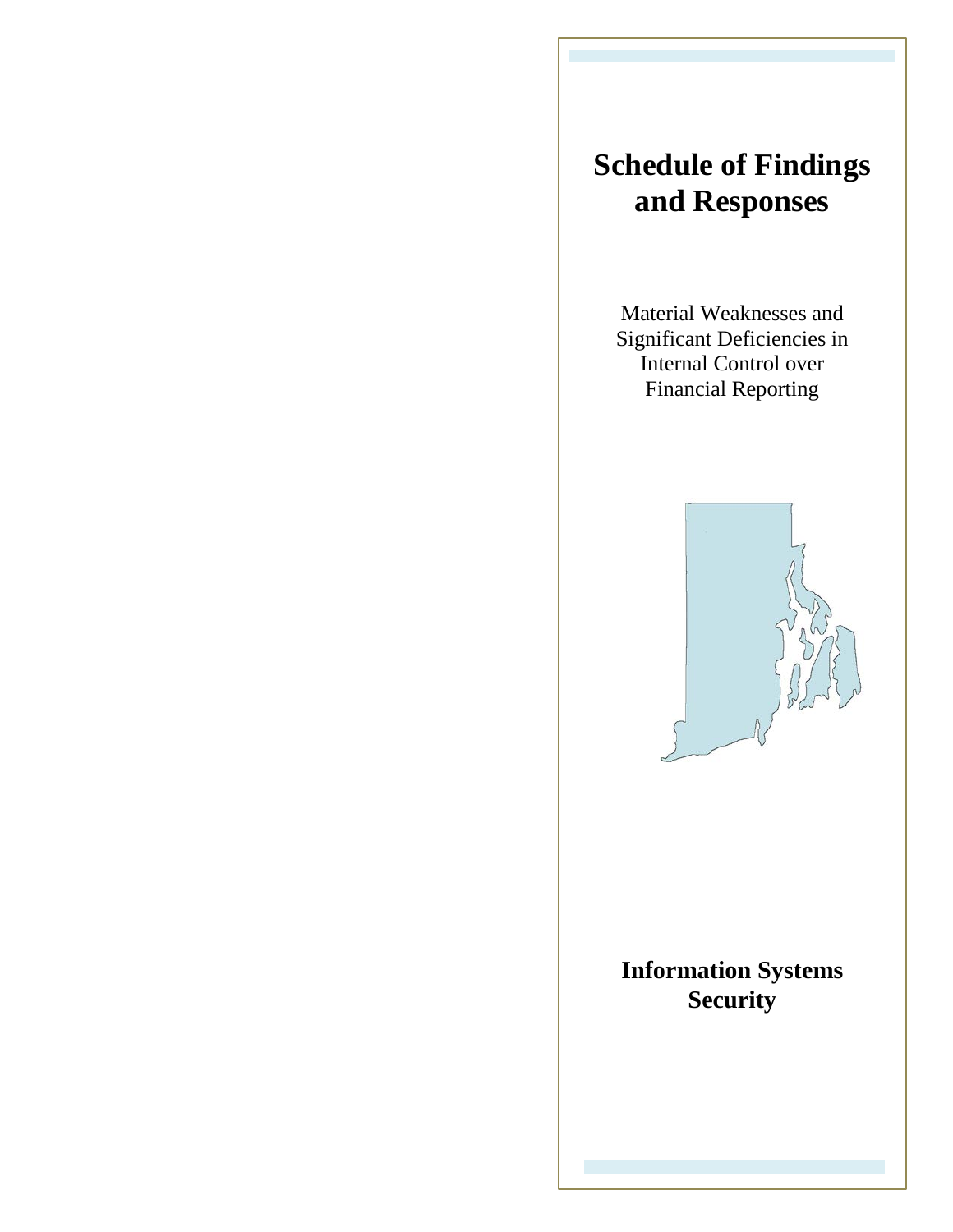### **Finding 2011-11**

#### COMPREHENSIVE INFORMATION SYSTEMS SECURITY POLICIES AND PROCEDURES

The Division of Information Technology (DoIT), within the Department of Administration (DOA) has been charged with the safe and secure operation of the State's mission critical information systems (i.e., RIFANS, Personnel, Payroll, Taxation, Division of Motor Vehicles, etc.). The information contained within these systems, is now accessible through either departmental or statewide networks as well as the Internet. As the State opens these systems to greater user (i.e., employees, vendors, citizens, etc.) interaction, the possibility that access security may be compromised increases, thereby exposing the State to potential losses and other risks.

The oversight and management of the State's information security program relies upon the implementation of DoIT's comprehensive information systems security plan that was finalized during fiscal 2006. The information systems security plan consists of detailed policies, procedures, standards, and guidelines that are designed to safeguard all of the information contained within the State's critical systems. The plan is comprehensive in its coverage of all security issues and reflects the security needs of the State's diverse information systems. The information security plan also includes appropriate consideration of disaster recovery/business continuity planning aspects as well.

Although the development of a comprehensive information systems security plan was a significant accomplishment, the State is still deficient in ensuring that all of its critical information systems are compliant with these formalized policies and procedures. In addition to information systems within the Department of Administration, DoIT should also ensure that critical information systems within other State agencies and departments (i.e., MMIS (DHS), RICHIST (DCYF), INRHODES (DHS), etc.) also comply with the State's mandated information systems security policies and procedures.

During fiscal 2009, the State started a process of evaluating each mission critical information system's compliance with formalized system security standards. DoIT has been unable to complete this evaluation due to a lack of personnel resources. The State must complete this process to identify those mission critical systems that represent significant information system security risks within its operations. Once completed, the State should prepare a corrective action plan that prioritizes significant security risks identified and ensures that all security deficiencies are addressed in a timely manner. In addition, new information systems or significant system modifications should be subjected to a formalized systems security certification by DoIT prior to becoming operational.

### RECOMMENDATIONS

- 2011-11a Complete an initial assessment of compliance with recently promulgated systems security standards for the State's mission critical systems.
- 2011-11b Prepare a corrective action plan that prioritizes significant system security risks with the goal of achieving compliance of all significant State systems with DoIT's formalized system security standards.
- 2011-11c Require systems security certification procedures to be performed by DoIT prior to any significantly modified application systems becoming operational.
- 2011-11d Consider additional information system security personnel resources to assist in the daily information systems security operational and monitoring procedures.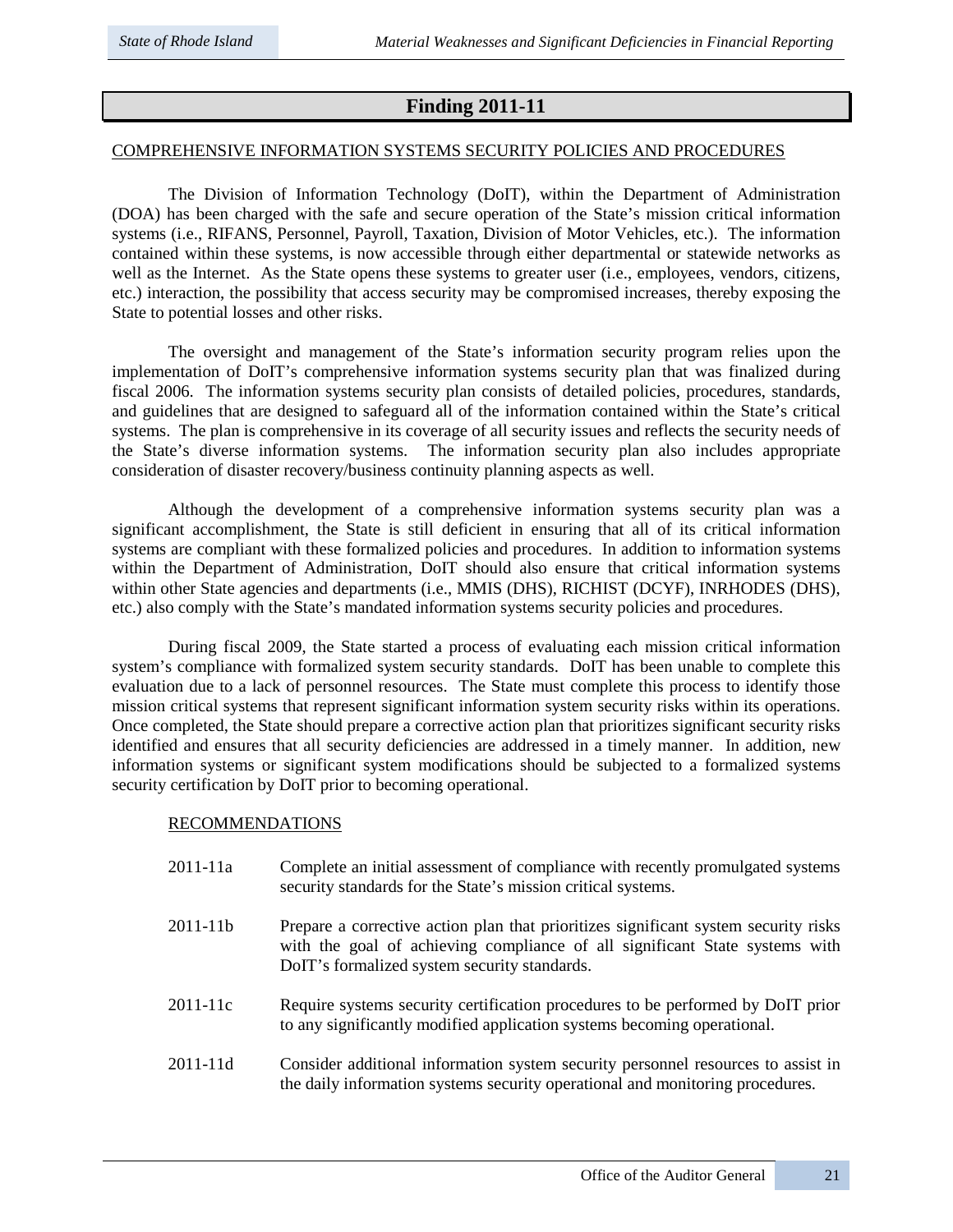*Corrective action plan / auditee views:* 

*2011-11a* 

*The Department of Administration under the direction of the Chief Information Security Officer (CISO) will continue to work on the initial assessment of compliance with system security standards for the State's mission critical systems. The security group has worked with Departments in addressing auditing needs. For example, the security group recently worked with the IRS and the Department of Revenue and DHS to address auditing needs. However, these activities are not proactive at this point in time. Audit finding 2011-11 is resource dependent and DOIT is working on obtaining additional resources for the security group.*

*2011-11b*

*The preparation of a corrective action plan is also resource dependent and funding depending.* 

*2011-11c*

*Currently, all new projects come through the PRC (Project Review Committee). Any new project that gets approved must provide the Chief Information Security Officer (CISO) with a written security plan for review and approval.* 

*DOIT now requires that all new systems and major changes require signoff by the CISO. However, due to limited staff, we are not able to retroactively review and certify systems already in place.*

*Anticipated Completion Date: To be determined.*

*Contact Person: Ernest Quaglieri, Chief Information Security Officer Phone: 401.462.9292*

*2011-11d*

*Currently, DOIT has one Chief Information Security Officer (CISO) and one FTE assisting the CISO. DOIT is requesting an additional FTE for the security group in FY2011. DOIT recently posted for this position but was unable to find a qualified candidate. We will continue to pursue filling this FTE but now are limited by budget constraints.*

*Anticipated Completion Date: September 30, 2011*

*Contact Person: Alan Dias, Assistant Director of IT Phone: 401.222.6091*

### **Finding 2011-12**

### RIFANS LOGICAL ACCESS CONTROLS

Access roles are assigned to all RIFANS users and controlled through unique passwords. These roles, which are assigned based on job function and responsibility level, permit or limit access to various system capabilities. Access is further controlled by permitting only the viewing of data or the actual entry or changing of system information.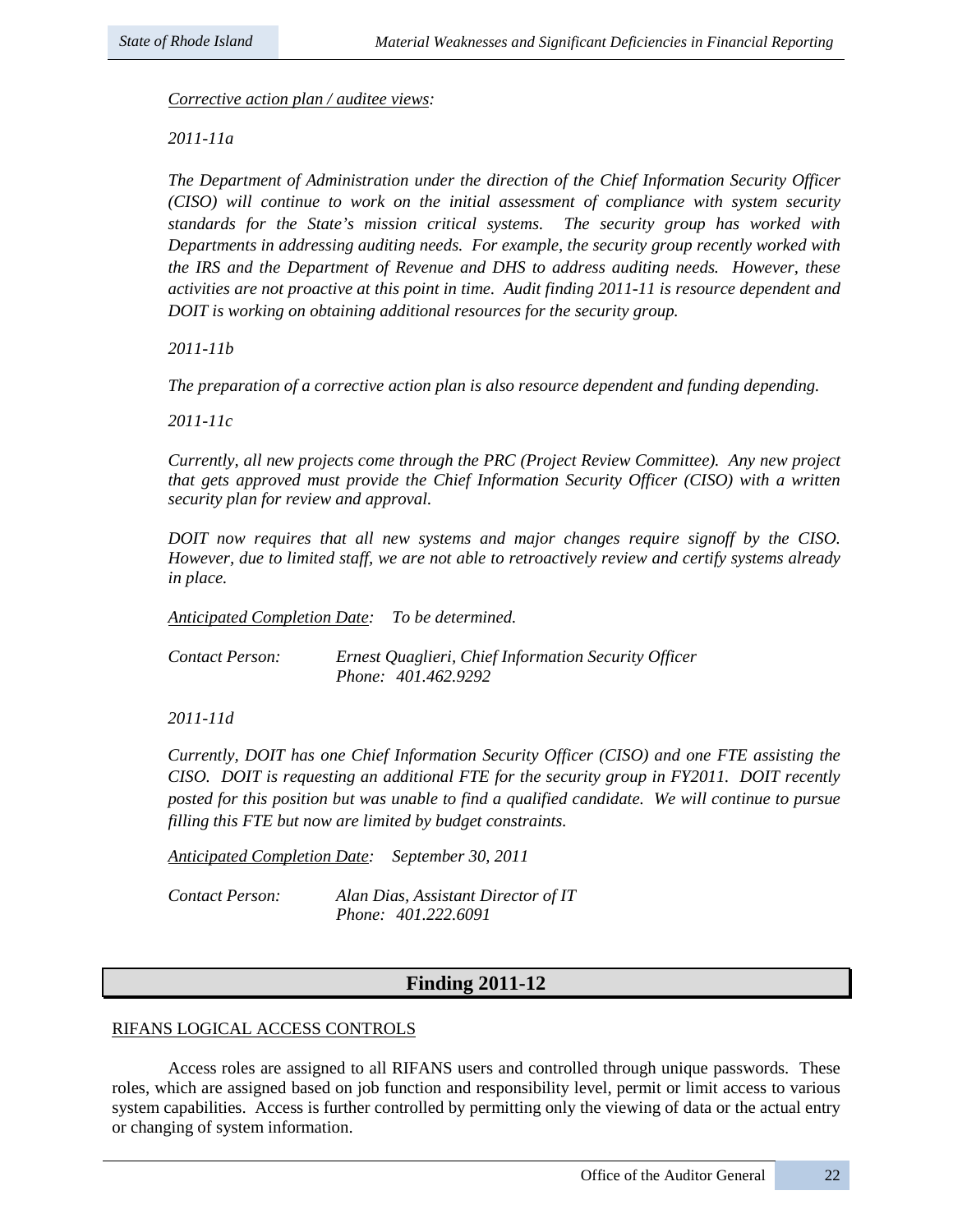Transaction level controls are also affected through agency hierarchies, which define specific functionalities and dollar authorization limits by individual within each department. Other transaction specific authorization controls are managed through workflow directories within RIFANS.

We found that activities of individuals with system administrator roles were recorded but not reviewed. These individuals have access to all critical areas in RIFANS and their activities are not required to be approved by another user. Additions, modifications, and deletions of critical data initiated by system administrators must be reviewed by authorized personnel.

The Division of Information Technology (DoIT) has formalized policies and procedures to secure logical access over the RIFANS accounting system. These policies require the activities of privileged users (system administrators) to be logged by the system and reviewed for propriety by assigned personnel.

### RECOMMENDATION

2011-12 Review activities of privileged users (system administrators) on a scheduled basis to ensure that additions, modifications, and deletions initiated by them are appropriate.

### *Corrective action plan / auditee views:*

*DOIT has implemented certain changes to the responsibilities of privileged users in RI-FANS. These changes included creating a new responsibility with additional restrictions to limit functions performed. DOIT will also implement logging of certain critical database changes to critical system tables.* 

*RI-FANS provides for auditing features of system users. To address this finding, we had configured the auditing features to produce system reports of system changes by privileged users. After configuring these features in version 11 of Oracle E-Business Suite, the results were not as expected. Rather than continuing configuring version 11, we will work on making these changes in version 12 of Oracle E-Business Suite. Version 12 has additional auditing features and we will work to configure those in version 12.*

*Anticipated Completion Date: December 30, 2012*

*Contact Person: Alan Dias, Assistant Director of IT Phone: 401.222.6091*

### **Finding 2011-13**

### LEGACY SYSTEMS – ACCOUNT STRUCTURE CONVERSION

Various subsidiary accounting systems (e.g., employee payroll and departmental cost allocation) which process material classes of expenditures have not been converted to the current account structure used within the RIFANS accounting system. These subsidiary accounting systems continue to use an old account structure that has not been utilized since July 2001. Consequently, account conversion tables must be continually maintained which increases the risk that data may be misposted in the accounting system. This adds unnecessary complexity to the overall internal control structure and requires that certain employees remain knowledgeable about and even create new accounts (to match new activities or programs within RIFANS) in an account structure that was discontinued more than a decade ago.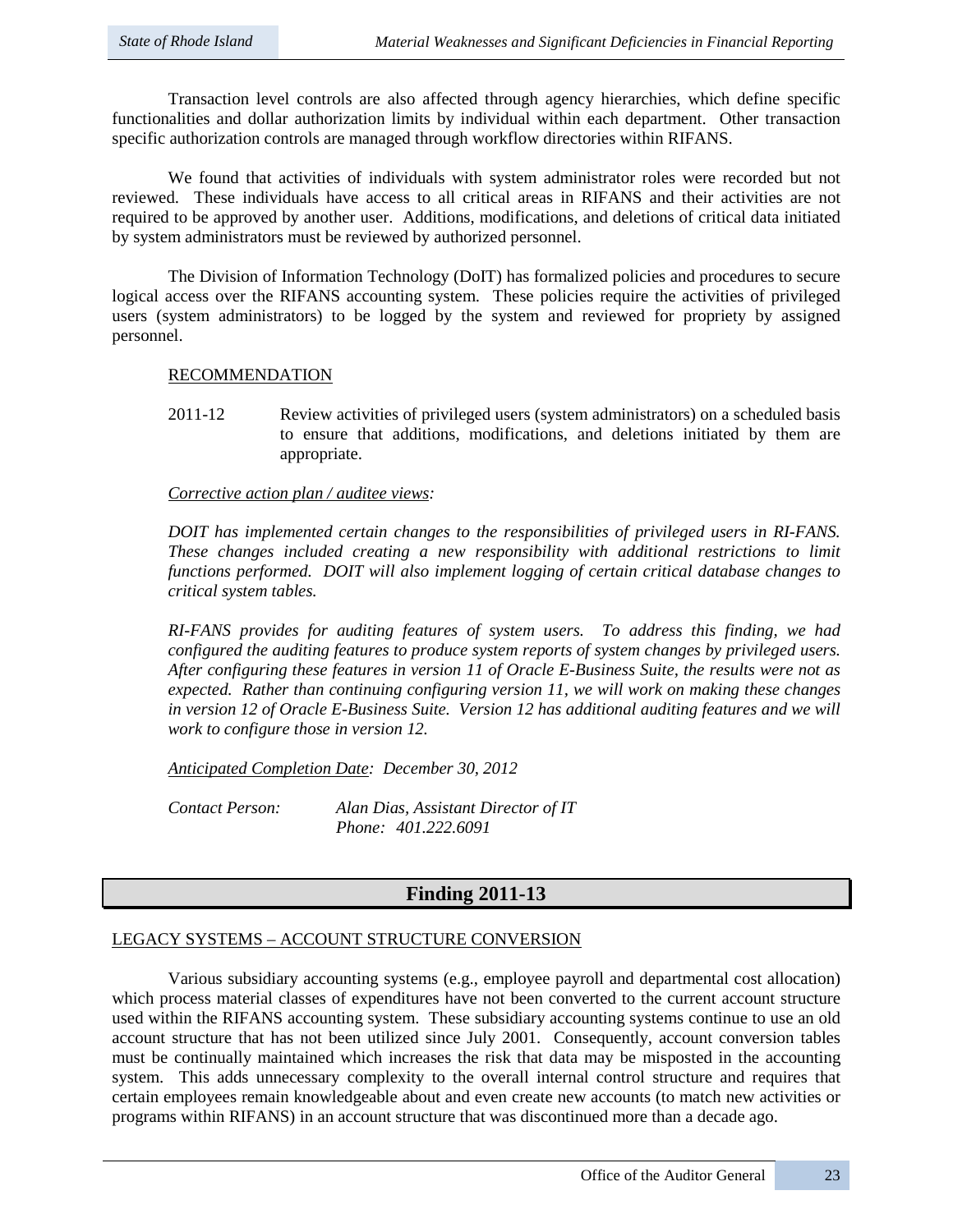### RECOMMENDATION

2011-13 Complete conversion of subsidiary accounting systems using the legacy account structure to the new RIFANS account structure.

### *Corrective action plan / auditee views:*

*There are two major systems, Payroll and Human Resources (HR,) that require the legacy account conversion. Some system changes have been made on the Payroll system with HR currently undergoing system changes.* 

*This project has been ongoing since 2006 and is resource and project dependent. We will be modifying the master file again this year due to pension changes which must be in by June 30, 2012. During these changes, we will be putting in new security to access both legacy and new accounts. The file will also be able to handle the new legacy numbers when the file is expanded.* 

*Anticipated Completion Date: September 30, 2012*

*Contact Person: Alan Dias, Assistant Director of IT Phone: 401.222.6091*

### **Finding 2011-14**

### CONTROLS OVER EMPLOYEE PAYROLL SYSTEM

Payroll data for the majority of State employees is entered via on-line access to the payroll system at the department or agency level. We reviewed the controls over data entry for the employee payroll system and found that established procedures now mandate the assignment of unique passwords for each user to control and restrict access to the system. However, the existing password control system does not record user identification information within the data files to identify individuals making specific file changes, thereby preventing a clear audit trail. System access controls need to be improved by utilizing the user identification to track all transactions initiated by an individual user. Management may decide to identify key data fields to track transactions by specific user identification.

In June 2006, a new payroll sub-system was implemented to capture and log selected data changes within the "Employee Time Keeping / Attendance Reporting" system. While this action improved control over this component of the payroll system, changes in the payroll master file, which contains a multitude of data elements that have a direct effect on payroll for State employees, are not similarly captured and logged. Logging these data element changes should be implemented to provide adequate control over changes to the payroll master file.

### RECOMMENDATION

2011-14 Identify critical data elements to be tracked as changes occur. Capture and maintain the unique user identification for each transaction resulting in changes to critical payroll master file data elements.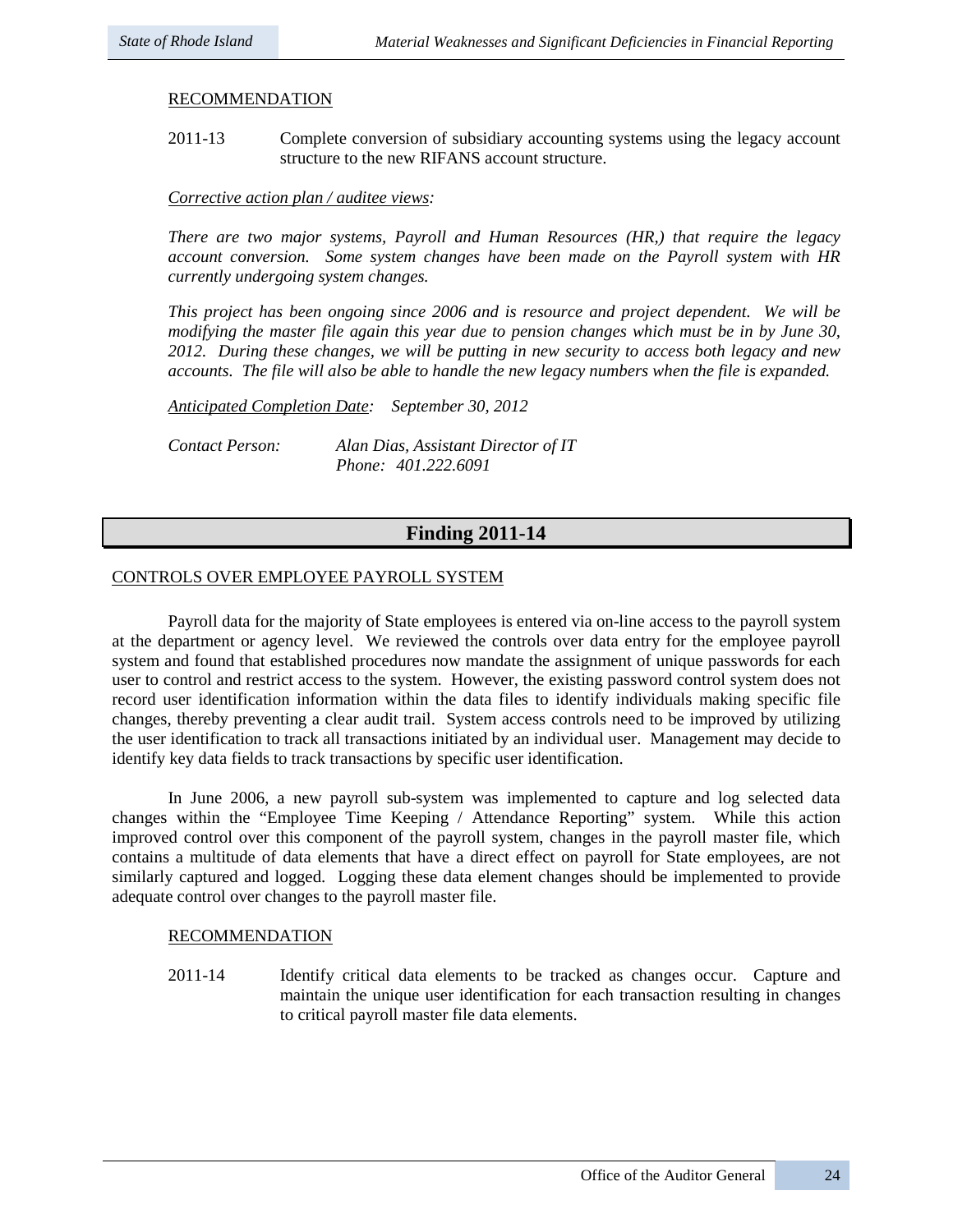### *Corrective action plan / auditee views:*

*Division of Information Technology will assign a team to implement this capability using current available technology. This audit finding will be implemented after audit finding 2011-13 and is thus resource dependent.*

*Anticipated Completion Date: To be determined.* 

*Contact Person: Alan Dias, Assistant Director of IT Phone: 401.222.6091*

### **Finding 2011-15**

### INFORMATION TECHNOLOGY (IT) SYSTEMS - PROGRAM CHANGE CONTROLS

### Procedural Issues

Program change management controls are a critical IT control component to maintain highly reliable systems that meet the defined service levels of the organization. Almost all custom developed computer programs require changes or updates during their production lifecycle. Users may encounter errors, seek new programmable features, or require adaptations to accommodate changes in operation.

The primary goal of formalized program change management policies and procedures is to accomplish IT application changes in the most efficient manner while minimizing the business impact, costs, and risks. Strong change management controls are needed to ensure that standardized methods and procedures are used for efficient handling of all application specific changes and are a required component within formal departmental level IT policies and procedures.

### Program Change Management Control - Policy Directives

Division of Information Technology (DoIT) has issued two departmental policy statements that deal directly with program change management controls. Policy #01-02, *IT Applications Development Requirements Approval*, states that "programmer managers must ensure any request for application development be documented in writing, tracked, understood and approved prior to putting any new or changes to existing applications into production". In related Policy #01-03, *IT Enhancements Move to Production Approval*, DoIT requires that "programming teams must take care to ensure best practices regarding product quality have been utilized prior to putting any new (or changes to existing) systems into production".

These policy directives are designed to be a component of a high level overall plan that embraces the general goals and directives of DoIT. These directives are general in the description of their subject matter and are designed as a statement of principles. Detailed standards, practices and procedural guides governing the actions of DoIT personnel should be developed from these general policy directives.

### Program Change Management Control - Procedural Guidance

Procedural guidance provides detailed information pertaining to the specific activities requiring implementation to accomplish the stated goals and directives of a related policy statement. This type of guidance would provide DoIT personnel with detailed instructions pertaining to the development and correct use of mandated internal control practices and procedures, thus ensuring compliance with the corresponding policy directive.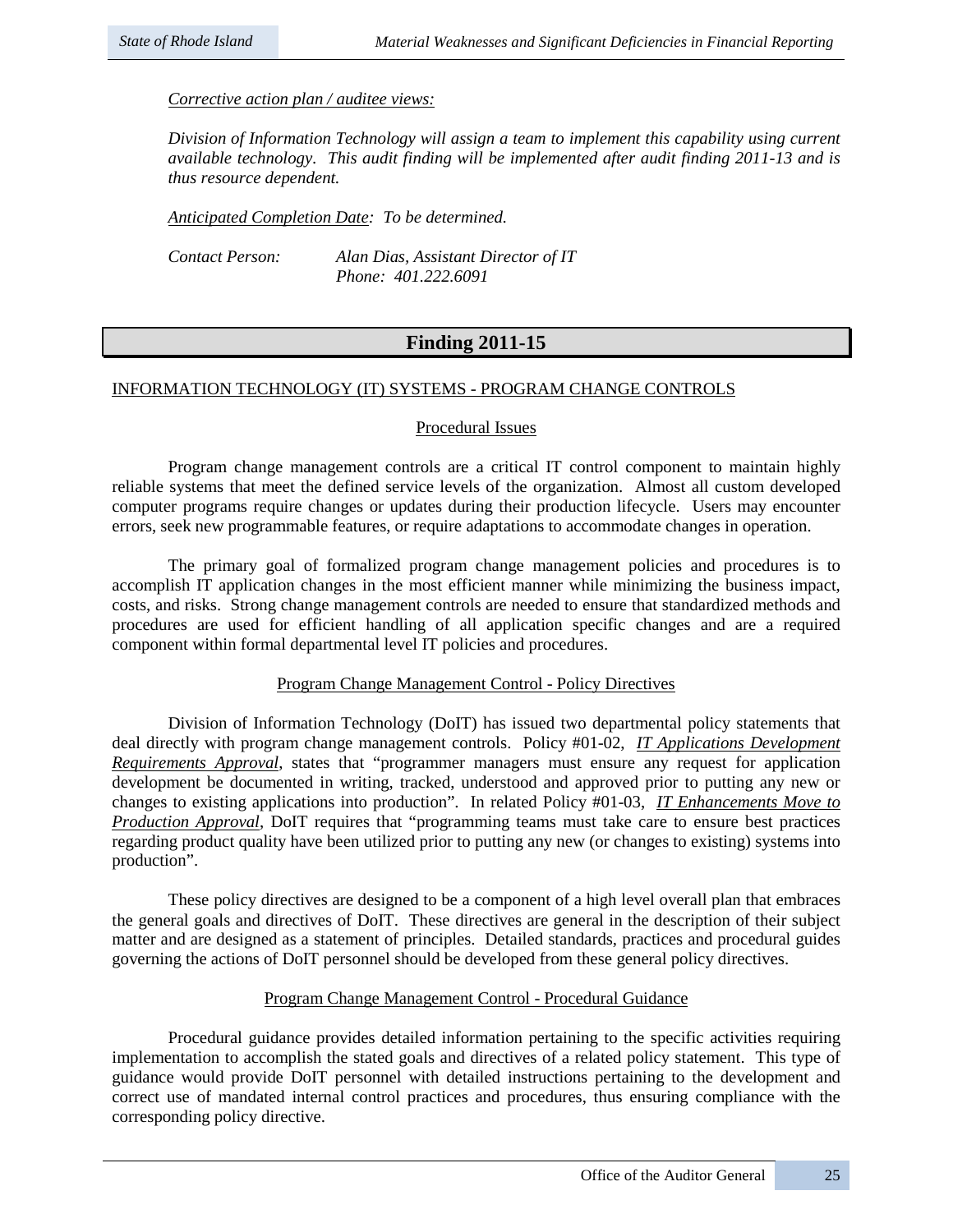Within its published policies directives, DoIT makes numerous references to DoIT personnel using "best practices" concerning program change control procedures, yet it offers no specific procedural guidance regarding what it considers to be the required "best practices".

DoIT should design and develop formal procedural guidance manuals detailing specific requirements for program change control. Standard, uniform practices and procedures should be developed to control the process of requesting, analyzing, approving, developing, tracking, implementing, and reviewing all application program changes. Published reference manuals, specific to this area of control, are available from various nationally recognized IT professional organizations. Once developed, these DoIT guidance manuals would need to be reviewed and periodically updated and readily available to all DoIT personnel.

### Program Change Control – Current Operational Issues

In response to prior audit recommendations, DoIT acquired two software packages designed to better maintain and control IBM mainframe application program change requests. The ClearQuest package provides change request tracking, process automation, reporting, and lifecycle traceability. ClearCase provides version control, workspace management, parallel development support and version 'build' auditing. These packages offer processes designed to utilize newer, more stringent controls over the application's program change process. Taxation and the Employee Payroll systems were the first two DoIT applications to utilize the new program change control protocols beginning in fiscal 2007.

During fiscal 2011, ClearQuest continued to function effectively; however, operational issues relating to ClearCase had not been addressed. Instead of making the program change process more efficient and productive, the process continued to be cumbersome and time-consuming. Software/hardware problems, improper installation/configuration and slow download speeds contributed to product dissatisfaction and resulting non-use. Further, application programmers were able to circumvent DoIT's change control process thereby rendering the controls ineffective.

DoIT should review its use of the ClearCase software package to determine the appropriate combination of operational, procedural and/or technical adjustments required to use the package in a manner that results in adequate program change control. Further, DoIT should implement a formal program change control process for its mainframe applications.

### RECOMMENDATIONS

- 2011-15a DoIT needs to design, develop, formalize and implement procedural guidance manuals detailing specific requirements for program change control.
- 2011-15b Re-assess the use of the ClearCase software package to determine the appropriate combination of operational, procedural and/or technical adjustments required to use the package in a manner that results in adequate program change control.

### *Corrective action plan / auditee views:*

*2011-15a*

*The current procedures and policies do need to be upgraded and improved upon. The original procedures and policies to be used with the version control and application tracking system, Clearcase/ClearQuest, were put into place in June 2006 and was meant to serve as an enterprise solution. Due to resources leaving DOIT, we have been unable to improve this environment and roll out better change management processes.*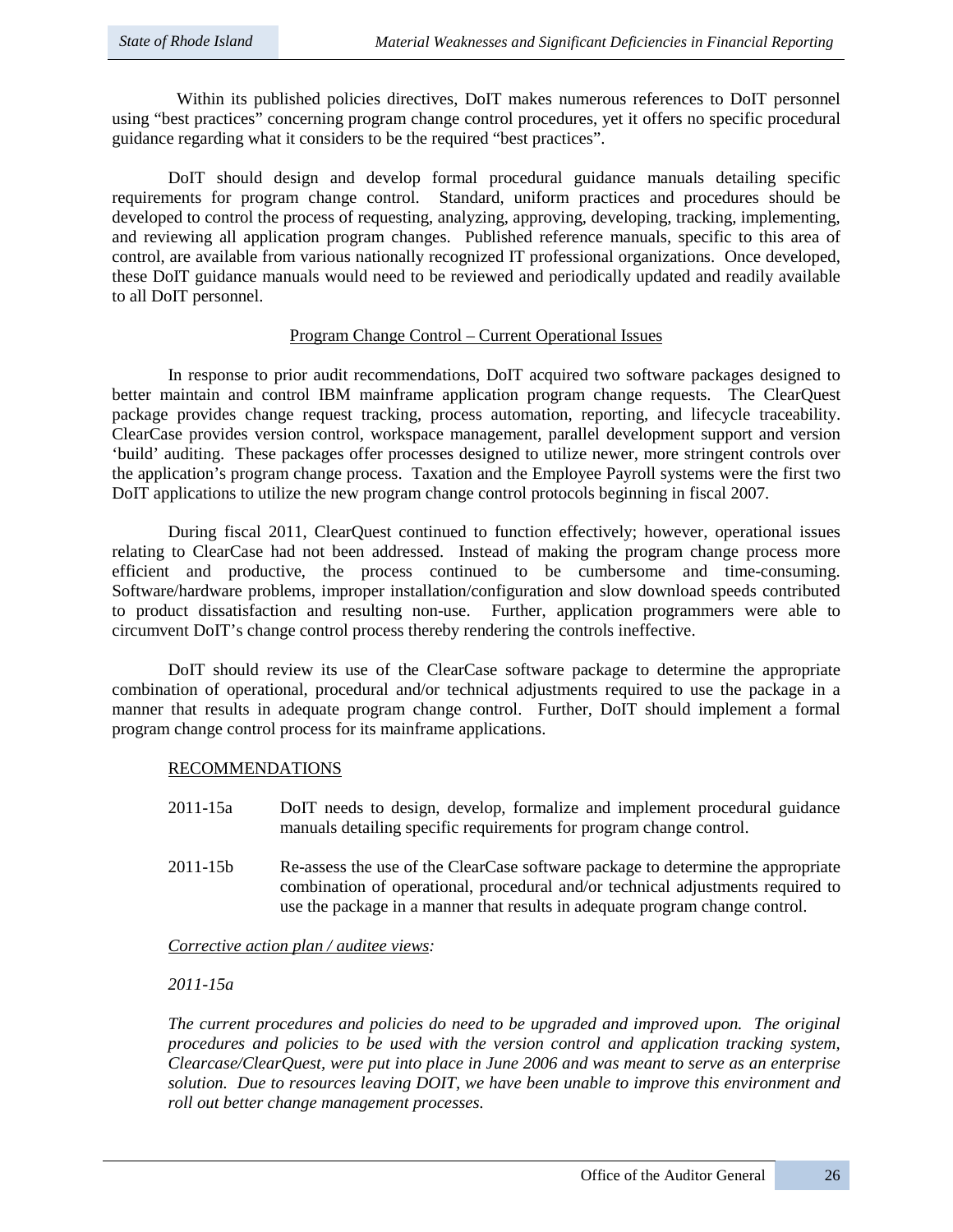*The Department of Labor and Training is also addressing issues with change management in their audit finding, 2011-27. We will address this finding jointly and pool resources and available funds that DLT may have to address this finding. By pooling resources and enhancing this environment, we can position these tools to server DOIT/DLT and other agencies.*

*2011-15b*

*DOIT acknowledges that improvements need to be made to the original software implementation to better improve the program change controls originally put into place. We currently have maintenance and support on those products and believe these products will meet our needs. The issue is developing expertise and having staff available to support these products. As mentioned in 2011-15a, we will be combining our efforts with DLT to address this finding.* 

*The completion of this finding is funding dependent for the outside resources.* 

*Anticipated Completion Date: June 30, 2013*

*Contact Person: Alan Dias, Assistant Director of IT Phone: 401.222.6091*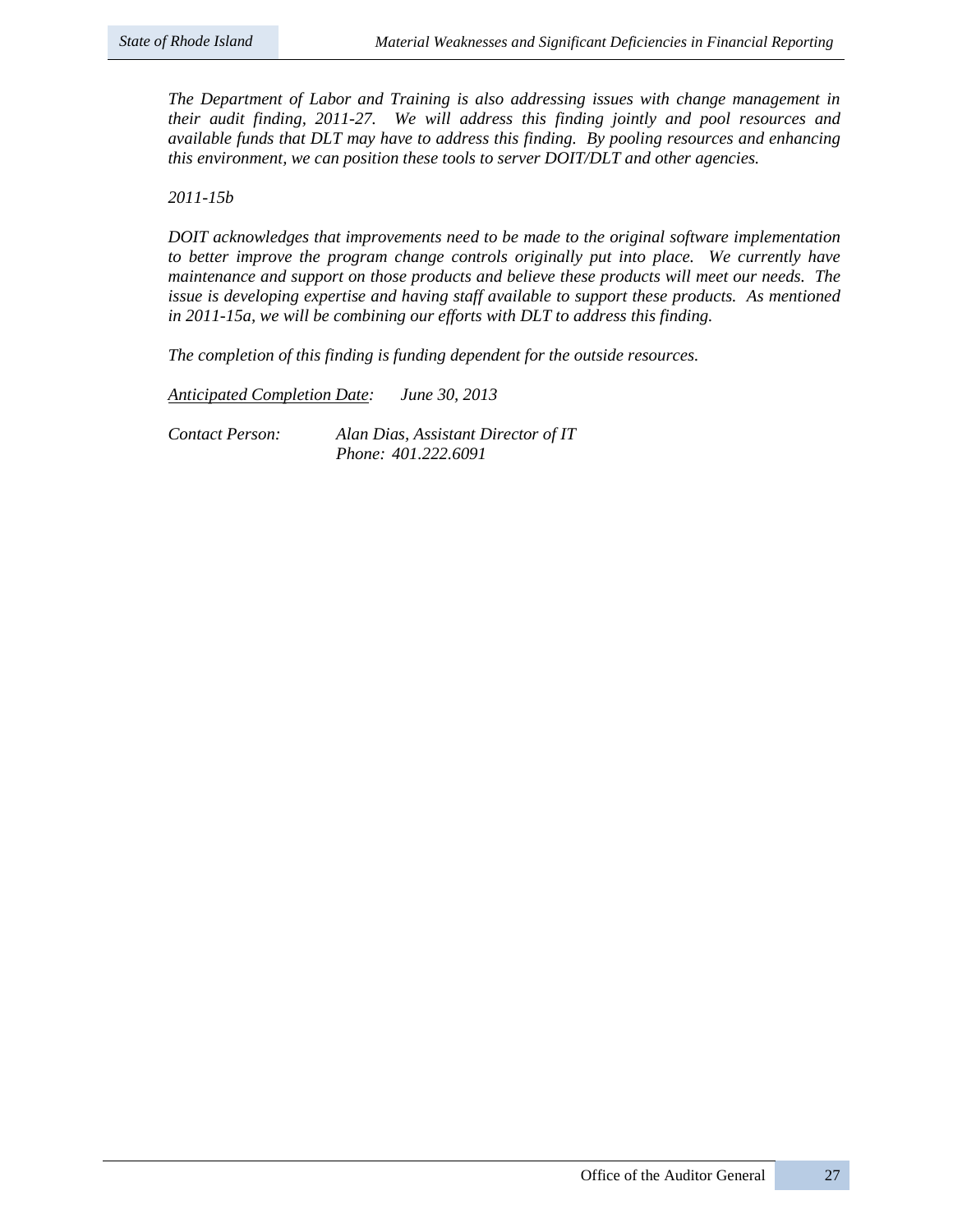# **Schedule of Findings and Responses**

Material Weaknesses and Significant Deficiencies in Internal Control over Financial Reporting



# **Department of Revenue**

**Division of Taxation**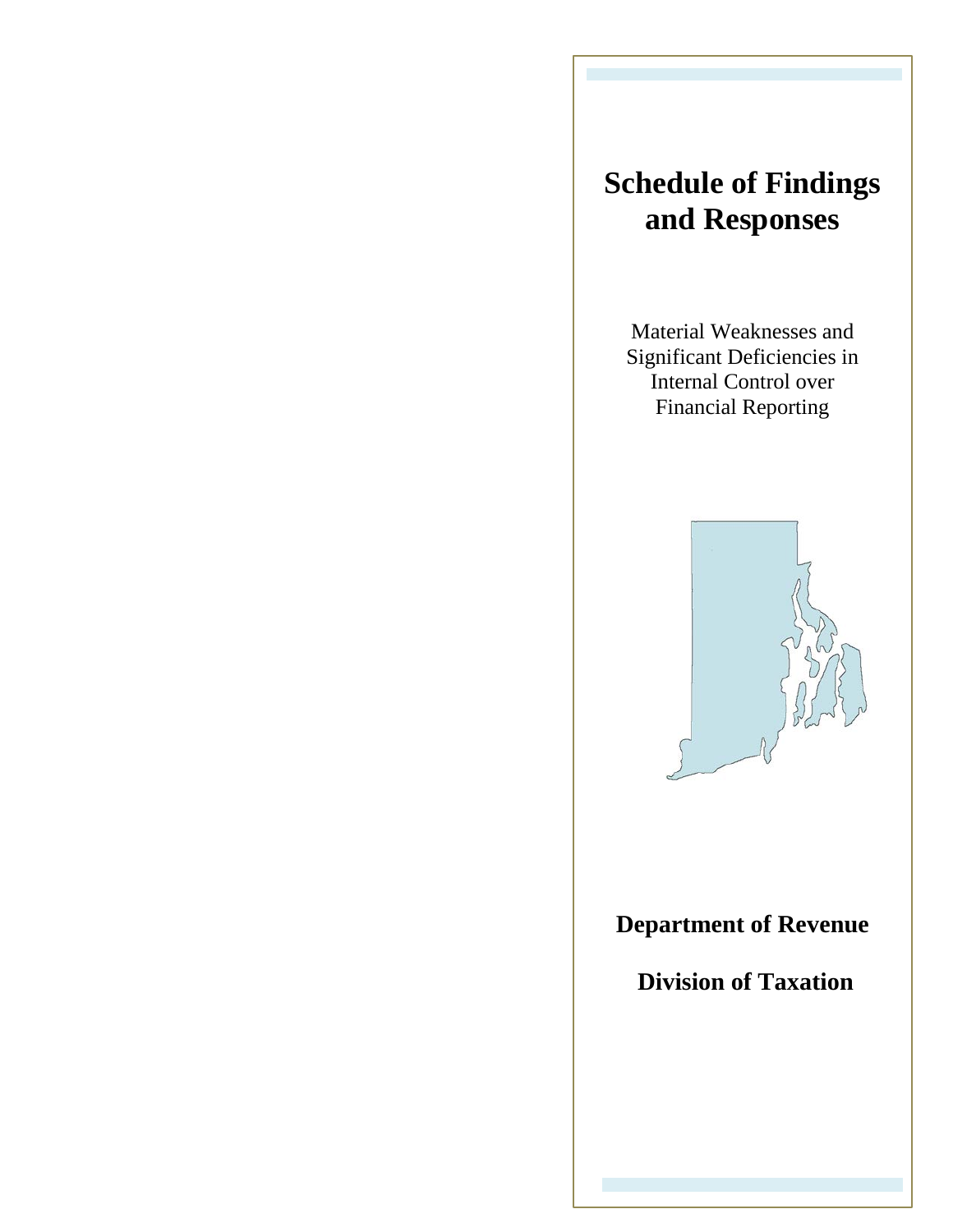### **Finding 2011-16**

### DEPARTMENT OF REVENUE – CONTROLS OVER ELECTRONIC TRANSMISSION OF TAX PAYMENTS AND OTHER INFORMATION

Electronic transmission of tax payments and tax information for uploading to the Division of Taxation's (Taxation) systems represents the majority of taxes collected and data received by Taxation. Ensuring the security and integrity of this data from transmission through posting to taxpayer records is critical.

The majority of the State's tax revenues (approximately \$2.5 billion) is received electronically. Funds are deposited automatically into the State's bank accounts and electronic files, which contain abbreviated tax payment data (taxpayer identification number, payment amount, tax type, tax period), are transmitted by the State's financial institutions. Through a lockbox arrangement with a financial institution, other returns and payments that are mailed to Taxation are processed and converted to electronic data files. Other initiatives have increased the receipt of data in electronic form. For example, Taxation began accepting electronic returns and payments for insurance taxes through a system called OPTins, which is operated and maintained by the National Association of Insurance Companies (NAIC).

Generally, these electronic files are in an open text format that allows, rather than restricts, manipulation of data prior to recording in Taxation's mainframe systems. Additionally, the files reside in an unprotected network folder prior to and after upload. These electronic files should be in a file format that is secure and configured to facilitate an efficient upload to Taxation's systems without need for manual intervention.

Certain personnel are assigned responsibility for downloading electronic files, reconciling detailed electronic information to the amount recorded in the State's bank accounts, creating manual adjustments, and ensuring that the information is uploaded properly to the mainframe computer systems. While Taxation has taken steps to segregate duties regarding the processing of these files, certain individuals still have access that allows them to perform multiple functions.

To ensure that the proper level of data protection is in place, Taxation, working with the Division of Information Technology (DoIT), should perform a "data classification" review of these files. DoIT has polices requiring that all State data being captured, maintained and reported by any agency or department be "data categorized*"* based upon three levels of availability and four levels of confidentiality (DoIT policy *# 05-02 – Data Categorization).* If the data is considered confidential or sensitive, the data must be protected by an acceptable method of data encryption.

Ideally, electronic data received by Taxation should be encrypted and then be uploaded to Taxation's systems through automated processes which do not require manual intervention or present an opportunity for manipulation. If changes are required to data files, tracking of the specific changes and the individual performing the changes should be controlled and documented.

### RECOMMENDATIONS

- 2011-16a Perform a "data classification" review consistent with DoIT policy to ensure the proper level of data protection (e.g. encryption) is in place.
- 2011-16b Secure all electronic files containing taxpayer information residing on the Division of Taxation's network to ensure data integrity.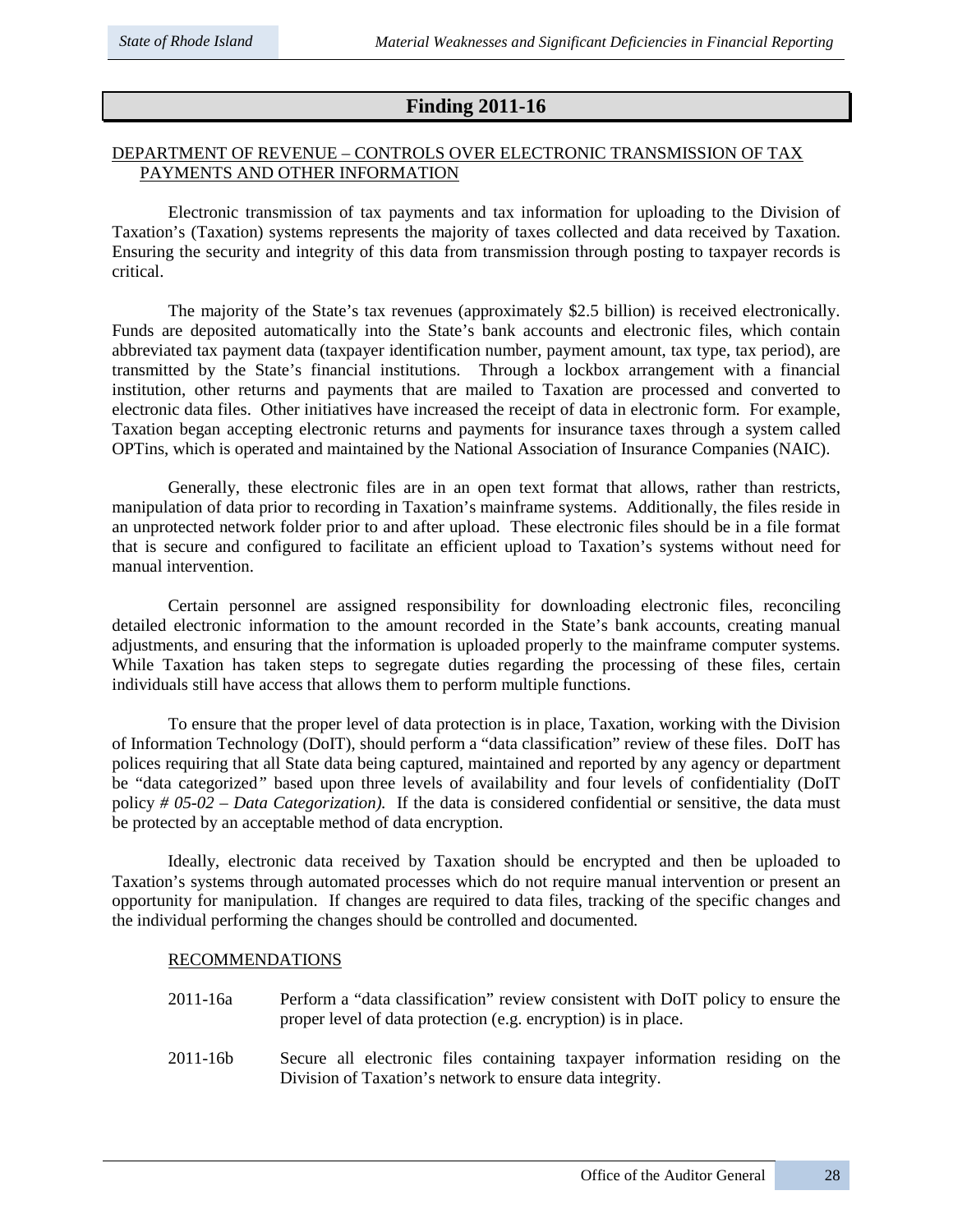- 2011-16c Control all electronic files that contain taxpayer information by requiring the file format to be secure and configured to the computer system in order to allow automatic transmission without any manual intervention. 2011-16d Develop monitoring and reporting procedures to ensure the proper upload of data files.
- 2011-16e Improve controls over the processing of electronic insurance tax returns by better segregating certain duties performed by Taxation.

### *Corrective action plan / auditee views:*

*As part of the Fiscal Year 2013 budget request, the Division of Taxation requested funding for an integrated tax system. This system will, among other things, overhaul the front end entry systems, accounting systems and processing systems. These improvements will address many of the Auditor Generals Findings and meet their recommendations.*

*2011-16a* 

*The Division of Taxation has performed a preliminary review of the data received based on DoIT's Data Classification Policy (Policy #05-02). It is the Division of Taxation's opinion that this data should be classified as "sensitive" and therefore requires 256 bit or higher encryption.* 

*The Division of Taxation will work with DoIT to ensure that all data received meets the minimum encryption level.*

*2011-16b*

*The Division of Taxation will work with DoIT's Chief Information Security Officer to identify the*  best encryption and most cost effective method for electronic files contained on our internal *servers.*

*2011-16c* 

*The Division of Taxation is working with DoIT to modify the daily transmission of OCR files. The initial plan will have all OCR files combined daily into one file; this combined file will be made accessible to Taxation. Taxation will then make any adjustments to the file and then BIM the file to the mainframe. Each night that the OCR process is run, a mainframe program will write all the OCR transactions to a new combined / accumulated OCR file. This new file will archive all the transactions for comparison with the original OCR files that were transmitted*  each day. This process will be repeated for the files with the EFT format and the EFT *transactions will also be archived for comparison.*

*2011-16d* 

*Along with the proposed changes outlined in 2011-16c, the Division of Taxation will develop monitoring and reporting procedures to ensure that OCR and EFT data was uploaded correctly.*

*2011-16e* 

*As part of the Division of Taxation's strategic plan, the Division is continually looking for ways to increase and improve electronic filing. In 2011, the Division of Taxation partnered with the National Association of Insurance Companies (NAIC) to implement electronic filing of insurance*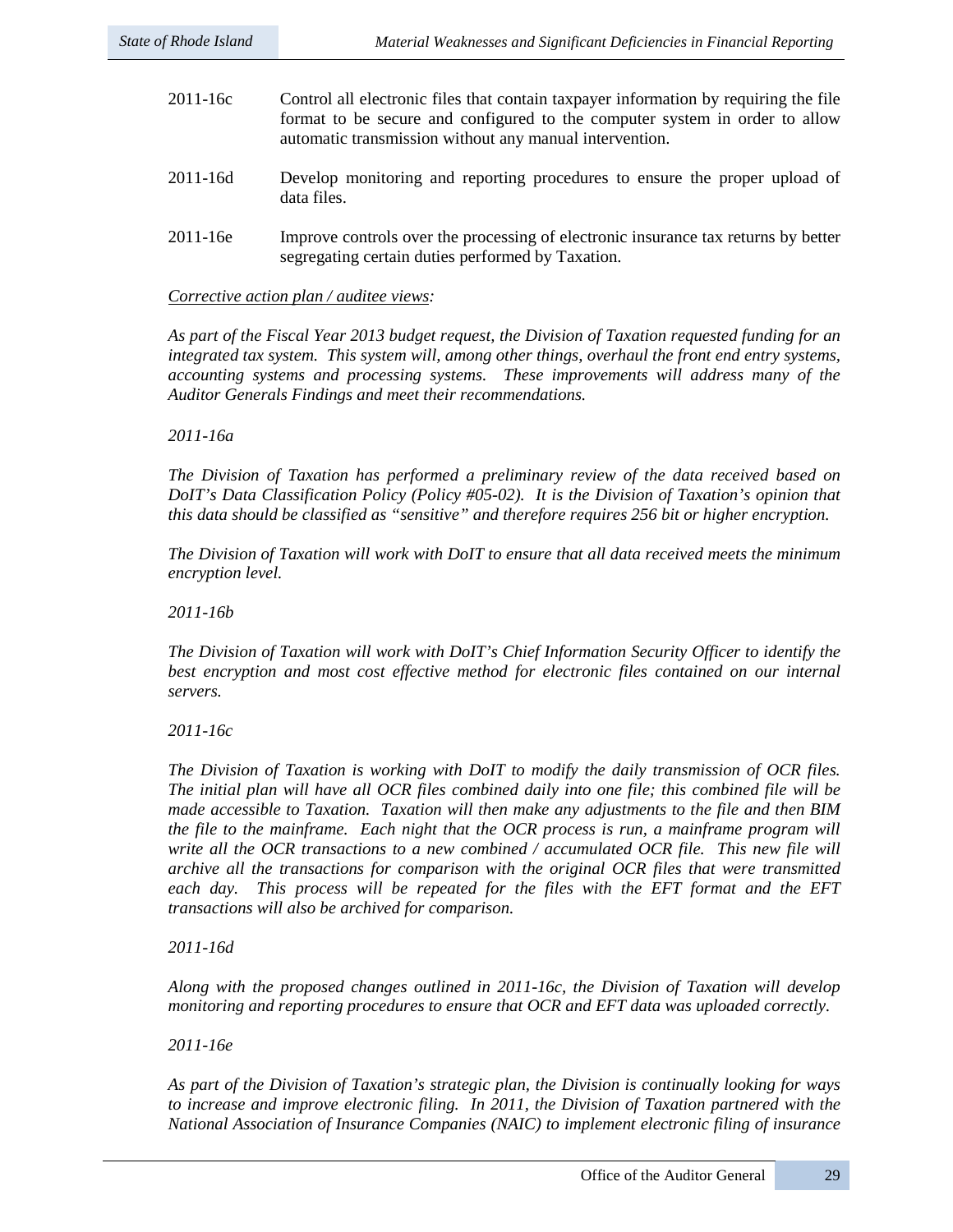*premiums tax returns. Currently, the Corporate Tax Section is responsible for downloading any return received through NAIC. The return is then reviewed and verified by the Corporate Tax Section. The Division of Taxation will explore modifying the process and procedures to have E-Government Section download the files from NAIC to ensure better segregation of duties.*

*Anticipated Completion Date: To be determined.*

*Contact Person: David Sullivan, Tax Administrator Phone: 401.574.8922*

### **Finding 2011-17**

### DEPARTMENT OF REVENUE – PERSONAL INCOME TAX ADMINISTRATION

### W-3 Reconciliations

Employers are required to file an annual W-3 reconciliation return comparing withholding payments due to actual amounts paid to the Division of Taxation (Taxation). While some employers file paper W-3 reconciliation returns, in most instances the reconciliation is calculated electronically by Taxation's mainframe system from the W-2 files submitted by employers and the record of employer withholding deposits.

There has been a significant backlog in posting/processing W-3 reconciliation returns. W-3 reconciliation returns for tax year 2010 were due February 28, 2011. During fiscal 2011, W-3 paper returns for tax years 2000 through 2010 were posted to the mainframe system. However, as of June 30, 2011, the system-generated W-3 reconciliation returns for tax years 2009 and 2010 had not yet been posted. The backlog in posting W-3 reconciliation returns delays identifying potential overpayments and underpayments of employer withholding taxes.

### RECOMMENDATION

2011-17a Process W-3 reconciliation returns timely to identify any underpayment of employer withholding taxes.

### *Corrective action plan / auditee views:*

*As part of the Fiscal Year 2013 budget request, the Division of Taxation requested funding for an integrated tax system. This system will, among other things, centralize all data received by the Division of Taxation. These improvements will allow Taxation to process returns faster and more efficiently. In addition, the system will allow Taxation the ability to change/modify return processing procedures without major programming changes.*

*Over the past year, the Division of Taxation has dedicated staff from Processing and Office Audit Sections to focus on reconciling and processing W-3s. During the past few months, the Division of Taxation has generated assessments for approximately \$650,000.*

*With the experiences gained in Office Audit, Taxation will focus on developing an automated compliance program for employers, utilizing the data warehouse to match various data sources. This program will expedite the processing of W-3s and ensure that employers are complying with all Rhode Island tax laws.*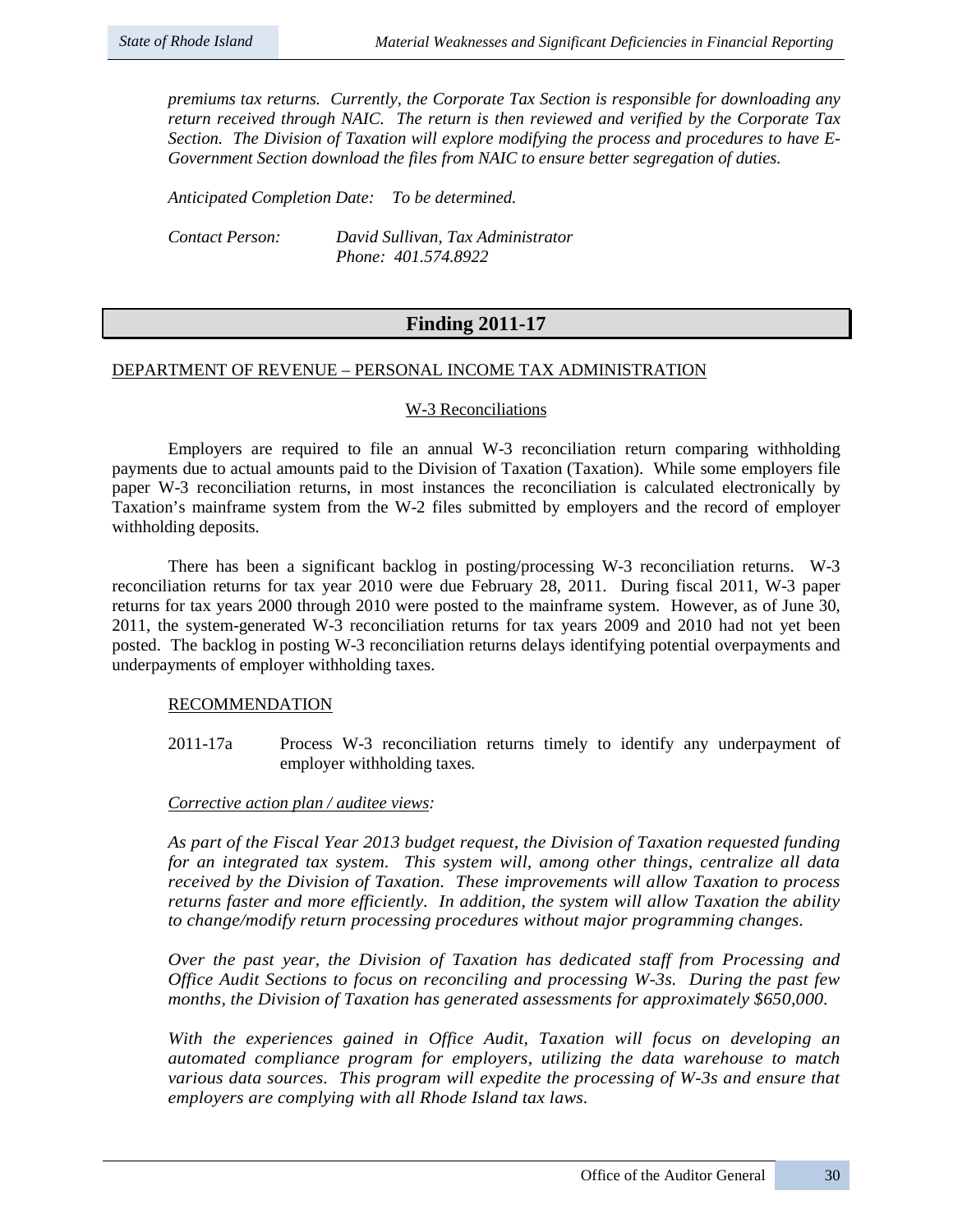## Management Review of Overpayment Carry-forwards

The Division of Taxation's "Management Refund Report" is used to highlight high-dollar tax refunds requiring review prior to payment and to select other refunds for review. When a taxpayer elects to apply the refund to next year's tax liability rather than request a refund, the carry-forward is not subject to the same review procedures. Overpayment carry-forwards should be subject to the same management review procedures as returns requesting immediate refund of overpayments. The lack of such a review could result in an unidentified overstatement of the refund/carry-forward amount.

## RECOMMENDATION

2011-17b Include refund carry-forward returns within the management refund review control procedures.

## *Corrective action plan / auditee views:*

*Taxation will submit a request to DoIT programming to add carryovers of income tax to the management report similar to refunds.*

## Tax Returns Remaining on the Error Register

Personal income tax returns that cannot be processed completely (due to data entry or taxpayer errors) are placed on an "error register" pending investigation. We noted a significant backlog of returns on the error register that are pending resolution. As of June 30, 2011, there were 49,429 returns dating from 1994 through 2011. Approximately 26,000 returns include requests for refunds totaling more than \$13.5 million.

This backlog results in an inability to offset current taxes owed against prior refunds that remain unpaid and the failure to bill taxpayers for amounts that may be owed.

## RECOMMENDATION

2011-17c Investigate and resolve returns on the error register in a timely and efficient manner. Apply refund offsets and bill taxpayers amounts owed.

## *Corrective action plan / auditee views:*

*While electronic returns have increased the speed of processing returns and shortened the time to issue refunds, it has created an easier method for individuals to file fraudulent returns. Over the past few tax seasons, the Division of Taxation has seen an increase in the amount of fraudulent returns filed. During the past two tax seasons, the Division of Taxation has amended the parameters used to stop returns with potential fraudulent activity. These additional measures have increase the number of errors and stops placed on returns filed. These increased fraud detection measures along with reduced staffing due to employee turnover in the personal income tax section has increased the total number of returns on error throughout the year. The Division of Taxation will review all the errors codes in personal income tax to determine the effective and potential elimination or restructure in an effort to reduce to total number of returns on error.* 

## Withholding Tax Filing Frequency

Taxpayers are required to remit personal income tax withholding payments on a frequency as determined by past dollar amounts paid. Larger taxpayers are required to remit more frequently. The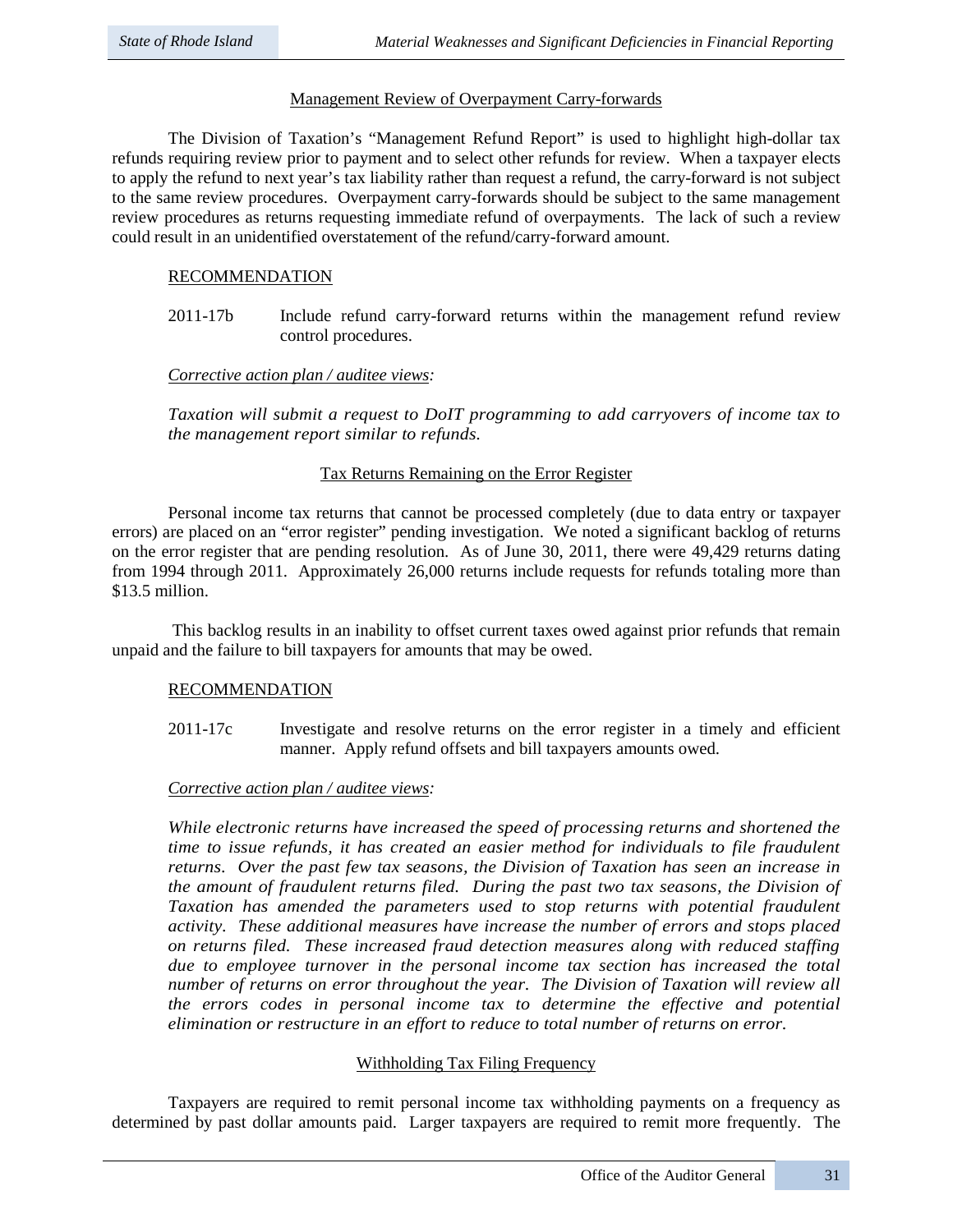Division of Taxation has not updated taxpayer information by running specific reports (WT9074 and WT9075) since March 2009 to ensure that each taxpayer is filing at the required interval. Some taxpayers may not be filing as frequently as required thereby impacting the timing and availability of tax receipts to the State.

## RECOMMENDATION

2011-17d Review and update taxpayer information to ensure taxpayers are remitting tax withholdings on the required frequency.

*Corrective action plan / auditee views:*

*Under Regulations issued by the Division of Taxation employers are required to file and pay withholding tax either daily, quarter/monthly, monthly or quarterly depending on the amount of withholding during the previous twelve months. The Division of Taxation will run a special automated program before issuing the withholding booklets for calendar year 2013 to update all withholding agents filing methods.*

*Anticipated Completion Date: To be determined.*

*Contact Person: David Sullivan, Tax Administrator Phone: 401.574.8922*

# **Finding 2011-18**

## DEPARTMENT OF REVENUE – CONTROLS OVER THE RECORDING OF TAXES RECEIVABLE CORRECTION ADJUSTMENTS

The Division of Taxation (Taxation) should strengthen controls over Accounts Receivable Correction (ARC) transactions posted to their mainframe systems. Taxation currently requires supervisory approval of all ARC transactions for sales, withholding, and corporate taxes before they are posted to those respective systems. However, ARC transactions relating to personal income taxes did not require supervisory review prior to posting until May 2011 when a new policy was established. From July 1, 2010 to May 1, 2011 over \$68 million in ARC transactions were posted to the personal income tax system. There were six individual ARC transactions over \$1 million each, totaling \$18.9 million. Even though Taxation established a new approval procedure, ARC transactions prepared by certain section heads (corporate and e-government sections) are not required to be reviewed and no additional Taxation approval is required.

In addition, controls are not in place to ensure that the total of ARC transactions posted to each mainframe tax system matches the amount approved for data entry. The lack of data entry controls could result in an ARC transaction being incorrectly posted to the mainframe system and not being detected.

## RECOMMENDATIONS

- 2011-18a Subject all accounts receivable corrections to supervisory review including those created by the corporate tax and e-government section heads.
- 2011-18b Improve data entry controls over ARC transactions.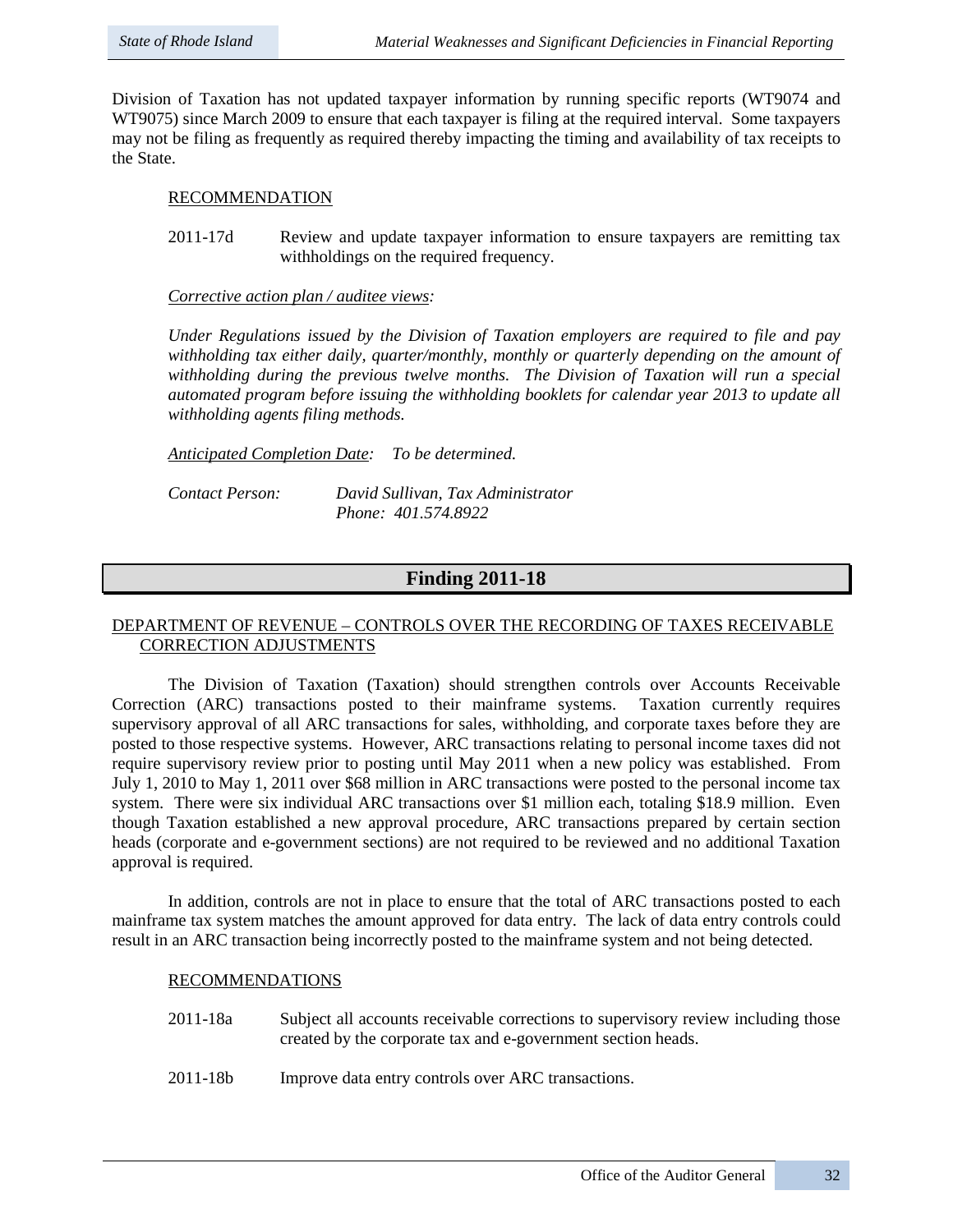*Corrective action plan / auditee views:*

*2011-18a*

*The Division of Taxation will reissue the policy for approvals of ARC transactions. Each Section Chief will be reminded of the policy and approval process will be established for each Chief.*

*2011-18b*

*The Division of Taxation uses ARC Transactions for many reasons other than adjusting accounts receivable transactions. For example, a filer may omit information from the return (i.e. other state name in credit for taxes paid to other states) causing the credit to be disallowed. When a revenue agent obtains the omitted information they would prepare a return correction to allow the credit. These transactions are better classified as return perfection adjustment, not Accounts Receivable Correction Transaction. The Division of Taxation will work with DoIT to properly classify these adjustments and create a balancing procedure for the data entry ARC batches.*

*Anticipated Completion Date: To be determined.*

*Contact Person: David Sullivan, Tax Administrator Phone: 401.574.8922*

# **Finding 2011-19**

## DEPARTMENT OF REVENUE - CONTROLS OVER TAX REVENUE RESULTING FROM DATA WAREHOUSE BILLINGS

The Department of Revenue – Division of Taxation (Taxation) utilizes a data warehouse to  $(1)$ collect data from Taxation systems and external sources for data analysis purposes, and (2) attempt to identify taxes potentially owed to the State of Rhode Island. During fiscal 2011, the Division used the enhanced analytical capabilities of the data warehouse to identify taxpayers that should have filed tax returns or potentially underreported and underpaid taxes to the State. While the effort to identify unreported tax liabilities to the State is noteworthy, use of the data warehouse affected the State's recognition of tax revenue during fiscal 2011.

"Notices" are generated from the data warehouse, which operates independently of the various mainframe tax systems. These tax systems are the official record of tax revenues and receivables for financial reporting purposes. Upon generation of the tax notice from the data warehouse, data is uploaded to the respective tax system(s). A 60-day threshold has been established before the notice results in recognition of a tax receivable balance within the tax systems. The 60-day waiting period reflects the nature of a notice as being a high likelihood but yet uncertain claim of taxes owed. The notice is in essence a request for additional information from the taxpayer to either file and pay or explain the filing discrepancy. During this time, the data can be modified or adjusted if the taxpayer provides information indicating that the notice is in error or the balance potentially owed is less. However, these changes are not subject to the same control procedures that would apply to other adjustments or entries recorded in the system.

New transaction codes detailing the original data warehouse notice total, tax amount, interest, and penalties were added to the mainframe to identify tax balances that resulted from analysis within the data warehouse (these codes are only effective for mainframe transactions processed after August 14, 2009).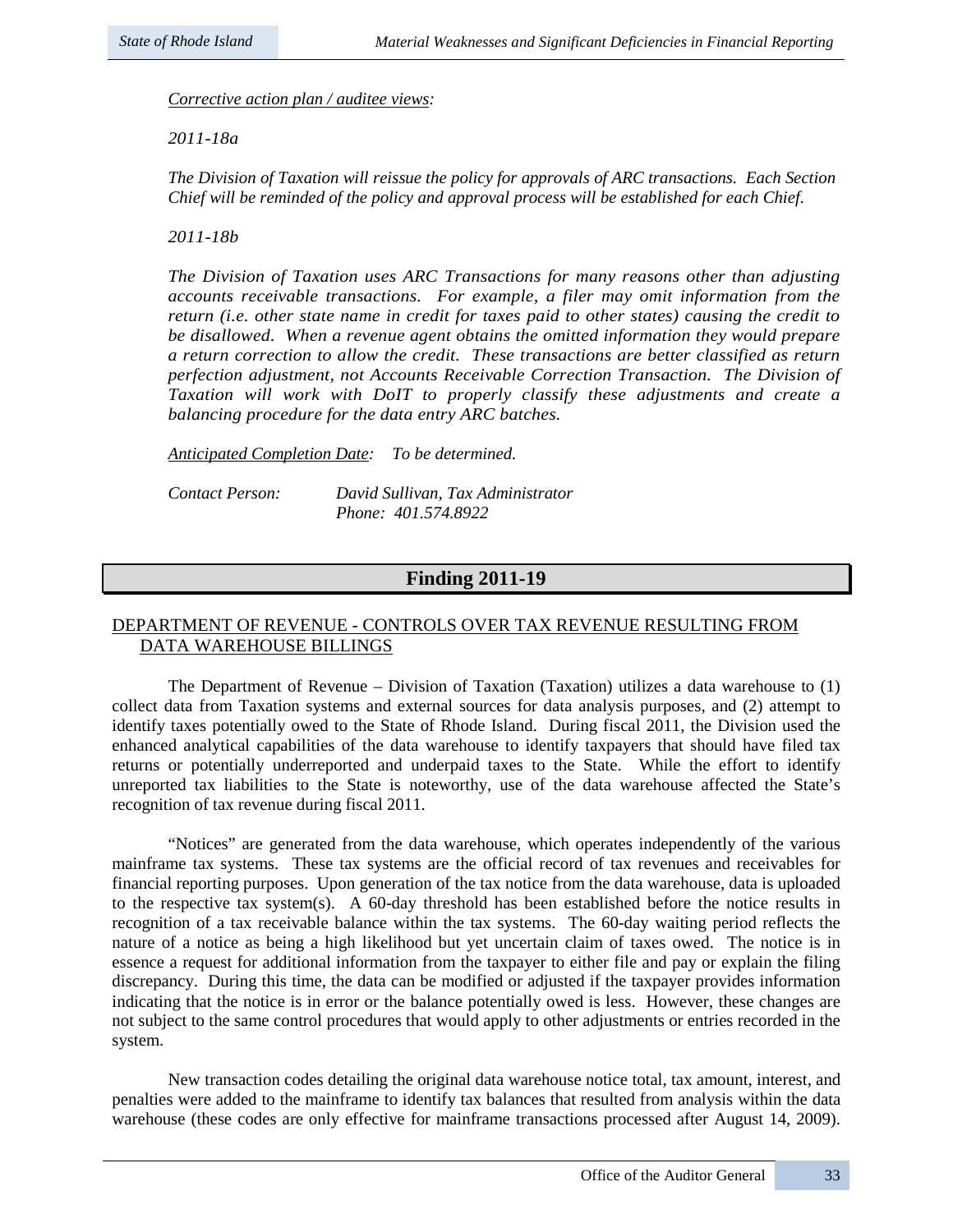However, there are no codes that identify corrections or adjustments made to data warehouse notices. Consequently, correction or adjustment to tax amounts originating from the data warehouse cannot be readily identified within Taxation's systems. Being able to segregate these amounts is necessary due to the inherently different collection characteristics of these notices versus known tax balances due. An allowance for uncollectible amounts, reflective of the unique characteristics of the data warehouse tax billings, should be developed and used for financial reporting purposes. In fiscal 2011, determination of the allowance for uncollectible taxes receivable did not reflect the unique characteristics of these balances.

Due to the age and inflexibility of certain mainframe tax systems, Taxation intends to use its data warehouse more extensively. Policies should be reviewed to ensure that tax receivable information emanating from the data warehouse is recognized as revenue consistent with the Office of Accounts and Control's policies and that an appropriate allowance for uncollectible amounts is established which reflects the unique nature of these receivable balances. Further, the Taxation mainframe systems should be enhanced to be consistent with the posting of accounts receivable balances to the financial statements. Elimination of the 60-day waiting period would result in Taxation's compliance with their established accounts receivable control policies.

## RECOMMENDATIONS

- 2011-19a Identify corrected and adjusted tax amounts for transactions emanating from the data warehouse within the mainframe systems with unique codes to allow separate identification for analysis and collection purposes.
- 2011-19b Establish an allowance for uncollectible taxes receivable, which reflects the unique collection characteristics of the data warehouse notices/billings.
- 2011-19c Recognize all data warehouse generated receivables within Taxation's systems at the time of the notice creation, i.e. eliminate the 60-day waiting period.

*Corrective action plan / auditee views:*

## *2011-19a*

*Assessments created in the Data Warehouse which are transferred to the mainframe are coded with a special indicator. Any correction or adjustment made to these assessments can be separately identified and reported. Division of Taxation will request that DoIT separately report any correction or adjustment made to an assessment originating from the Data Warehouse.* 

## *2011-19b*

*Allowance for uncollectible taxes receivable for most tax types are determined using a weighted average over a three year period. The Division of Taxation does not have enough historical data for assessments and collections from the Data Warehouse to perform the same analysis. The Division of Taxation will continue to work with the Office of Accounts and Control to establish and modify the allowance for uncollectible tax receivables relating to assessments originating from the Data Warehouse.*

*2011-19c* 

*Any assessment created in the Data Warehouse is transferred to the Mainframe System within 48 hours. The assessments are held for 60-days to avoid duplicate billings and to*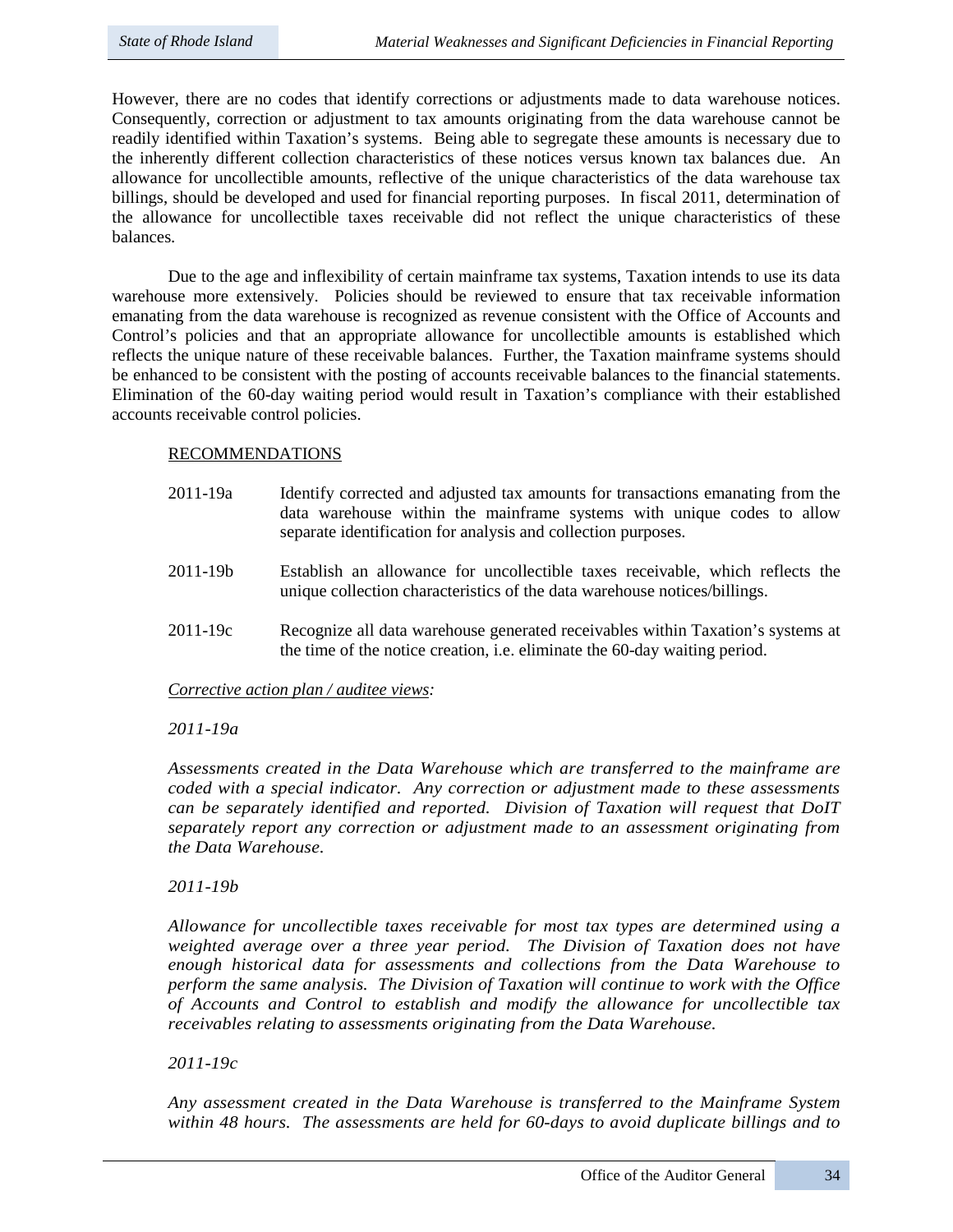*afford the taxpayer their statutory 30-day right appeal the assessment. The Division of Taxation will examine the feasibility of eliminating or reducing the 60-day waiting period.*

*Anticipated Completion Date: To be determined.*

*Contact Person: David Sullivan, Tax Administrator Phone: 401.574.8922*

# **Finding 2011-20**

## DEPARTMENT OF REVENUE – PERSONAL INCOME TAX – CONFIDENTIAL **COMMUNICATION**

A finding concerning the administration of the personal income tax system was communicated confidentially due to the potential impact on taxpayer compliance.

# **Finding 2011-21**

## DEPARTMENT OF REVENUE – INFORMATION TECHNOLOGY (IT) GOVERNANCE AND SECURITY– CONFIDENTIAL COMMUNICATION

A finding concerning the IT Governance and Security of Taxation's Information Systems was communicated confidentially due to the potential impact on taxpayer compliance.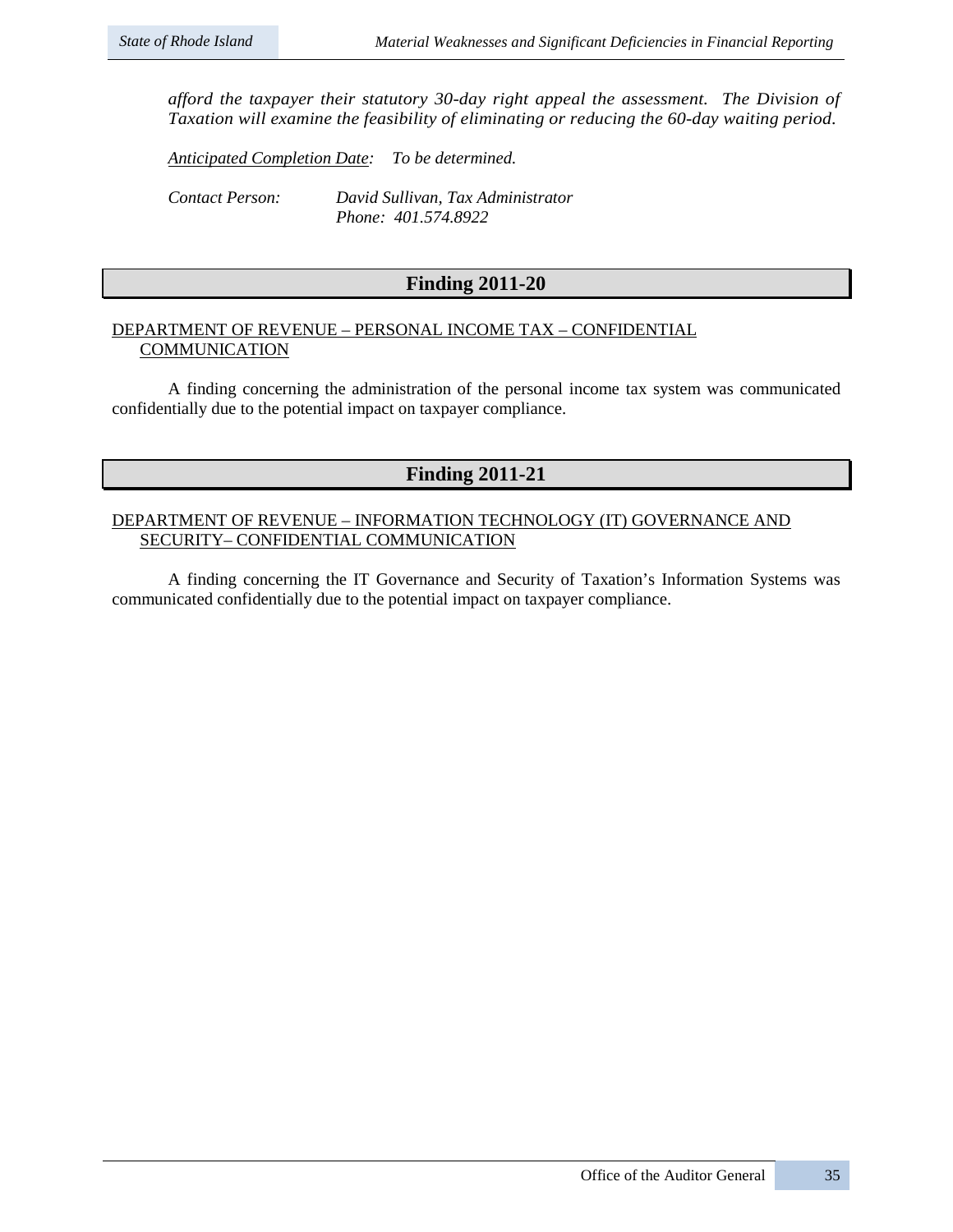# **Schedule of Findings and Responses**

Material Weaknesses and Significant Deficiencies in Internal Control over Financial Reporting



**Department of Transportation**

**IST Fund**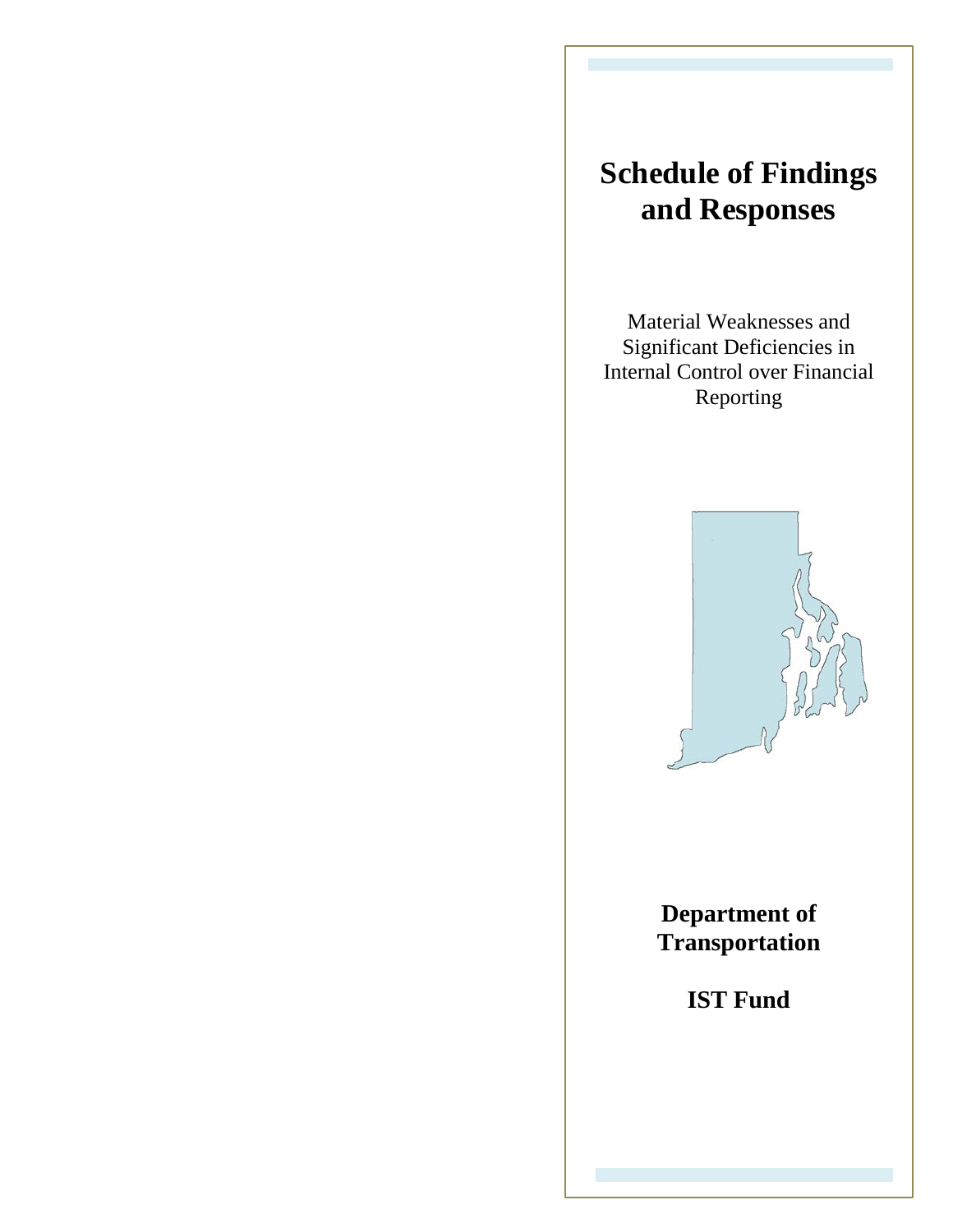# **Finding 2011-22**

## FINANCIAL REPORTING – INTERMODAL SURFACE TRANSPORTATION FUND – USE OF RIDOT FMS AND RIFANS ACCOUNTING SYSTEMS

Financial statements for the Intermodal Surface Transportation (IST) fund are prepared primarily from the State's RIFANS accounting system; however, a significant amount of data required for financial reporting is also derived from RIDOT's Financial Management System (FMS). Because these two accounting systems were not designed to easily share data or be compatible, preparation of the annual financial statements for these funds is unduly complex.

The RIDOT FMS is an integrated multi-module system intended to meet RIDOT's comprehensive project accounting needs, including purchasing, billing, construction management and general ledger functions. While the majority of RIDOT financial transactions originate in the FMS, the State's accounting systems are used to process cash disbursements to vendors and employee payroll. A significant interrelationship exists between the two systems requiring each system to generate and transmit data files to complete various processing cycles. By design, all financial transactions (some in summary) are intended to be replicated within the State's RIFANS accounting system. While recording transactions in two accounting systems is inherently duplicative, this would be less problematic if the configuration and accounting conventions were the same. For example:

- RIDOT FMS and RIFANS each utilize separate and distinct account structures, which necessitate a mapping scheme to "crosswalk" the two charts of accounts.
- $\Box$  Since no direct interface exists between the two systems, transmission files are utilized to transfer expenditure data between the RIDOT FMS and RIFANS to disburse vendor payments. Timing differences exist and have to be identified as part of the reconciliation process.
- RIDOT establishes and maintains purchase order balances on a detailed line item basis for the entire project duration; purchase order balances in RIFANS are in summary form and only for the amount expected to be expended during that fiscal year.
- Expenditures are recorded in the RIDOT FMS after disbursement in RIFANS; expenditures are recorded in RIFANS when entered and approved for payment.
- EIDOT FMS tracks activity at the project level as this is the level at which funding sources (e.g., federal, state and other) are determined and infrastructure or maintenance categorizations are made. RIFANS accumulates activity at the major program level (e.g., interstate highways).

In essence, the RIDOT FMS contains detailed project-level data which loses its project character when transmitted to RIFANS. However, the project-level data is needed for certain financial reporting purposes. When the project-level RIDOT FMS data is used, it must be reconciled and adjusted to conform to RIFANS accounting conventions. "Work-arounds" and reconciliation processes have been implemented to provide the information needed for financial reporting.

An analysis should be performed to determine whether continued use of the two accounting systems in the current configuration is the best way to accomplish financial reporting for the IST fund. Options include better aligning the design and configuration of the two systems or alternatively using the RIDOT FMS for financial reporting purposes rather than RIFANS. Recognizing that a significant investment has already been made and that further integration of the two systems would require additional investment, RIDOT should establish short-term and longer-term goals to ensure reliable information is available to support timely financial reporting.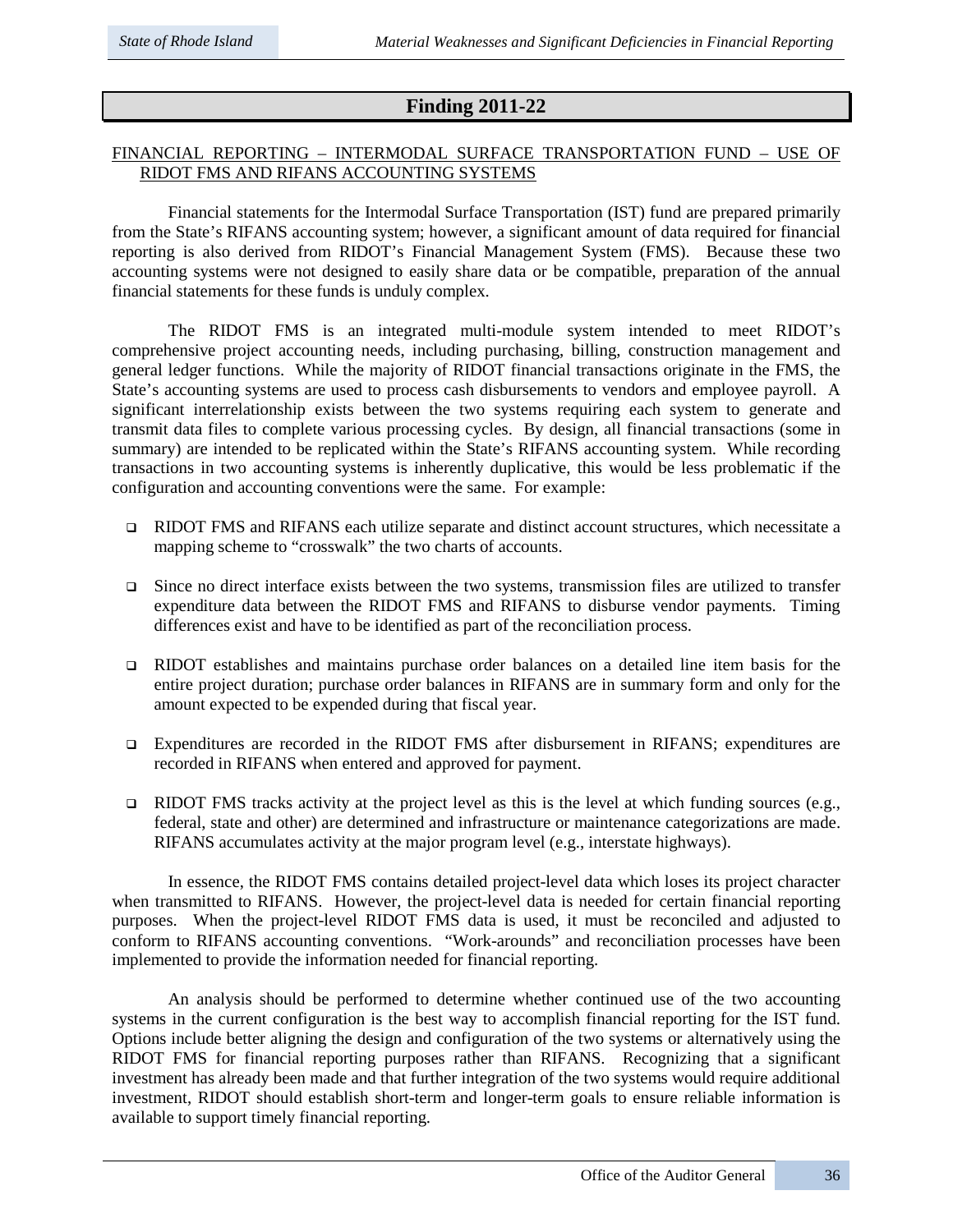## RECOMMENDATION

2011-22 Reevaluate the continued operation of two separate accounting systems to support financial reporting for the IST fund. Establish short and long-term goals to ensure reliable information is available to support timely financial reporting.

## *Corrective action plan / auditee views:*

*Regarding short-term goals, RIDOT has identified implementing a unified chart of accounts as a desired outcome. Preliminary discussions with Oracle have indicated that transitioning from the FMS account number strings to RIFANS will present both cost and logistical challenges.* 

*Regarding long-term goals, RIDOT has discussed with the State Controller the feasibility of using the FMS system data for financial statement purposes. We will continue to assess the costs and risks of using FMS as the stand-alone accounting system of record for financial reporting, including an analysis of the efficiencies that can be achieved.*

*Anticipated Completion Date: To be determined.*

*Contact Person: Robert Farley, Chief Financial Officer Phone: 401.222.6590*

# **Finding 2011-23**

## INTERMODAL SURFACE TRANSPORTATION FUND - FINANCIAL REPORTING

The Intermodal Surface Transportation (IST) Fund, a special revenue fund, includes financial reporting for transportation related activities of the State, including highway construction programs, and the expenditure of proceeds from the State's Grant Anticipation Revenue Vehicle (GARVEE) bonds and matching Motor Fuel bonds for specific highway construction related projects.

## Controls over the Preparation of Financial Statements

Controls can be improved over the preparation of financial statements to ensure consistent and accurate reporting of fund activity in accordance with generally accepted accounting principles. Several account balances reflected in the fiscal 2011 draft financial statements required material adjustment due to weaknesses in controls over financial reporting.

*Accounts payable and amounts due from the federal government* – Controls over the reporting of accounts payable and amounts due from the federal government can be improved to ensure all material amounts are included in the financial statements. RIDOT's current processes to identify accounts payable are manually intensive and therefore susceptible to omitting or duplicating payables. RIDOT's process to record legal claims and settlements should also be improved to better identify those amounts that are current fund liabilities based on amounts to be liquidated within the next year.

*Classification of fund balance components* – Weaknesses in control over financial reporting resulted in the following misstatements in the reported IST Fund balance amounts:

• RIDOT was unable to explain changes in fund balance components tied to specific funding sources when those changes were different than expectations. For example, our analysis of fund balance highlighted unrecorded federal receivables in the draft financial statements. RIDOT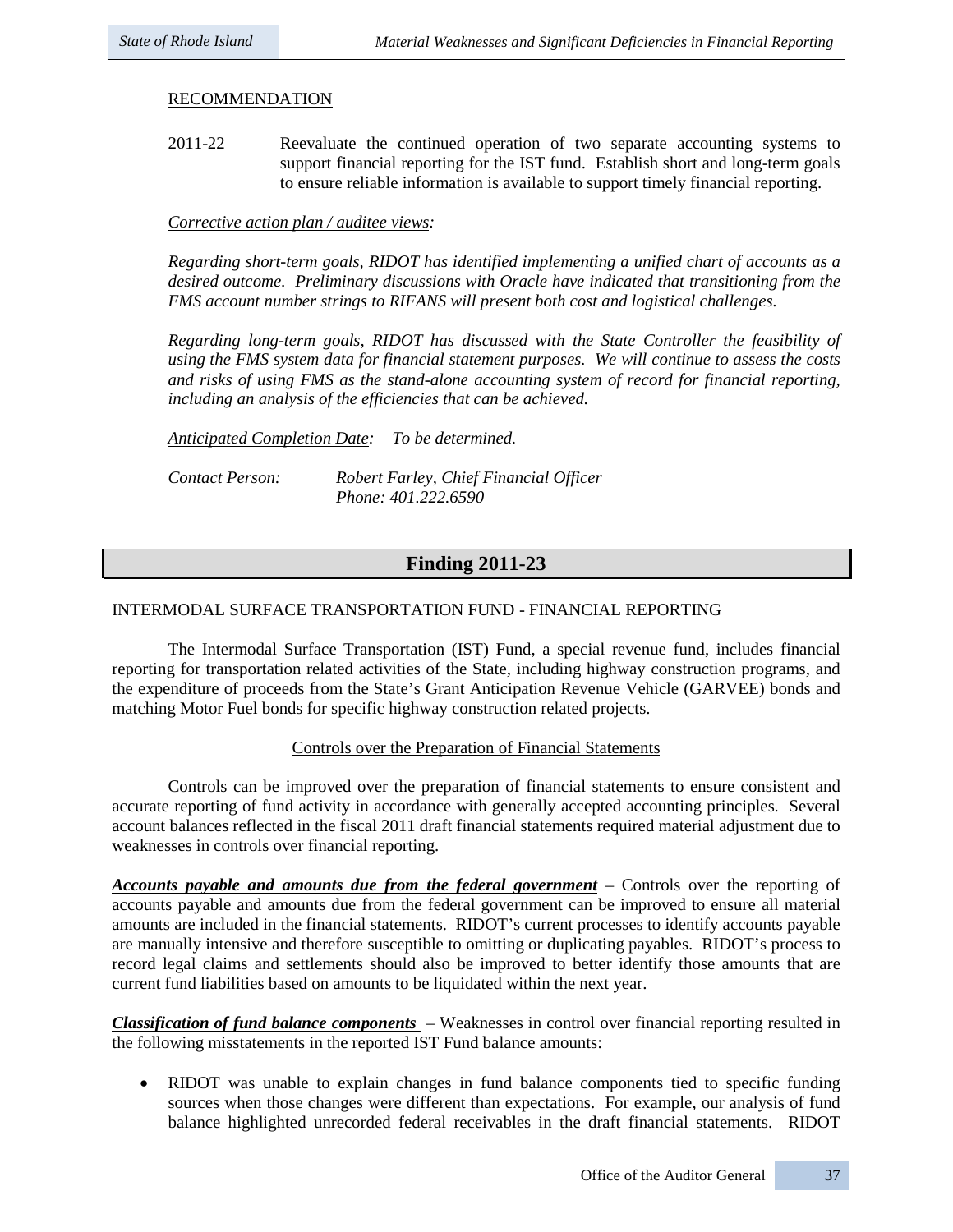should improve its controls over the reporting of fund balance by analyzing its components more frequently during the fiscal year.

- RIDOT did not include the unspent portion of gas tax proceeds dedicated for repayment of the Motor Fuel Bonds as restricted fund balance. In accordance with GARVEE and Motor Fuel bond covenants, any amounts available from the dedicated portion of the State's gas tax are restricted for future debt service.
- Additionally, fund balance did not properly reflect all accruals recorded at year-end.

The above misstatements were corrected through audit adjustments in the fiscal 2011 IST Fund financial statements.

## Reconciliation between the GARVEE Trustee, RIDOT FMS and RIFANS

GARVEE project disbursements originate in the RIDOT FMS; however, disbursement is made by the trustee and the transactions must also be recorded in RIFANS. Periodic reconciliation between all three sources is necessary to ensure that all GARVEE project disbursements have been recorded in RIFANS which serves as the basis for the fund financial statements.

RIDOT's reconciliation focused on asset balances rather than specific transaction types or accounts (e.g., gas tax transfers in, expenditures, investment income, and debt service). RIDOT's reconciliation process can be further improved to include reconciliation by transaction type to ensure the financial statements accurately reflect all trustee activity.

## RECOMMENDATIONS

- 2011-23a Strengthen control procedures over financial reporting to ensure accurate identification of accounts payable, amounts due from the federal government, and categories of fund balance within the general ledger.
- 2011-23b Analyze the change in fund balance by funding source to ensure that results are consistent with the programs and activities being accounted for within the IST Fund.
- 2011-23c Expand the reconciliation between the trustee and the State accounting system to encompass transactions at the account level to ensure the financial statements accurately reflect all trustee activity.

## *Corrective action plan / auditee views:*

*Financial Management will continue to strengthen the control procedures over financial reporting to ensure accurate identification of accounts payable and reservations of fund balance. In particular, Financial Management will implement the following corrective actions:*

- *Analyze the components of fund balance more frequently during the fiscal year;*
- *Compare (a) revenues received per the federal FMIS report to (b) receipts booked in RIFANS and resolve any differences; and*
- *Include transactions at the account level as part of the GARVEE reconciliation process.*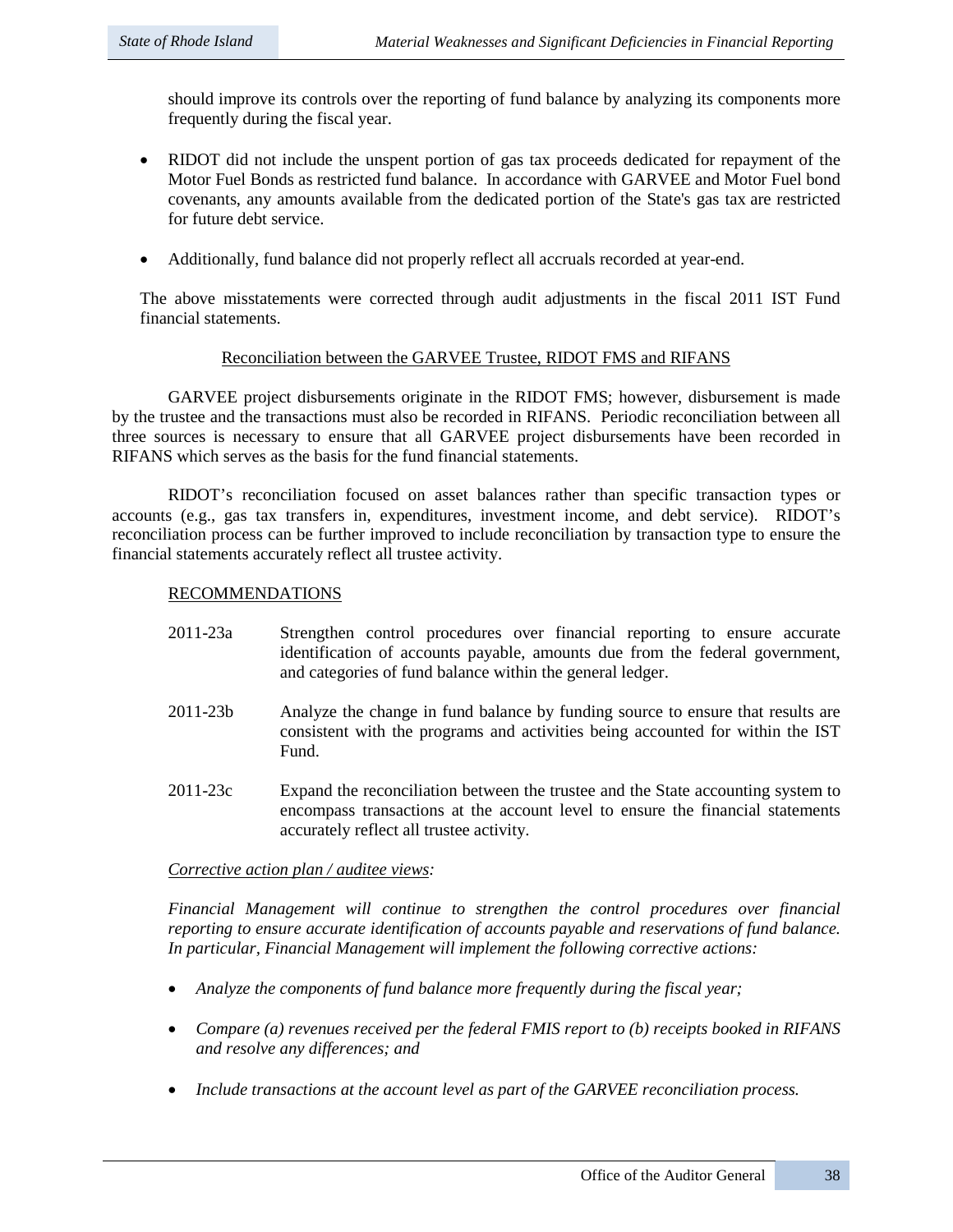*To better address these financial reporting findings, as well as the infrastructure accounting issues identified in findings 2011-24a through 2011-24e, the RIDOT Financial Management Unit intends to post a senior-level accountant position in early FY 2013.*

*Anticipated Completion Date: December 31, 2012 Contact Person: Robert Farley, Chief Financial Officer Phone: 401.222.6590*

# **Finding 2011-24**

## TRANSPORTATION INFRASTRUCTURE REPORTING

Transportation infrastructure is the most material capital asset category reported on the State's financial statements. Controls should be improved over the process used to accumulate reported transportation infrastructure amounts to ensure accurate reporting of such investments.

## Process to Accumulate Infrastructure Outlays

The process performed by RIDOT to determine capitalized infrastructure outlays is manually intensive and requires reconciliation to the State's accounting system. Amounts reported as capitalized infrastructure are derived from project-level data contained in the RIDOT Financial Management System (FMS). The project information obtained from the FMS includes large amounts of data that must be sorted, subtotaled, categorized and reconciled. This significant volume of transactions and required data analysis increases the risk of error.

RIDOT's process to accumulate capital outlays utilizes actual construction expenditures but includes estimated amounts for design costs for some projects. Estimates are currently utilized, in certain instances, because RIDOT's system does not report design costs as part of project expenditures. Design expenditures, which are normally contracted separately from project construction, must be manually allocated or estimated. RIDOT should implement more effective systemic controls to accurately account for actual design costs relating to infrastructure projects.

Significant misstatements relating to the State's reporting of infrastructure were noted during fiscal 2011. The most significant related to the State's failure to recognize the completion of certain projects totaling \$108 million from previously reported construction in progress. The State did not recognize an additional \$22.2 million in expenditures that required capitalization as construction in progress during fiscal 2011. Although the above misstatements were corrected through audit adjustment in the State's financial statements, the significant number of issues noted during fiscal 2011 indicates that the State needs to improve controls over its recording of infrastructure outlays. Controls can also be improved to more accurately identify when infrastructure assets are placed in service.

## Infrastructure Disposals and Asset Impairments

Identifying and recording infrastructure disposals continues to be a significant weakness in RIDOT's financial reporting. RIDOT has not disposed of any infrastructure assets since their initial recording which includes approximately 30 years of infrastructure investments by the State. Although disposed infrastructure was mostly fully depreciated and therefore not material in impact to the State's financial statements at June 30, 2011, RIDOT must develop policies and procedures to identify and record infrastructure asset disposals. For example, as a result of the recently completed I-WAY project, various sections of interstate highway, previously in use, were demolished. Although this occurred largely during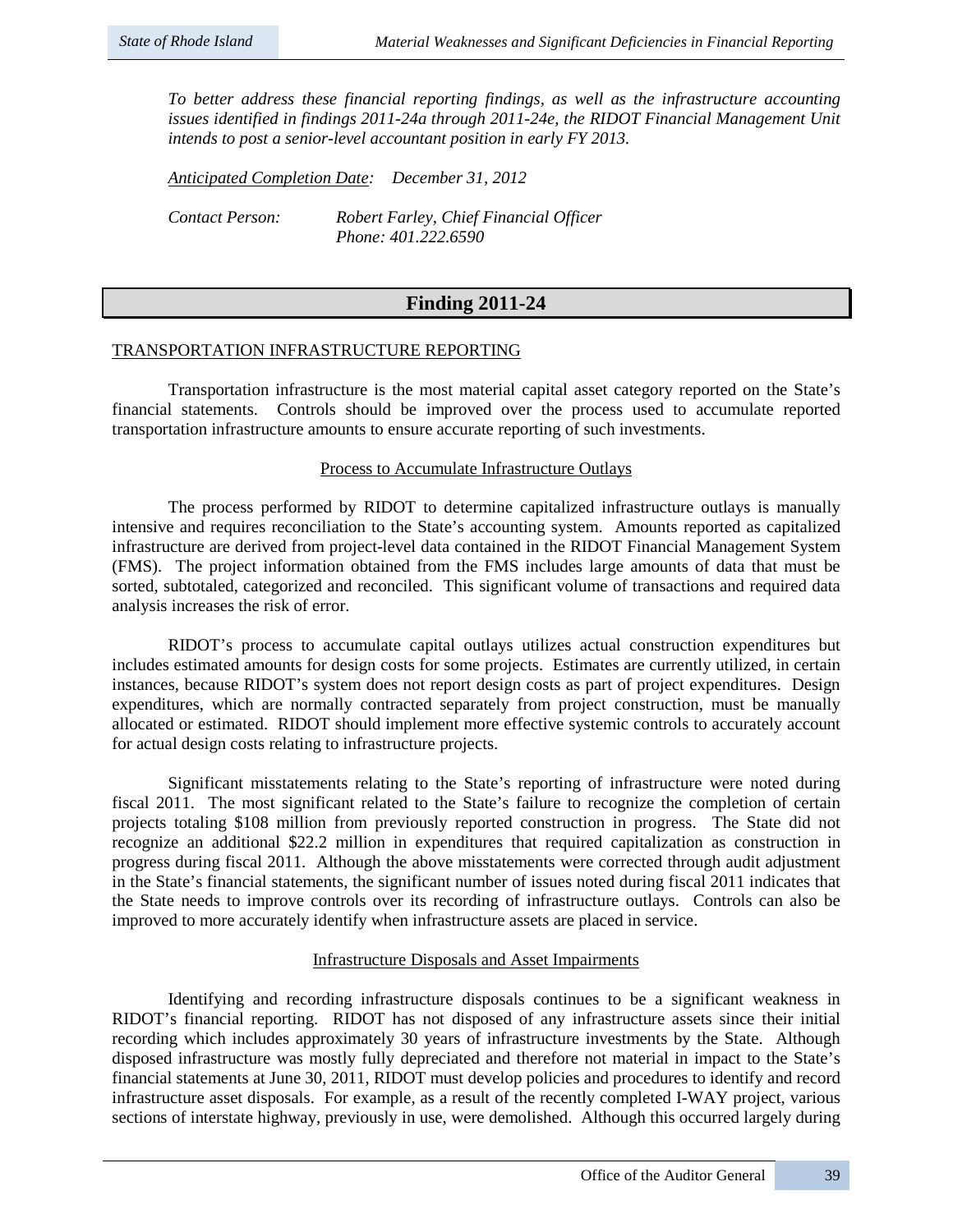fiscal 2011 no infrastructure disposals were recorded. Failure to fully quantify infrastructure disposals could impact the accuracy of the State's financial statements in future years.

Generally accepted accounting principles for governmental entities require that capital assets be evaluated for impairment when events or changes in circumstances suggest that the service utility of a capital asset may have significantly and unexpectedly declined. These standards also require adjustment of the carrying value of capital assets that meet certain impairment criteria. RIDOT was unable to document its consideration of transportation infrastructure assets that may meet the impairment criteria and provide such documentation to the Office of Accounts and Control for the purpose of preparing the State's financial statements.

## Explore an Automated Approach to the Accumulation of Capitalized Infrastructure Outlays

The control deficiencies noted here are significantly interrelated to the issues detailed in Finding 2011-21 which describes the use of two incompatible accounting systems to prepare financial statements for the IST Fund. Due to the use of the two systems, accumulation of infrastructure outlays meeting the State's capitalization criteria is performed independent of either system. Data is drawn from both systems into massive spreadsheets which eventually yield the amounts needed for financial reporting purposes. The design of RIDOT's FMS envisioned that system providing capital asset (infrastructure) financial reporting information; however, the use of the two systems in the current configuration necessitates the inefficient and error-prone spreadsheet approach.

The Department of Transportation and Office of Accounts and Control should explore whether there may be a less cumbersome and more efficient means, ideally through an automated systems approach, to accumulate infrastructure investments for inclusion in the financial statements.

## RECOMMENDATIONS

- 2011-24a Improve controls over the recording of infrastructure investment and disposal in the State's financial statements.
- 2011-24b Improve controls for determining when infrastructure assets are placed in service.
- 2011-24c Accumulate and link actual design as well as construction costs related to a project. Include all project costs from design through project completion in the amounts capitalized as infrastructure.
- 2011-24d Explore ways that capitalized infrastructure outlays could be accumulated through an automated systems approach rather than the inefficient and errorprone spreadsheet approach currently used.
- 2011-24e Evaluate and document the consideration of whether any of the State's transportation infrastructure has been impaired consistent with the criteria outlined in generally accepted accounting principles applicable to governmental entities.

## *Corrective action plan / auditee views:*

*Financial Management will continue to improve controls over the recording of infrastructure investment and disposal, as well as when infrastructure assets are placed into service.* 

*Regarding the identification and recording of infrastructure asset disposals, a control procedure will be implemented for FY 2012 to make the determination based upon useful life codes. This*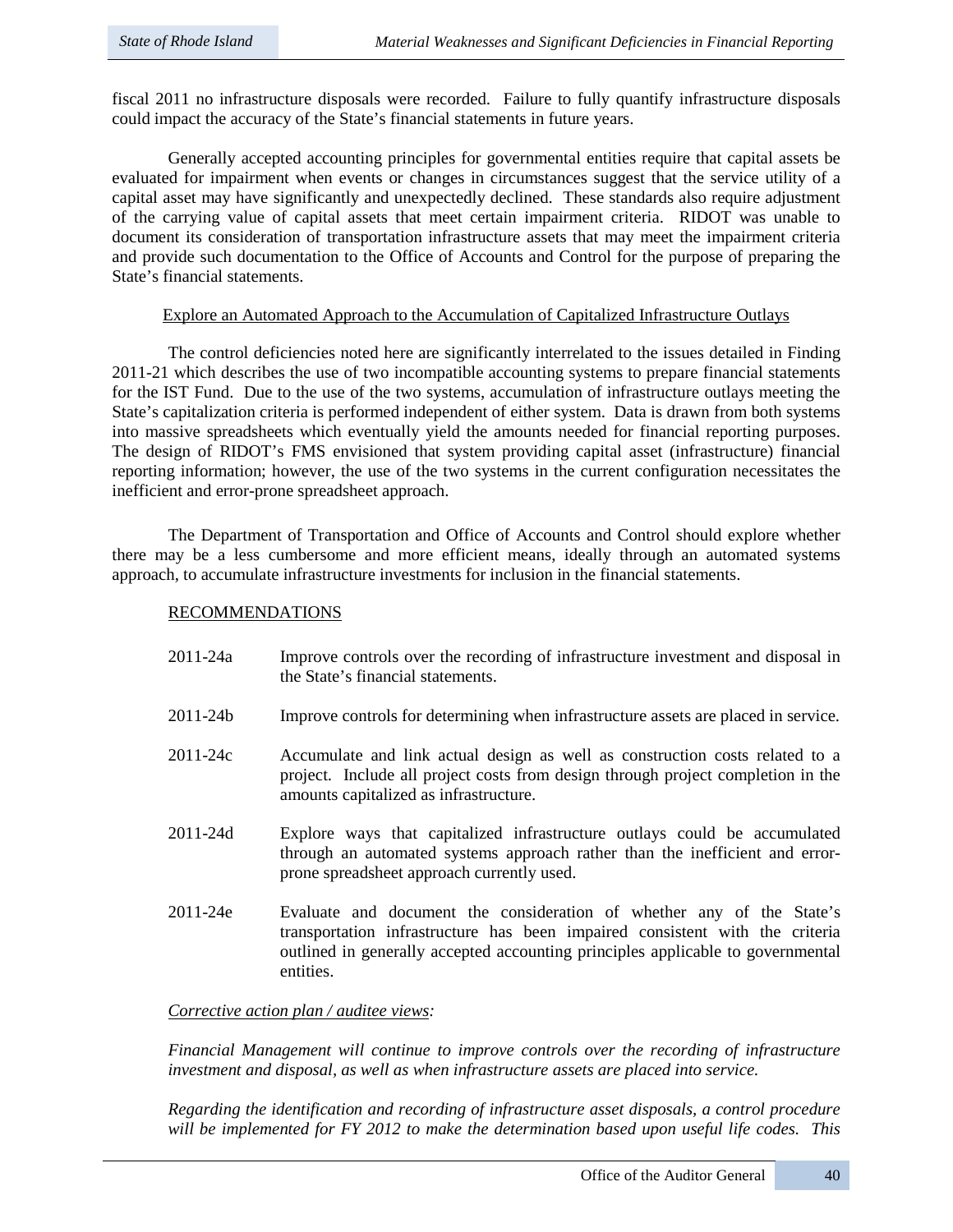*will require increased levels of coordination between RIDOT Financial Management, Accounts and Control, and other RIDOT divisions.*

*Additionally, Financial Management will improve its methodology of determining when infrastructure assets are placed into service. For FY 2011, Financial Management utilized the date of substantial completion identified on RIDOT form "Substantial Completion and Request for Partial Acceptance / Final Inspection" as the basis of determining when infrastructure assets are placed into service. This methodology has been agreed upon by both RIDOT and the Auditor General's Office. RIDOT's Financial Management Office is aware that better coordination between RIDOT Units is required to ensure that it possesses a complete list of infrastructure assets that have been placed into service during each fiscal year.*

*Regarding the issue of linking actual design and construction costs to projects, the RIDOT Financial Management Office has dedicated significant time and personnel resources to revamp the past practice of calculating design costs by using 19 percent of the total construction costs*  incurred during the fiscal year for each project. For FY 2011, Financial Management *determined the total design costs incurred and linked specific design costs for large-dollar projects, while the remaining design costs were allocated based upon construction costs incurred by each respective smaller-dollar project. The Department concurs that this methodology results in timing issues, and will examine further refinement for linking design and construction costs on a go-forward basis.*

*The Department does not dispute the auditors' observation that an automated systems approach could potentially be a less cumbersome and more efficient way to account for infrastructure assets. However, severe budgetary constraints presently limit the Department's ability to upgrade to an automated system. Notwithstanding this significant hurdle, the Department will explore whether automated infrastructure accounting systems exist. If they do, a cost/benefit analysis will be performed to determine if this is an effective approach in the future when funding for such enhancements may become available.*

*Regarding the issue of impairment, the Department will establish a policy that conforms with the criteria outlined in generally accepted accounting principles applicable to governmental entities.*

*To better address these infrastructure findings, as well as the financial reporting issues identified in findings 2011-23a through 2011-23c, the RIDOT Financial Management Unit intends to post a senior-level accountant position in early FY 2013.*

*Anticipated Completion Date: December 31, 2012*

*Contact Person: Robert Farley, Chief Financial Officer Phone: 401.222.6590*

# **Finding 2011-25**

## RIDOT - DISASTER RECOVERY AND CONTINGENCY PLAN

The RI Department of Transportation (RIDOT) relies on two mission critical application systems to manage its business operations: the Project Management Portal (PMP) and Financial Management System (FMS). Both systems are periodically backed up and able to be restored in the event of a localized system failure. However, maintaining backups of system data only addresses part of the disaster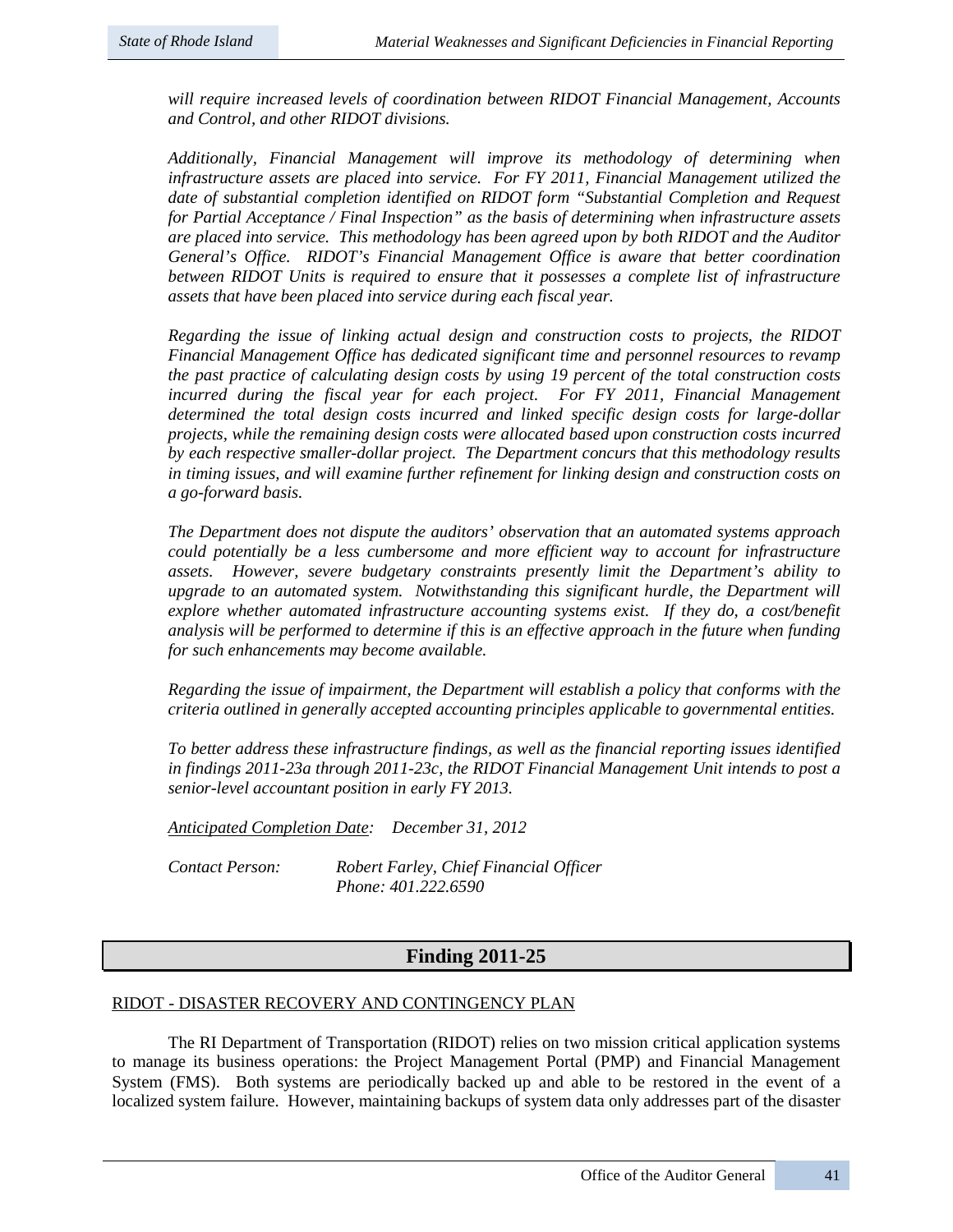recovery equation. To address this, RIDOT formally documented and tested a disaster recovery and contingency plan for its IT infrastructure during fiscal 2011; however, this plan did not include the PMP.

An appropriate disaster recovery and contingency plan should focus on: (1) the timely recovery of mission critical systems and data; and (2) the continuation of business functions and services until the recovery is complete. DoIT has published security policies stating that all State IT systems require contingency plans *(Policy 10-05: Management Controls, §5)*. RIDOT should coordinate with the Division of Information Technology for assistance in developing a formal written disaster recovery and contingency plan that includes the PMP. Upon development, the plan must be tested and reviewed on a periodic basis (yearly) and updated whenever a major change occurs to ensure its continued adequacy and viability.

## RECOMMENDATION

2011-25 Develop and implement a comprehensive disaster recovery and contingency plan for all RIDOT systems. Upon approval, periodically test and review the plan in accordance with DoIT published policies.

## *Corrective action plan / auditee views:*

*A portion of RIDOT's systems were tested offsite April 2011. The next Disaster Recovery test will take place June 2012. During this time, the remaining systems are planned to be tested. If the test results are positive, documentation of the process will be documented. If the test results are not positive and/or there is not enough time permitted to complete testing of remaining systems, a third test will take place. Currently TBD. After all test are verified and complete, documentation of the process will follow. A contingency plan has not yet been developed. This will be addressed with further discussion among DoIT personnel.* 

| Anticipated Completion Date: Disaster Recovery - August 2012.<br>Contingency Plan – TBD pending results from June 2012. |
|-------------------------------------------------------------------------------------------------------------------------|
|                                                                                                                         |

*Contact Person: Keith Graham, Technical Support Specialist III Phone: 401.222.6935 x-4329*

# **Finding 2011-26**

## RIDOT – CONTROLS OVER PROGRESS PAYMENT DATA FILES

There are instances where payment data is manually verified prior to progress payment data files being transmitted from the Project Management Portal (PMP) to the Financial Management System (FMS). In addition, some data elements are manually altered after being transmitted from the PMP but prior to posting to the FMS accounting system.

While the need to manually verify and modify data was explained, the lack of adequate compensating controls increases the risk of inaccurate payments and unauthorized changes. A review of the entire file transfer process, from progress payment file creation in PMP to invoice creation in FMS to vendor disbursement in RIFANS (the State's accounting system), should be performed to identify critical points where automated controls should be implemented to eliminate all instances of manual involvement.

Upon posting to FMS, a hold is automatically placed on progress payments pending supervisory approval. RIDOT Finance Office policy forbids approving and releasing holds of self-initiated progress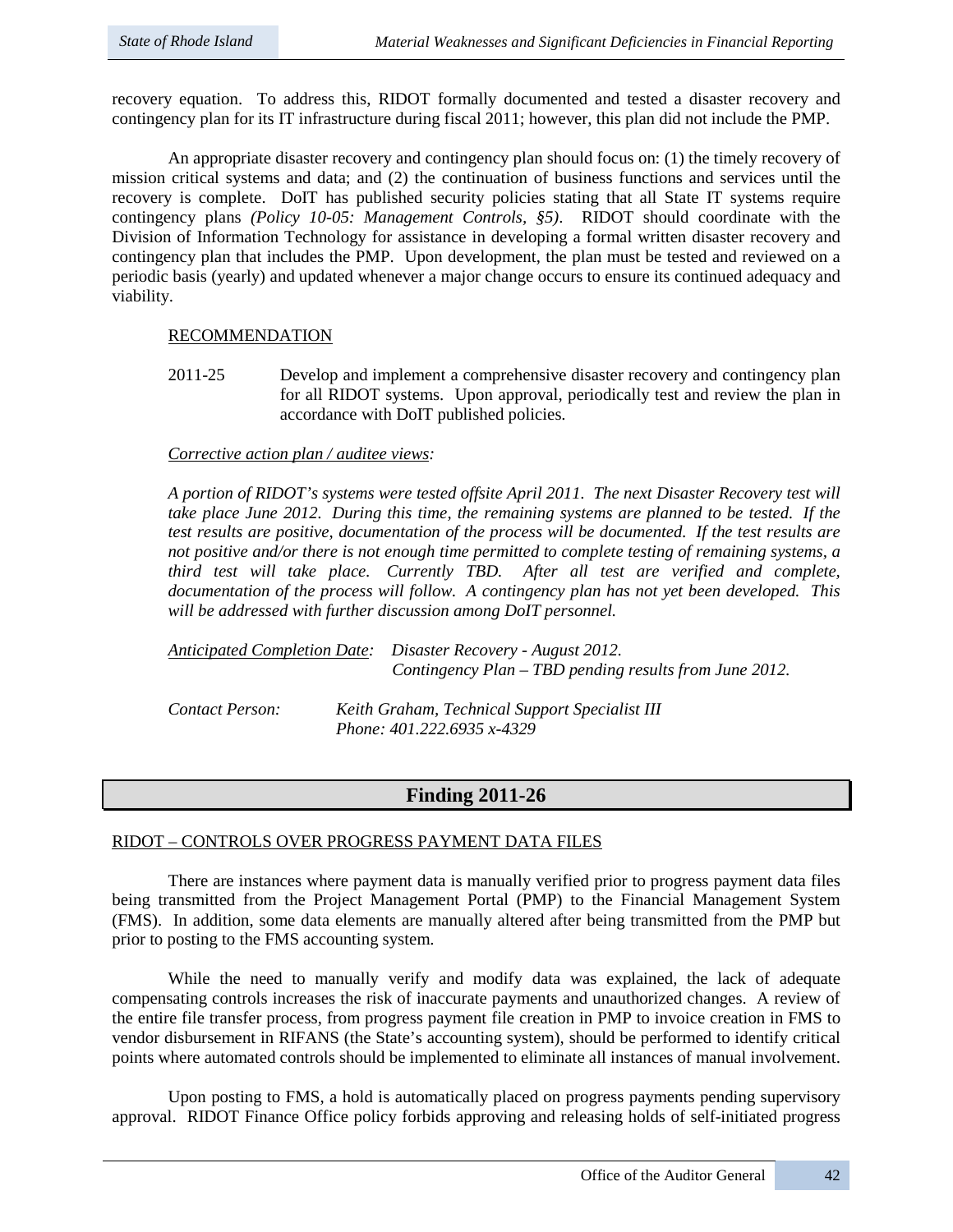payments. However, the FMS allows such actions - no automated control is in place to prevent an individual from doing so. An actively enforced FMS approval hierarchy would reduce separation of duties concerns.

Approved progress payment invoices are transmitted to RIFANS for final processing and to make vendor payments. Daily, FMS receives a RIFANS file containing all progress payments paid the previous day in order to record the payment in its database. Although some reviews are conducted (i.e. identify unpaid progress payments), there are no automated controls in place to identify RIFANS payments that do not agree with the original FMS invoice. Automatically identifying such payment discrepancies for review by appropriate personnel would reduce the risk of an improper payment being made.

## RECOMMENDATIONS

- 2011-26a Review the progress payment file transfer process to identify critical points where automated controls could be implemented to eliminate the need for manual intervention.
- 2011-26b Create and implement appropriate approval hierarchies. Automatically identify RIFANS/FMS payment discrepancies for review.

*Corrective action plan / auditee views:* 

*2011-26a*

*Discussions and analysis of the manual processes for PO/AP invoice/payment processes with Purchasing and Accounts Payables will continue. Multiple purchases orders can exist for a single approved awarded CMS contract. However, the original FMS Purchase Order may close and subsequent Purchase Orders open. To address this, additional FMS validations will be put in place to identify the appropriate FMS PO to match and process against. If validations can not occur, Accounts Payables will track and log all manual changes.*

*Anticipated Completion Date: September 2012*

*2011-26b*

*(1) Approval Hierarchies will be addressed during the system upgrade to Release 12. Accounts Payable workflows will be implemented during the R12 upgrade. The first step needed to upgrade to R12 requires replacing the current time and attendance module from OIT (Oracle Internet Time) to OTL (Oracle Time and Labor). Vendor selection is in process to assist DoIT in the OIT upgrade. Once complete, work will begin on the R12 upgrade of the overall system. (2) Discussions with Accounts Payable will take place in identifying additional validations on payments. In addition, existing reports will be reviewed to determine if any can be used or modified to identify discrepancies in invoice payment amounts between FMS and RIFANS. New reports can be created if none exist.* 

*Anticipated Completion Date: (1) July 2014; (2) July 2013*

*Contact Person: Jimena Resto, Systems Administrator Phone: 401.222.6935 x-4562*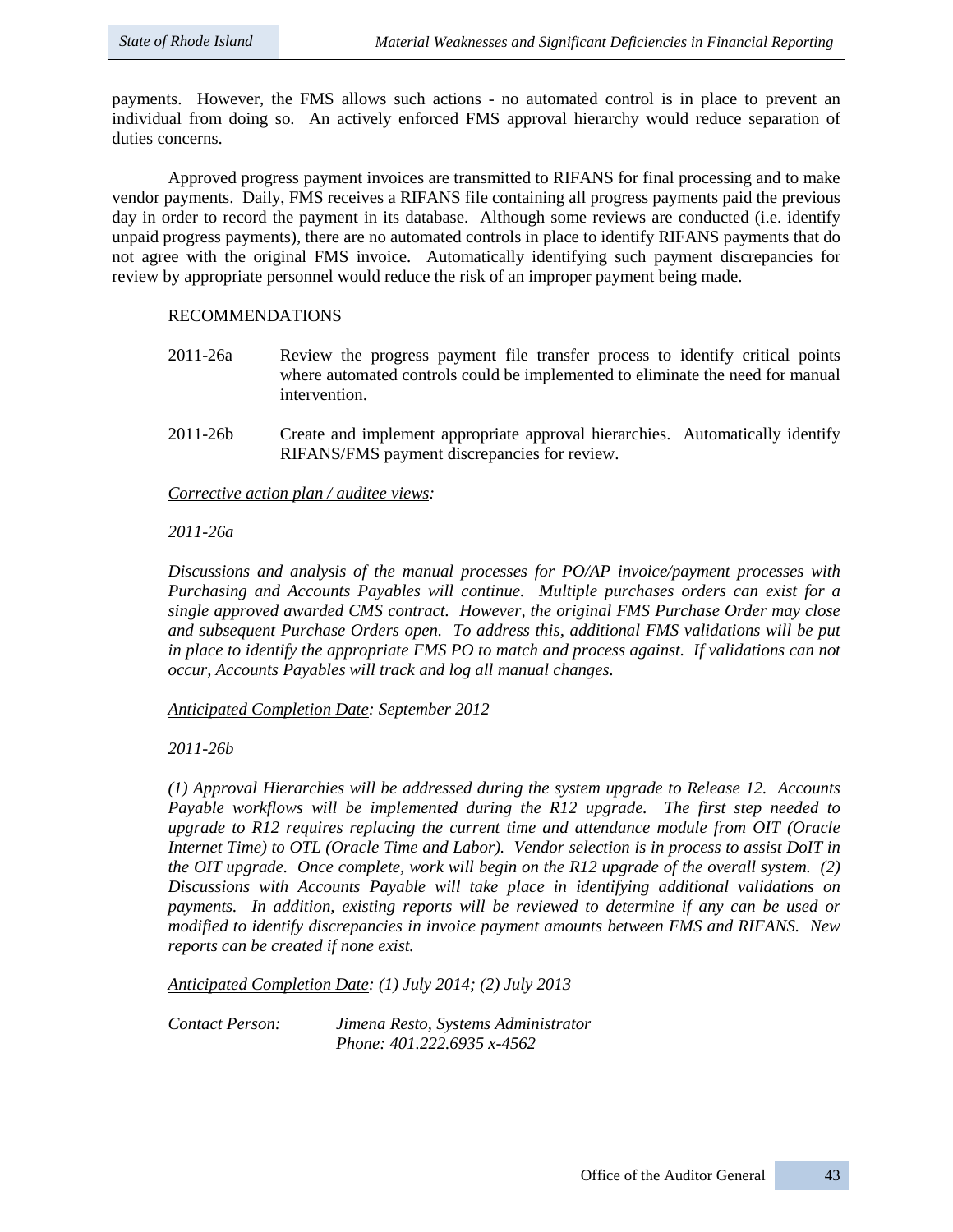# **Schedule of Findings and Responses**

Material Weaknesses and Significant Deficiencies in Internal Control over Financial Reporting



**Department of Labor and Training** 

**Employment Security and Temporary Disability Insurance Funds**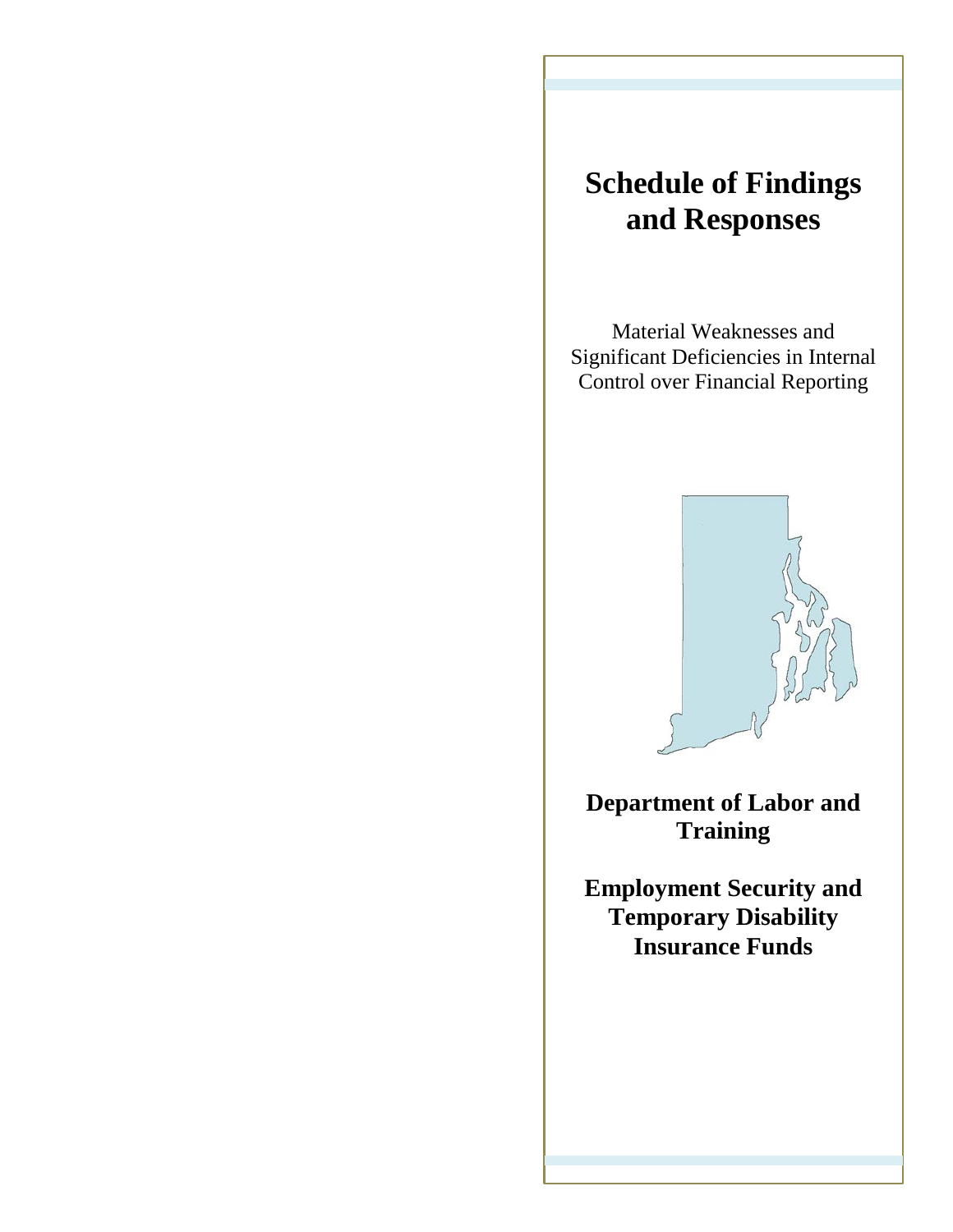# **Finding 2011-27**

## EMPLOYMENT SECURITY FUND - PROGRAM CHANGE CONTROL PROCESS WITHIN THE DEPARTMENT OF LABOR AND TRAINING

Program change management controls are intended to mitigate known risks associated with making changes to large, complex IT applications. The Department of Labor and Training (DLT) has a number of large automated applications operating on the department's internal computer systems.

Program change management controls generally utilize a mix of automated and manual procedural controls. The application change management process established within DLT is a manual process that primarily utilizes e-mails, memorandum and paper-based forms in documenting and controlling the program change process. There is no automated control system that could be queried to offer pertinent information regarding changes made to the application. An automated system could improve controls over the change management process by providing:

- change request initiation, documentation, authorization, and acceptance status;
- tracking of change request status and authorizations;

- approvals required for change package;
- **Perogram check-in / check-out information;**
- release management information;
- **•** program documentation;
- **•** program change history;
- audit trails / standard audit reports;
- **EXECUTE:** emergency change process; and
- review and acceptance of test results.

DLT's lack of an automated system to control, track and report upon all application program changes made by the DLT programming staff is a control weakness in financial reporting for the Employment Security Fund. DLT should request assistance from DoIT in performing a search for an automated solution that meets both industry standard "best practices" and satisfies the program change control requirements specific to DLT's current operation.

## RECOMMENDATION

2011-27 Implement an automated program change management process over DLT computer applications. Coordinate and request needed assistance in implementing an automated solution that meets DoIT policies and procedures and industry standards.

## *Corrective action plan / auditee views:*

*The Department of Labor and Training's DoIT Staff will work with DoIT's Enterprise Staff to jointly address this finding by working to meet the requirements set forth in finding 2011-27. DLT's DoIT Staff will address the issues of change management by working together using a combined group of resources and funding to implement Clearcase/ClearQuest, if this is the toolset used to meet the requirements set forth. In addition, DLT's DoIT staff will investigate a*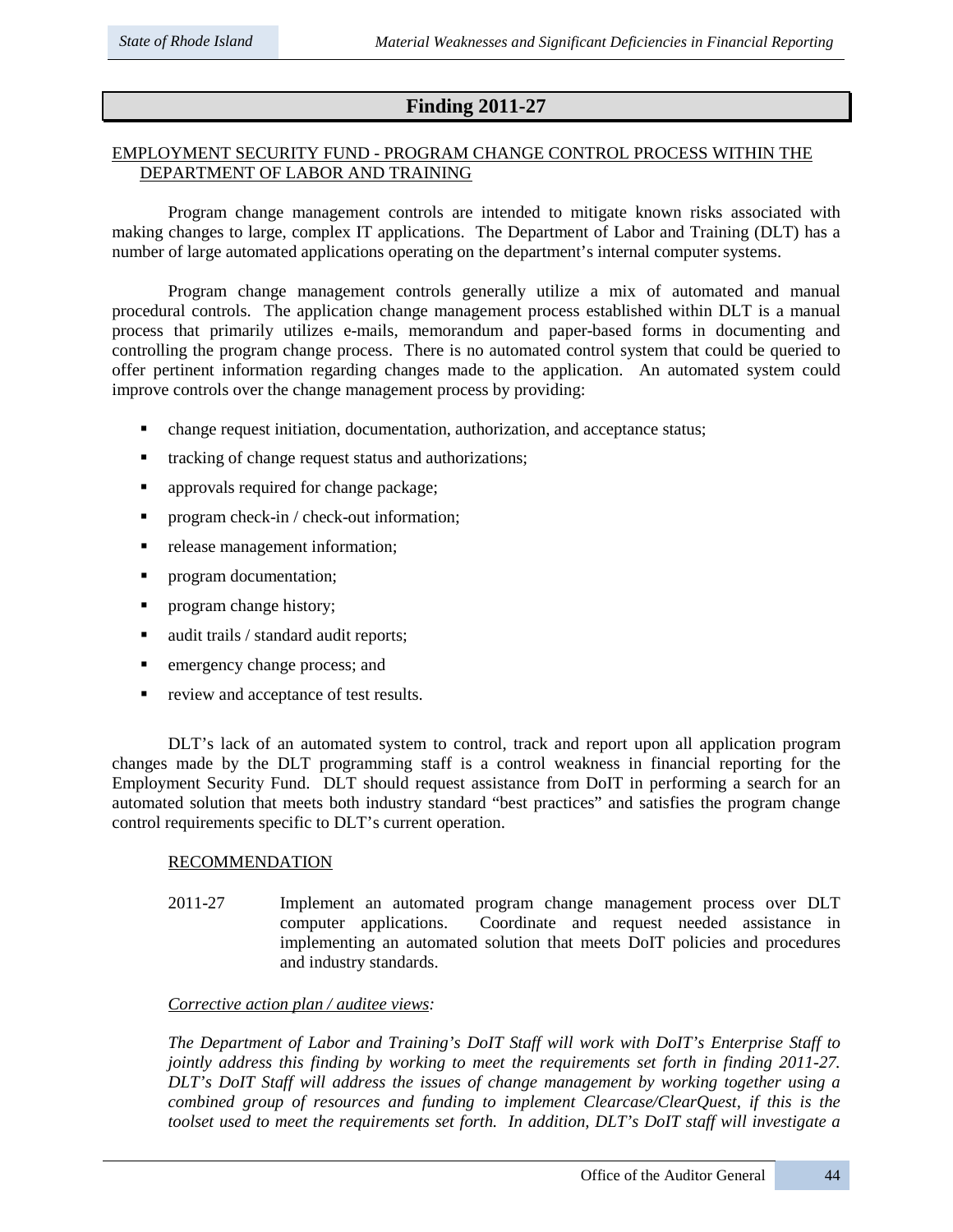*change management solution for use on the IBM AS400/I5 computer systems that also meets the requirements set forth in Finding 2011-27.*

*DLT's DoIT staff along with the DoIT Enterprise Staff realizes that improvements need to be made to the current software to improve functionality and usability. DLT's DoIT staff will have to develop knowledge and expertise of these products and have the necessary staff to implement and manage these programs. DoIT will work with DLT to identify the required funding to implement these tools to meet the requirements.* 

*Anticipated Completion Date: June 30, 2013*

*Contact Person: Robert M. Genest, Administrator, MIS Phone: 401.462.8012*

## **Finding 2011-28**

## TRANSMISSION OF TEMPORARY DISABILITY INSURANCE (TDI) PROGRAM DISBURSEMENT DATA FILE

Three data files representing TDI program disbursements (direct deposit benefits data, positive pay data, and refunds positive pay data) are transmitted by the Department of Labor and Training (DLT) to a financial institution. We found that the data files are transmitted in an open text rather than encrypted format. The major risk in transmitting sensitive data in this manner is that if the transmission was received or intercepted by anyone other than the intended recipient, the data may be easily read by any computer system. We also noted that the files are transmitted from a personal computer rather than directly from the mainframe computer system. This increases the risk of data corruption or interception since this computer is also used for other internet access.

This finding was initially reported in our fiscal 2010 audit results. DLT's IT personnel indicated they were planning to resolve this weakness in fiscal 2011 by implementing the needed software and operational changes; however, this did not occur.

## RECOMMENDATION

2011-28 Secure the TDI data files that are currently being transmitted in an unsecure format by implementing encryption and originating the transmission from a dedicated secure PC or directly from the mainframe computer system.

## *Corrective action plan / auditee views:*

*The current transmissions are prepared from a dedicated, secure PC then sent to the financial institution. DLT DoIT's staff will work with the financial institution so they can accept an encrypted file format from the IBM I5 System. DoIT will coordinate this secure transmission with the financial institution.*

*Anticipated Completion Date: December 31, 2012*

*Contact Person: Robert M. Genest, Administrator, MIS Phone: 401.462.8012*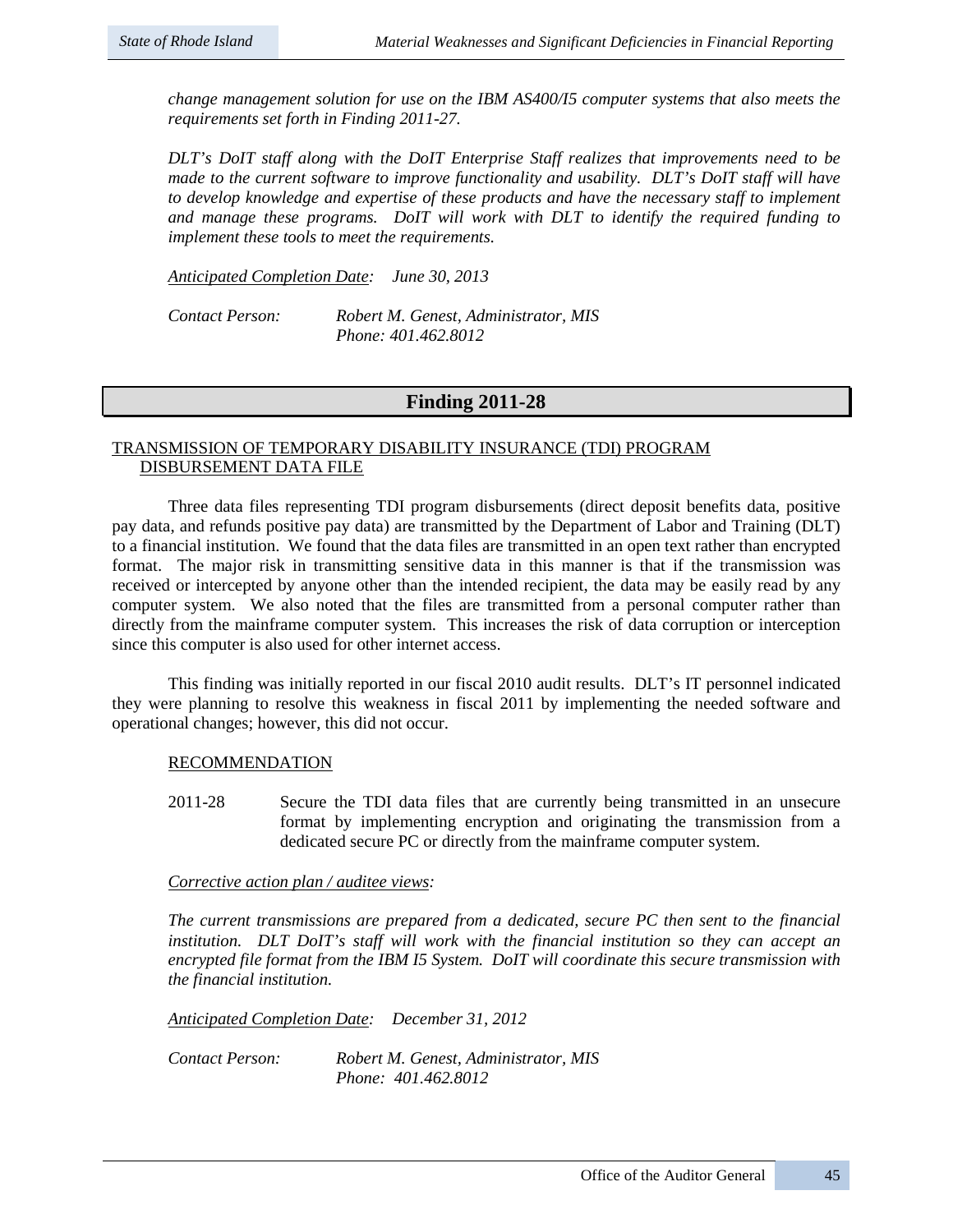# **Schedule of Findings and Responses**

Material Weaknesses and Significant Deficiencies in Internal Control over Financial Reporting



**Component Units**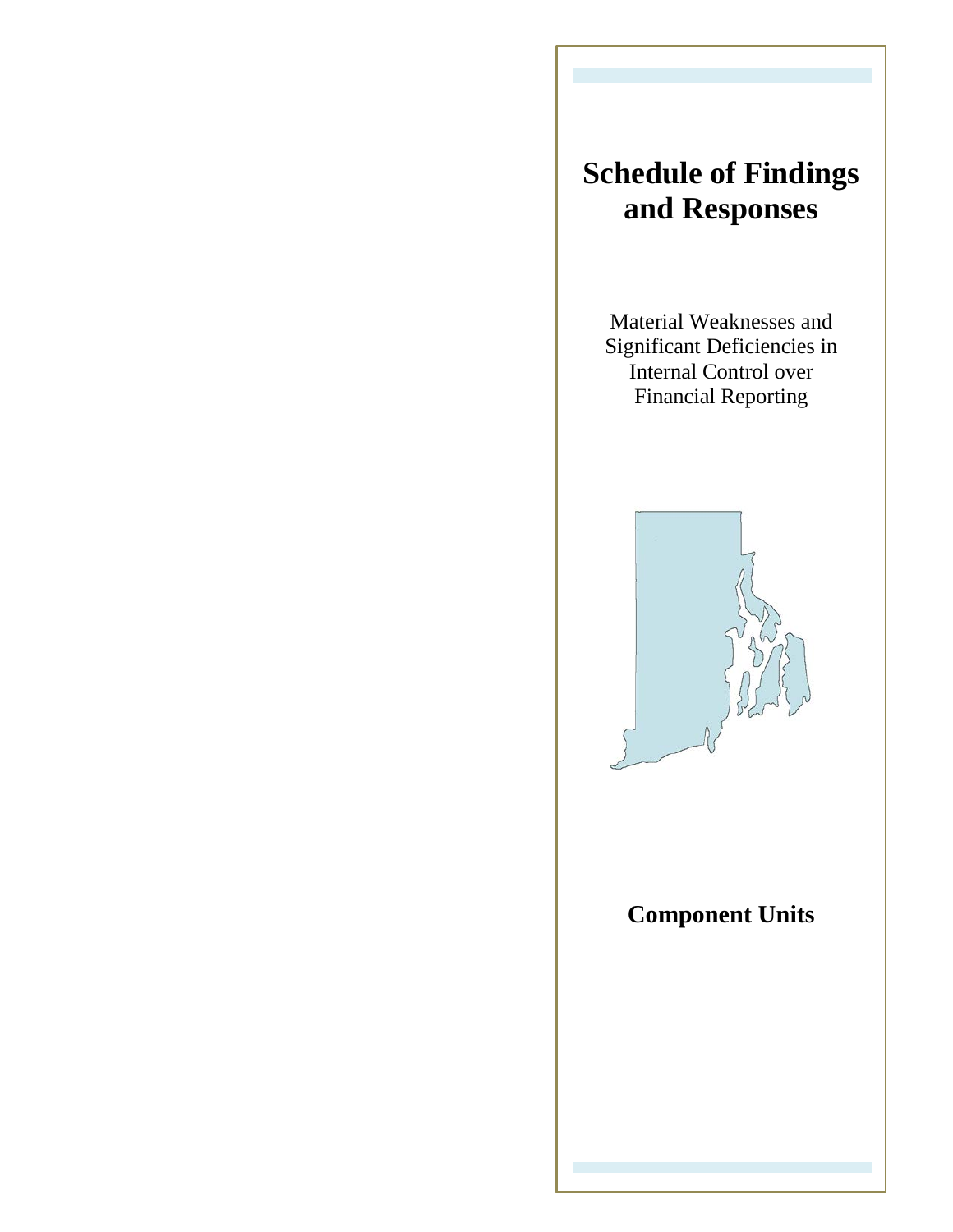# **Finding 2011-29**

## RHODE ISLAND LOTTERY - OTHER MATTER REQUIRED TO BE REPORTED UNDER *GOVERNMENT AUDITING STANDARDS*

In May 2011, the Rhode Island Lottery (the Lottery) became aware of a potential fraud involving the bonus play rewards program ("bonus play program") at Twin River, a licensed video lottery facility. An employee with access to the bonus play system allegedly awarded bonus play credits to themselves and family members for unauthorized gain. This potential fraud, which was discovered by compensating controls employed at the facility, was investigated by the Lottery and the State Police and led to the arrest and arraignment of the employee. The Lottery plans to seek reimbursement from Twin River for the amount of any loss attributable to this unauthorized bonus play activity.

Twin River is currently planning to install a new version of their bonus play rewards software. This updated version of the software is expected to address the current system access design limitations that facilitated the potential fraud described above.

## **Finding 2011-30**

## CONVENTION CENTER AUTHORITY – MATERIAL NONCOMPLIANCE - FUNDING OF THE OPERATING RESERVE, DEBT SERVICE RESERVE, AND RENEWAL AND REPLACEMENT COMPONENTS OF ITS RESTRICTIVE COVENANTS

During the fiscal year ended June 30, 2011, the Convention Center Authority was unable to fund the Operating Reserve, Debt Service Reserve, and Renewal and Replacement components of its restrictive covenants pursuant to the bond indentures.

## *Corrective action plan / auditee views:*

*The Authority will fund the Operating Reserve, Debt Service Reserve, and Renewal and Replacement components noted above provided there is sufficient cash flow.* 

*Contact Person: James McCarvill, Executive Director Rhode Island Convention Center Authority Phone: 401.351.4295*

# **Finding 2011-31**

## RHODE ISLAND TURNPIKE AND BRIDGE AUTHORITY – WIRE TRANSFER AUTHORIZATION AND BANK RECONCILIATIONS

As noted in the prior year audit, the CFO has the authority to initiate, process, and record in the general ledger a wire transfer from the Turnpike and Bridge Authority's (the Authority) operating cash accounts. A person independent of the CFO does not review and authorize the wire transfer transaction before it is executed by the bank. Also, the CFO prepares the Authority's bank reconciliations; however, a person independent of the CFO does not review and approve the bank reconciliations.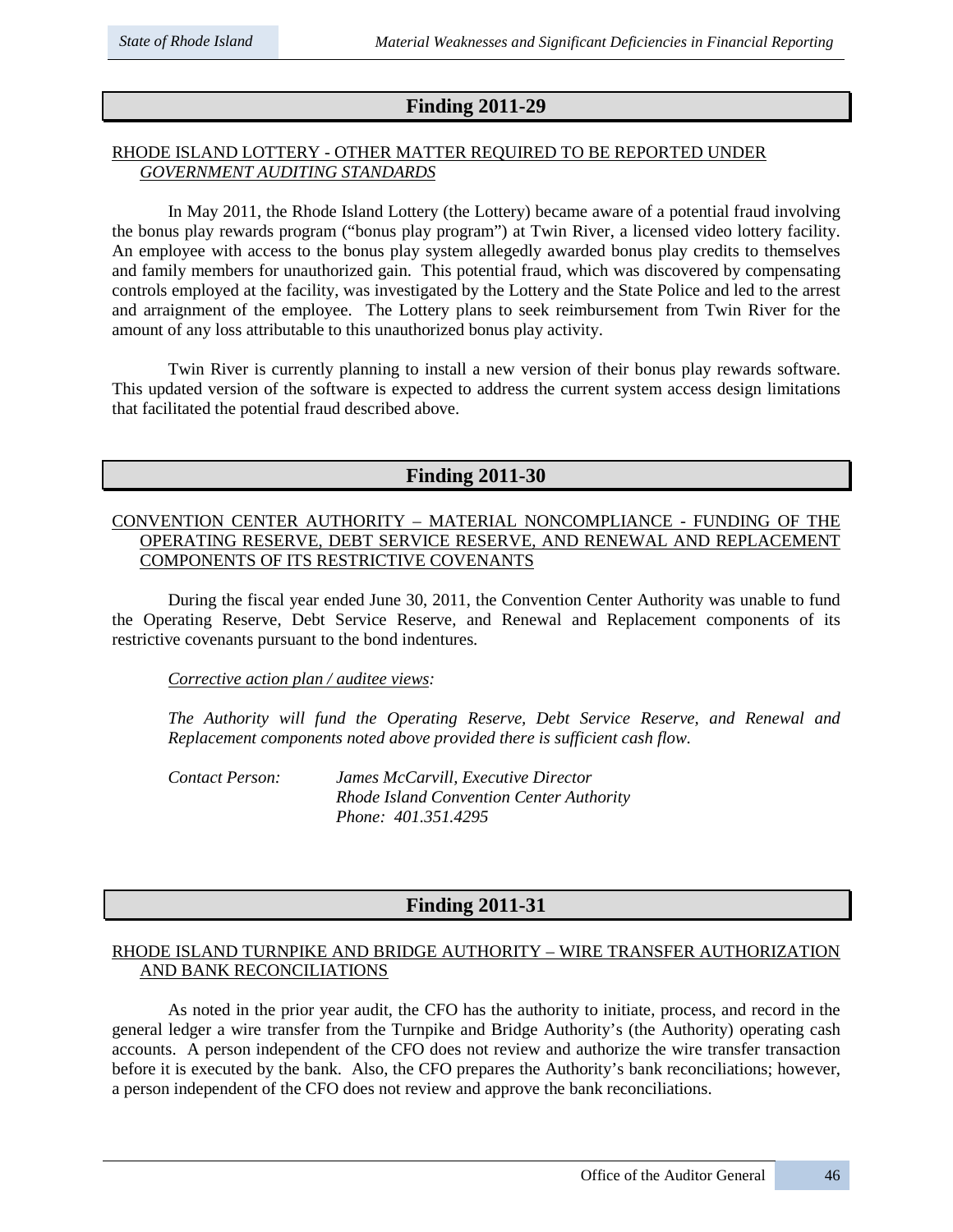## RECOMMENDATION

- 2011-31 We understand that the Authority's Board of Directors and Executive Director review monthly financial reports prepared by the CFO. However, to strengthen existing internal control over financial reporting we recommend that the Authority:
	- Implement a process with its banks to require that the bank call one of several authorized representatives, other than the CFO (for example, the Executive Director, Chairperson of the Board of Directors), to verify and authorize the wire transfer request initiated by the CFO before the wire transfer is executed.
	- Assign to a person independent of the CFO the function of preparing the month-end reconciliation of each bank and investment account, and comparing the reconciled bank and investment account balances to the respective balances reported in the general ledger.

## *Corrective action plan / auditee views:*

*Management will implement appropriate procedures to strengthen internal controls.*

*Contact Person: Buddy Croft, Executive Director Rhode Island Turnpike and Bridge Authority Phone: 401.423.0800*

# **Finding 2011-32**

## RHODE ISLAND TURNPIKE AND BRIDGE AUTHORITY – RECONCILIATION OF INVESTMENTS

As part of our audit procedures, we requested confirmation of the dollar amount of investments at year-end from entities holding the Turnpike and Bridge Authority's (the Authority) investments. As a result of the confirmation process, we noted that the confirmed dollar amount of certain investments at year-end did not agree to amounts recorded in the general ledger. We proposed and management reviewed, approved, and accepted an audit adjustment to record certain investment activities not previously recorded.

## RECOMMENDATION

.

2011-32 We recommend that a person independent of the person posting investment activity in the Authority's general ledger prepare a detailed investment reconciliation for each investment account at the end of each month, and compare the reconciled balance to the amount recorded in the general ledger to determine whether all transactions occurring within all investment accounts have been recorded completely and accurately.

## *Corrective action plan / auditee views:*

*Since year-end, the reconciliation process has been changed to reflect the reporting of investments in the general ledger to properly reflect what is reported by the bank.*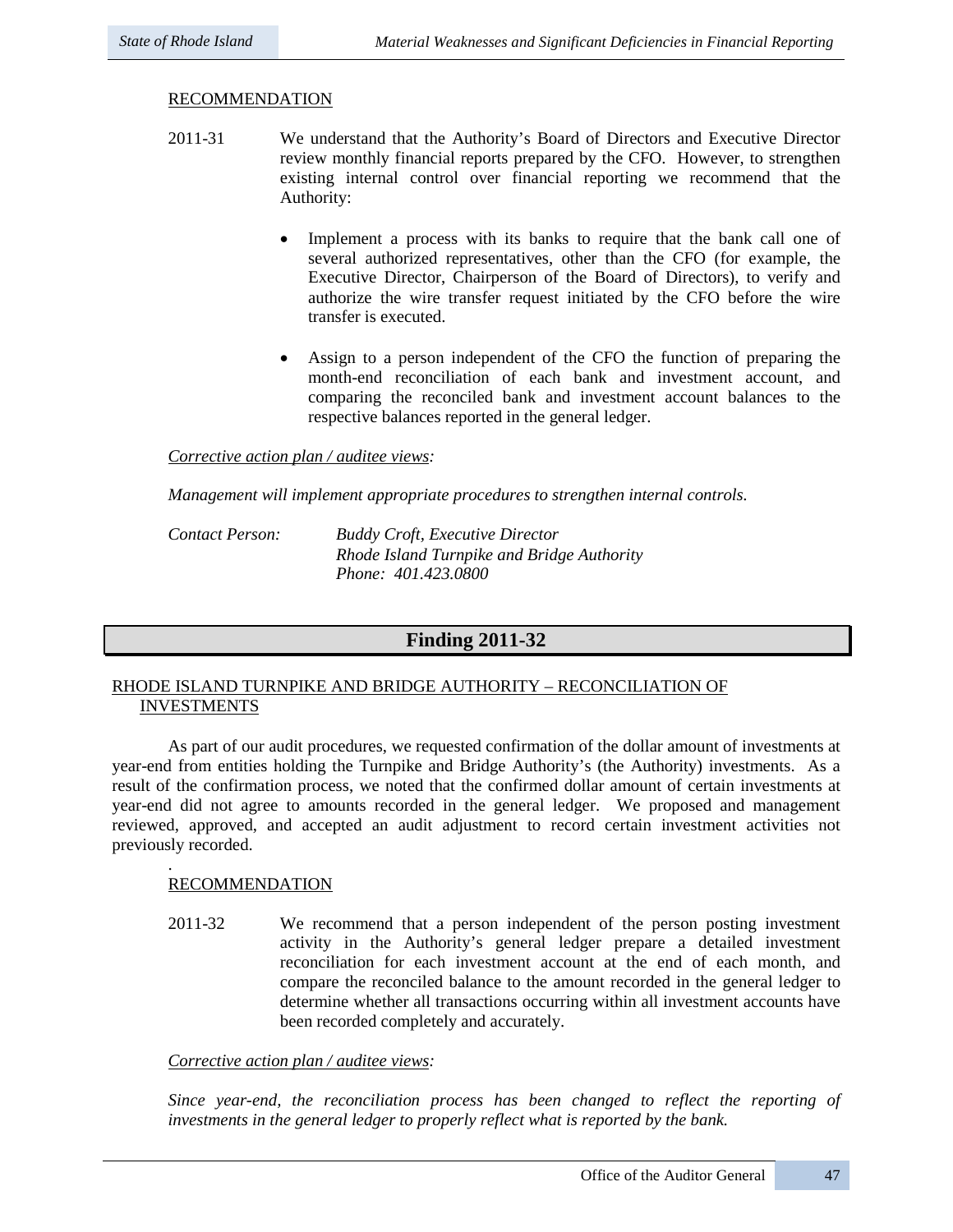*Contact Person: Buddy Croft, Executive Director Rhode Island Turnpike and Bridge Authority Phone: 401.423.0800*

# **Finding 2011-33**

## RHODE ISLAND TURNPIKE AND BRIDGE AUTHORITY – RECONCILIATION OF TOLL REVENUE AND RELATED ACTIVITIES

The Turnpike and Bridge Authority (the Authority) receives monthly reports from ACS summarizing, among other information, the dollar amount of toll activities resulting from the use of the E-ZPass system. Information reported in the monthly reports produced by and received from ACS is used to record certain toll activities in the Authority's general ledger, including, but not limited to, recording toll revenue earned during the month, the electronic toll liability (prepaid toll payments received from customers) at the end of each month, and amounts due to other states at the end of each month as a result of passengers using a Rhode Island transponder to pay tolls when traveling in other states. During our audit, we noted that certain amounts summarized and reported by ACS did not agree to amounts reported in the general ledger. We proposed and management reviewed, approved and accepted audit adjustments to reconcile toll revenue, the electronic toll liability and amounts payable to other states.

## RECOMMENDATION

2011-33 We recommend that a person independent of the person recording toll-related financial activity in the Authority's general ledger reconcile recorded amounts to the amounts summarized and reported by ACS at the end of each month and investigate and correct any differences on a timely basis.

## *Corrective action plan / auditee views:*

*Since year-end, the monthly reports received from ACS are incorporated into the monthly closing and reconciliation process.*

*Contact Person: Buddy Croft, Executive Director Rhode Island Turnpike and Bridge Authority Phone: 401.423.0800*

# **Finding 2011-34**

## RHODE ISLAND TURNPIKE AND BRIDGE AUTHORITY – CUT-OFF AND CLASSIFICATION OF CONSTRUCTION COSTS

During our audit, we noted that the Turnpike and Bridge Authority (the Authority) did not record estimated liabilities for construction work completed from the date through which work was complete as reported on the last certified AIA document (or similar document) through the year-end date.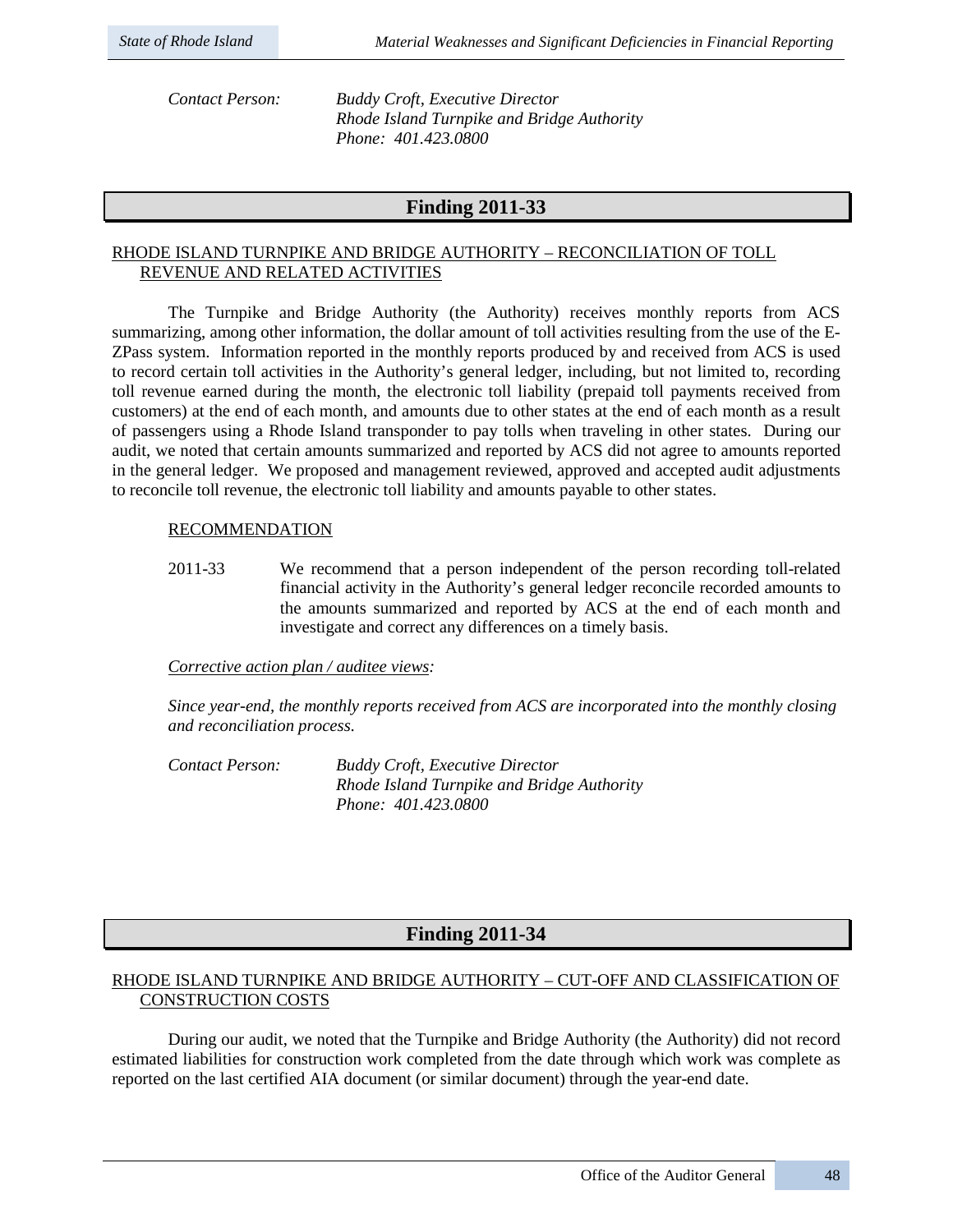## RECOMMENDATION

2011-34 We recommend that the CFO and the Chief Engineer work cooperatively to estimate liabilities for construction work completed from the date through which work was complete as reported on the latest certified AIA document through each month-end date so that construction-related costs are appropriately capitalized, and construction-related liabilities are recognized in the period incurred.

#### *Corrective action plan / auditee views:*

*Since the year-end, the CFO has made an effort to ensure that the Chief Engineer is processing invoices timely.*

*Contact Person: Buddy Croft, Executive Director Rhode Island Turnpike and Bridge Authority Phone: 401.423.0800*

## **Finding 2011-35**

## RHODE ISLAND PUBLIC TELECOMMUNICATIONS AUTHORITY – RESTATEMENT OF NET ASSETS

The Public Telecommunications Authority's (the Authority) 2010 consolidated statement of net assets, as previously reported, included assets capitalized under the terms of a bargain purchase option contained within a sublease with the State of Rhode Island for the land and building located at 50 Park Lane, Providence, Rhode Island. This sublease expired in 2009; the bargain purchase option was not exercised. Accordingly, the asset and related accumulated depreciation as reported in the June 30, 2010 consolidated financial statements, which net to \$3,213,187, have been removed from the 2010 consolidated statement of net assets as a prior period adjustment.

Additionally, due to a calculation error, the amount reported as due to the State of Rhode Island at June 30, 2010 was understated by \$68,282. This amount has been adjusted to the actual amount of \$107,781 as a prior period adjustment.

Additionally, due to a change in Broadcasting format, the Authority no longer uses an analog antenna located on a tower in Johnston, Rhode Island. The antenna was located on the tower under the terms of a lease which expired in 2009. The owners of the tower have demanded the antenna be removed. Costs associated with the removal of the antenna are estimated at \$45,000. The liability for \$45,000 has been recognized as a prior period adjustment.

## RECOMMENDATION

2011-35 We recommend that the Authority revise its policies and procedures to include a review, performed by the Board of Directors, of the calculations and the amounts used in the consolidated financial statements.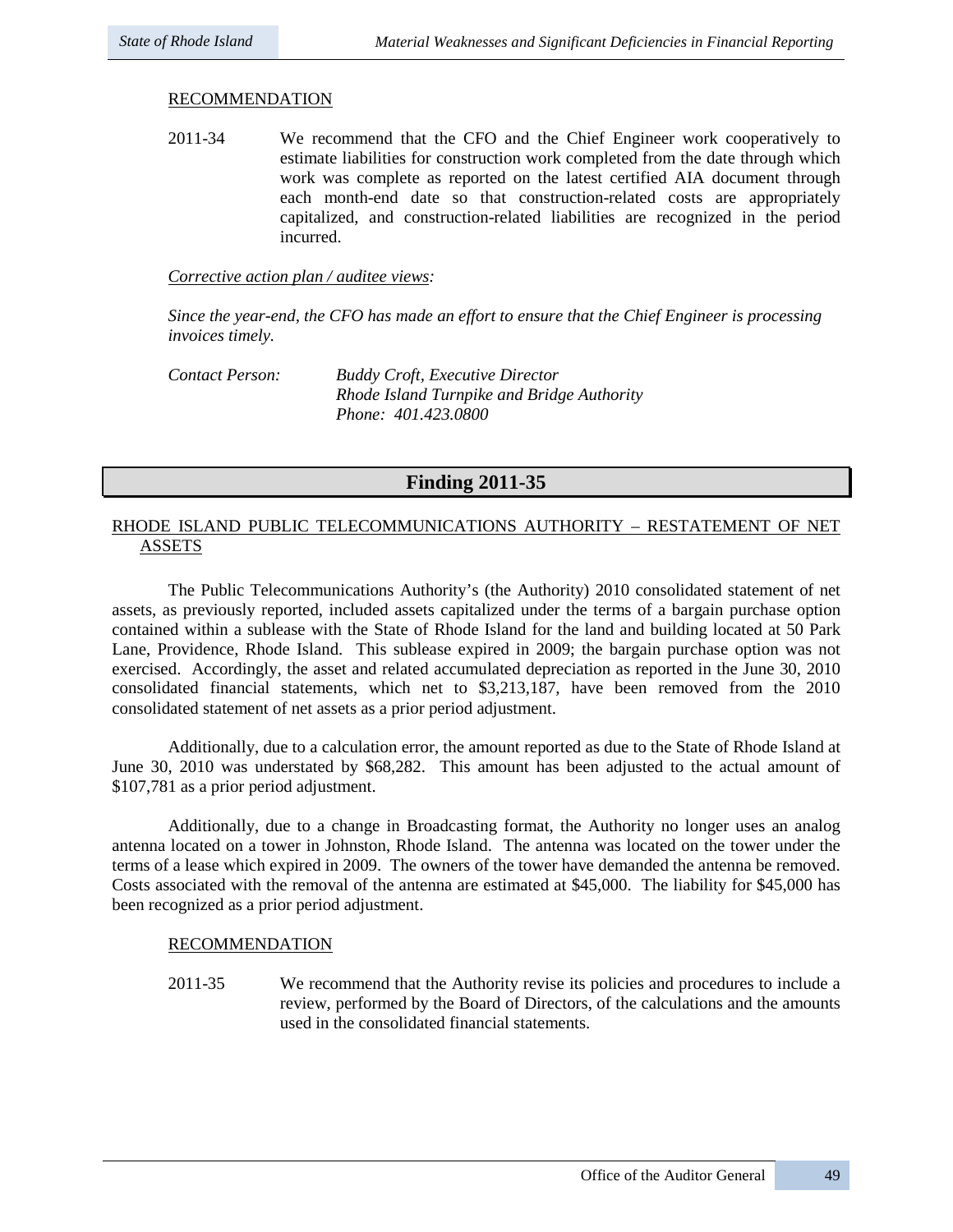## *Corrective action plan / auditee views:*

*Management agrees with the auditors' recommendation and will work to implement a revision to its policies and procedures to include a review performed by the Board of Directors of the calculations and amounts used in the consolidated financial statements.*

*Contact Person: David Piccerelli, Executive Director Rhode Island Public Telecommunications Authority Phone: 401.222.3636*

# **Finding 2011-36**

## RHODE ISLAND PUBLIC TELECOMMUNICATIONS AUTHORITY – BANK RECONCILIATION

During our audit procedures, we noted that checks written during the last week of June 2011 were dated July 2011. The checks were sent to vendors prior to July 2011 and, of those checks, \$44,472 cleared the banks before June 30, 2011. The Public Telecommunications Authority (the Authority) included the amount as negative outstanding checks on the June 2011 reconciliation, resulting in a reported overstatement of cash and understatement of prepaid expenses.

## RECOMMENDATION

2011-36 We recommend that the Authority date checks on the date they are written to accurately report the cash balance at month's end.

*Corrective action plan / auditee views:* 

*Management agrees with the auditors' recommendation and will employ the practice of dating checks the day they are written.*

*Contact Person: David Piccerelli, Executive Director Rhode Island Public Telecommunications Authority Phone: 401.222.3636*

## **Finding 2011-37**

## RHODE ISLAND PUBLIC TELECOMMUNICATIONS AUTHORITY – RECORDING OF DEPOSIT

During our audit procedures, we noted that an amount given to the Public Telecommunications Authority (the Authority) by a not-for-profit foundation was recorded as a deposit; the amount was subsequently forwarded to a for-profit entity. Source documentation stated that the amount was a contribution to the Authority by the Foundation. The Authority stated that the amount was given to the Authority by the Foundation with instructions to forward to the for-profit entity.

## RECOMMENDATION

2011-37 We recommend that the Authority put in place procedures that would require sufficient documentation of transactions of this nature to support its treatment as a deposit payable to a third party.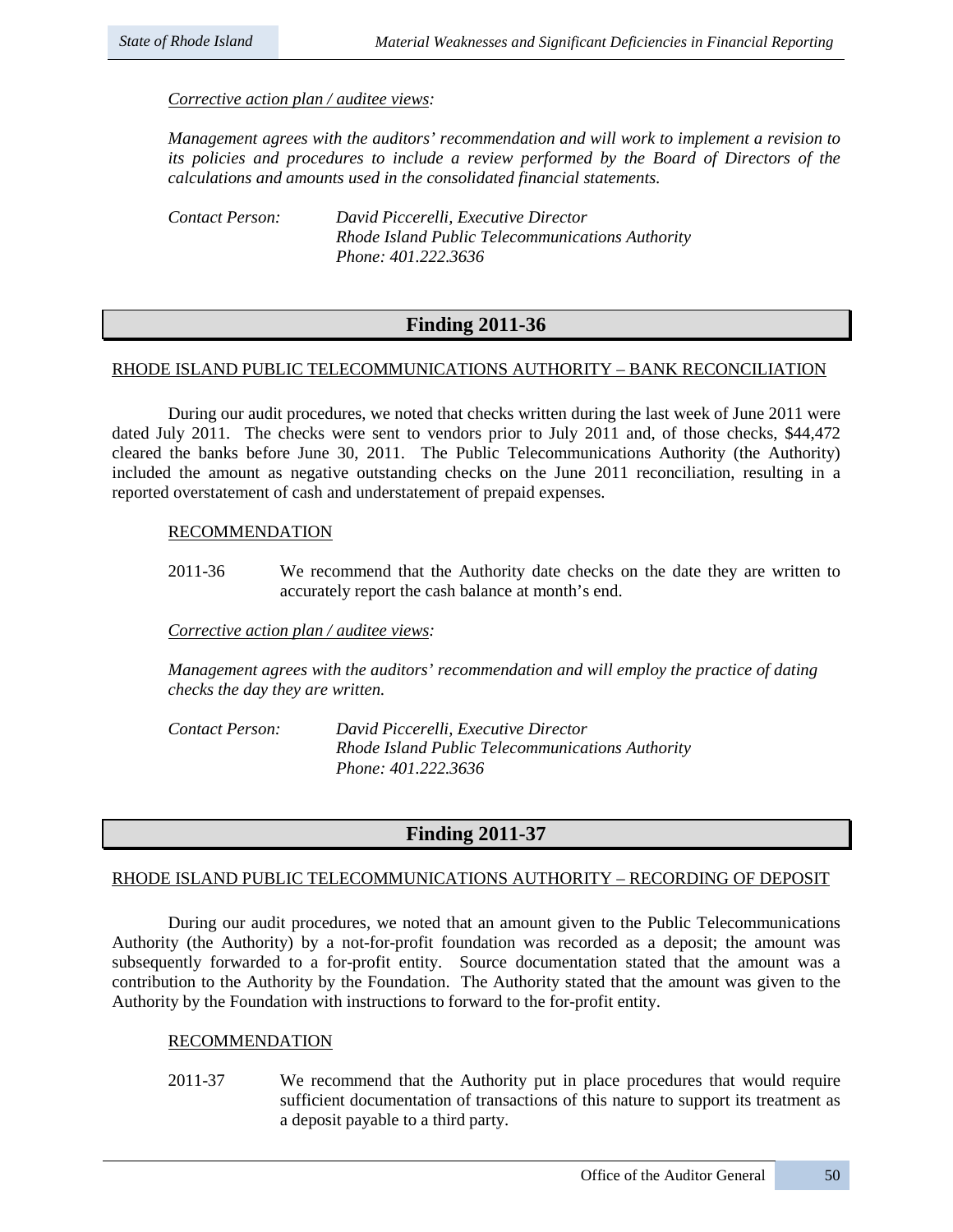*Corrective action plan / auditee views:* 

*Management agrees with the auditors' recommendation and will improve upon its procedures for recording deposits with accurate and appropriate documentation to reflect all donations.*

| Contact Person: | David Piccerelli, Executive Director             |
|-----------------|--------------------------------------------------|
|                 | Rhode Island Public Telecommunications Authority |
|                 | Phone: 401.222.3636                              |

## **Finding 2011-38**

## RHODE ISLAND HIGHER EDUCATION ASSISTANCE AUTHORITY – SEGREGATION OF DUTIES - FINANCE

During the fiscal year ended June 30, 2011, the Higher Education Assistance Authority (the Authority) experienced turnover in its finance department. Thus, certain duties that were previously segregated are performed by the chief financial officer (CFO). As a result, the CFO prepares, reviews, and approves bank and investment account reconciliations; has access to blank check stock; and can transfer cash between financial institutions. Properly segregated duties minimize the risk of potential material financial statement misstatement, whether due to error or fraud.

## **RECOMMENDATION**

2011-38 We recommend that the Authority evaluate its current human resources and segregate the above functions such that the CFO can independently exercise his review responsibilities.

## *Corrective action plan / auditee views:*

*On August 15, 2011, RIHEAA hired a person in the role of Senior Accountant. This individual will be taking responsibility for bank statement reconciliations in the near future. In addition, RIHEAA's management has been reviewing the roles of all members of the finance department so as to determine how best to accomplish appropriate segregation of duties.*

*Contact Person: Charles Kelly, Executive Director Rhode Island Higher Education Assistance Authority Phone: 401.736.1100*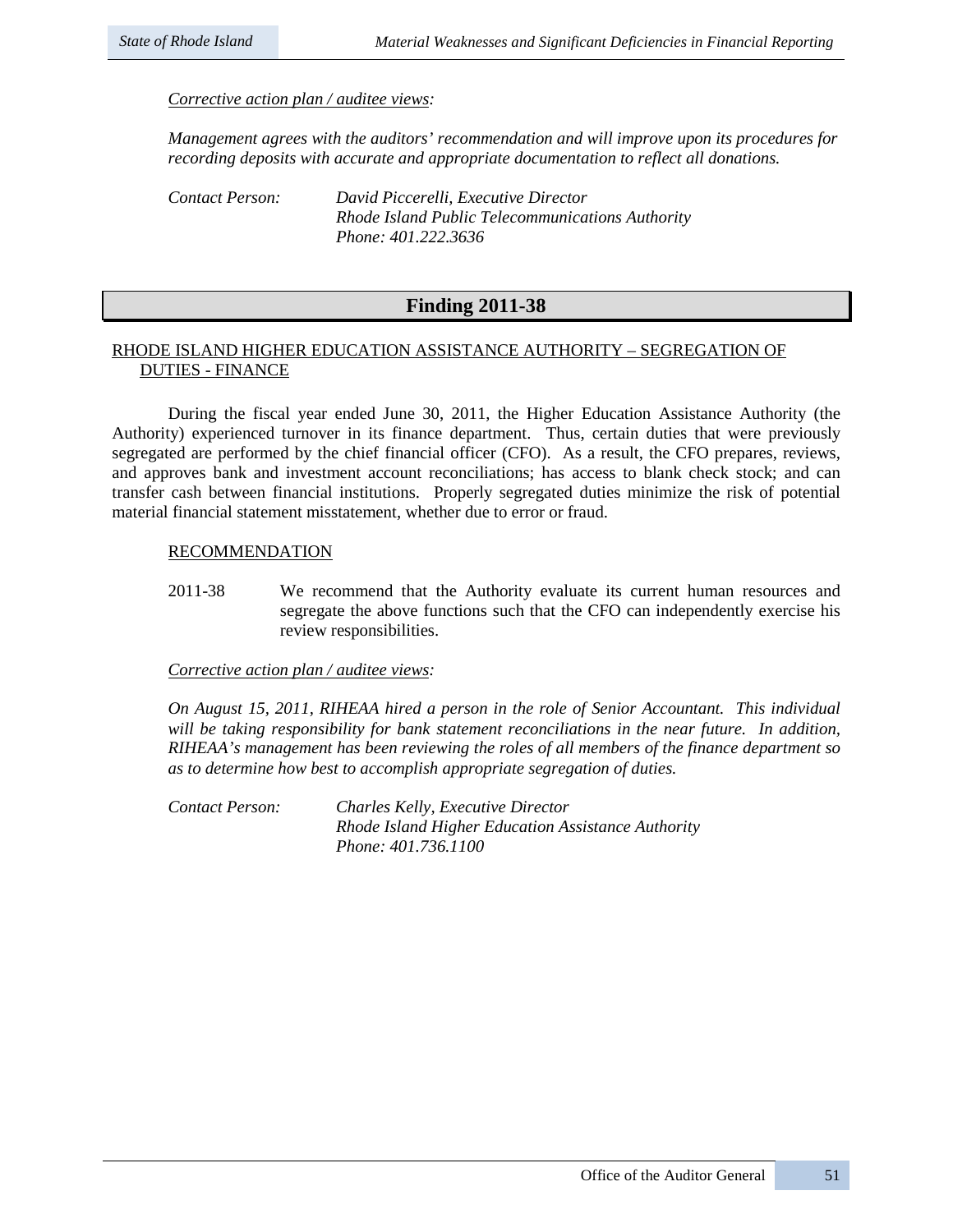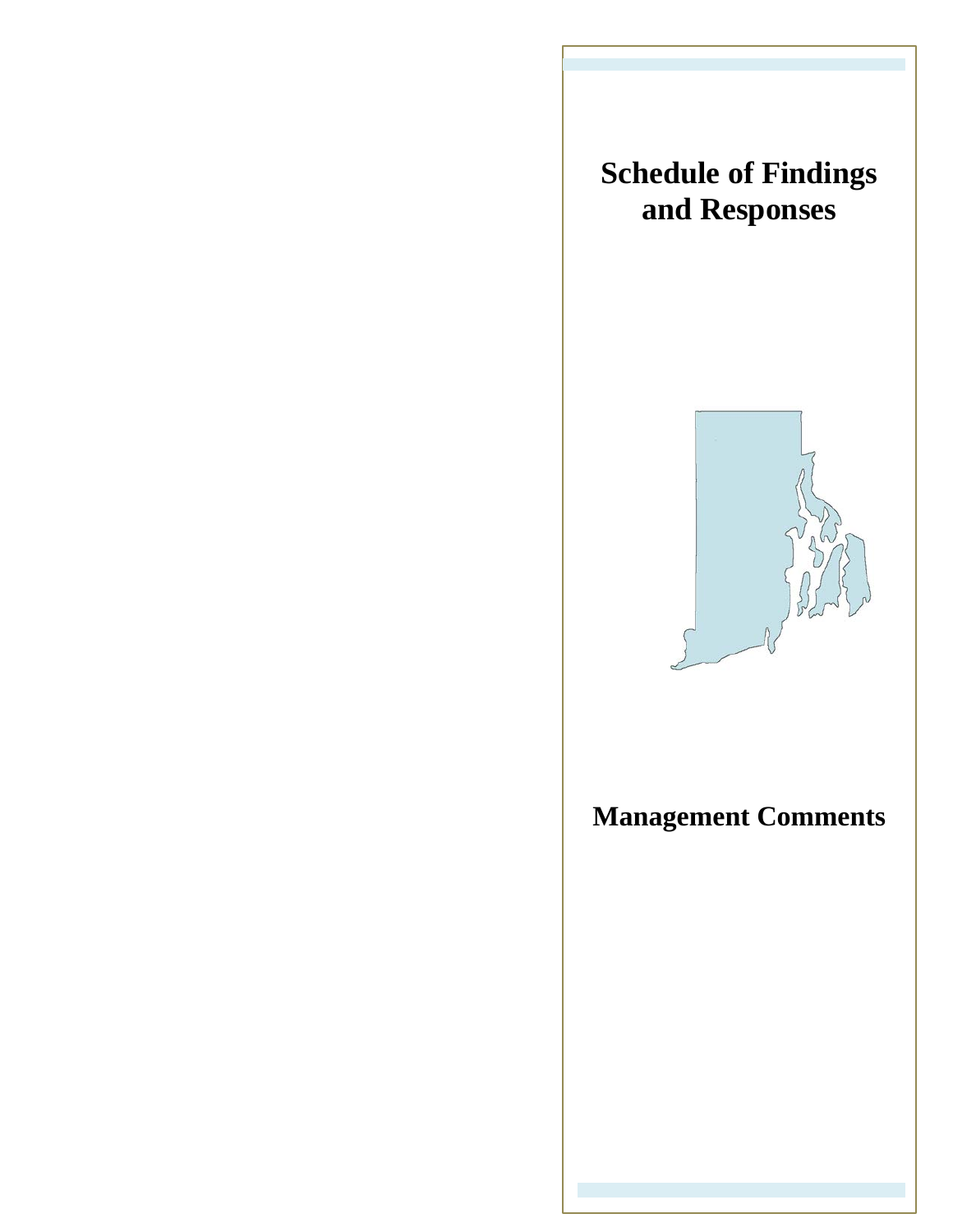# **Management Comment 2011-1**

## SUBRECIPIENT MONITORING – REVIEW OF SINGLE AUDIT REPORTS

Subrecipients assist the State in carrying out various programs funded with state and/or federal monies and include such entities as municipalities, community action programs and local educational agencies. Monitoring of subrecipients, which is required when the State passes through federal funds to another entity, varies depending on the nature of the program or activity but always should include review of subrecipient audit reports. Federal regulations (OMB Circular A-133) require any entity that expends \$500,000 or more in federal assistance [direct or pass-through (e.g., State)] have a Single Audit performed. Copies of the Single Audit must be provided to the pass-through entity and the federal government.

Receipt and review of subrecipient audit reports is now performed on a decentralized basis as responsibility is vested in numerous departments. The State can improve its subrecipient monitoring practices by centralizing the audit report review function for the reasons outlined below:

- Many subrecipients receive funding from multiple departments of the State each is required to receive and review the same audit report.
- Specific agencies reviewing the audit reports do not consider noted deficiencies from the perspective of the risks that they pose to all state and federal funds passed through to the subrecipient. One large subrecipient of the State, which receives significant funding from multiple departments and agencies, has been very late in presenting its audit reports and those audit reports have highlighted serious deficiencies.
- There is no centralized database detailing which entities receive funding from the State, which are required to have a Single Audit performed, and the status of the audits.
- Effective subrecipient monitoring requires that individuals reviewing the audit reports be trained in governmental accounting and auditing requirements (specifically the Single Audit Act and OMB Circular A-133). This level of proficiency is difficult to achieve and maintain at all the departments and agencies now required to review subrecipient audits.

We have reported various deficiencies in the process used to review subrecipient audit reports. Considerable advantages can be gained by centralizing the subrecipient monitoring function within one unit of State government. This will raise the level of assurance that subrecipients comply with applicable laws and regulations and both state and federal funds are spent as intended. It will also reduce the amount of resources devoted to this effort and achieve other efficiencies.

## RECOMMENDATIONS

- MC-2011-1a Centralize subrecipient monitoring procedures related to receipt and review of Single Audit Reports within one agency. This function should be staffed with individuals trained in governmental accounting and auditing matters to allow effective review of the Single Audit Reports.
- MC-2011-1b Build a database of all subrecipient entities that receive state and/or federal grant funding.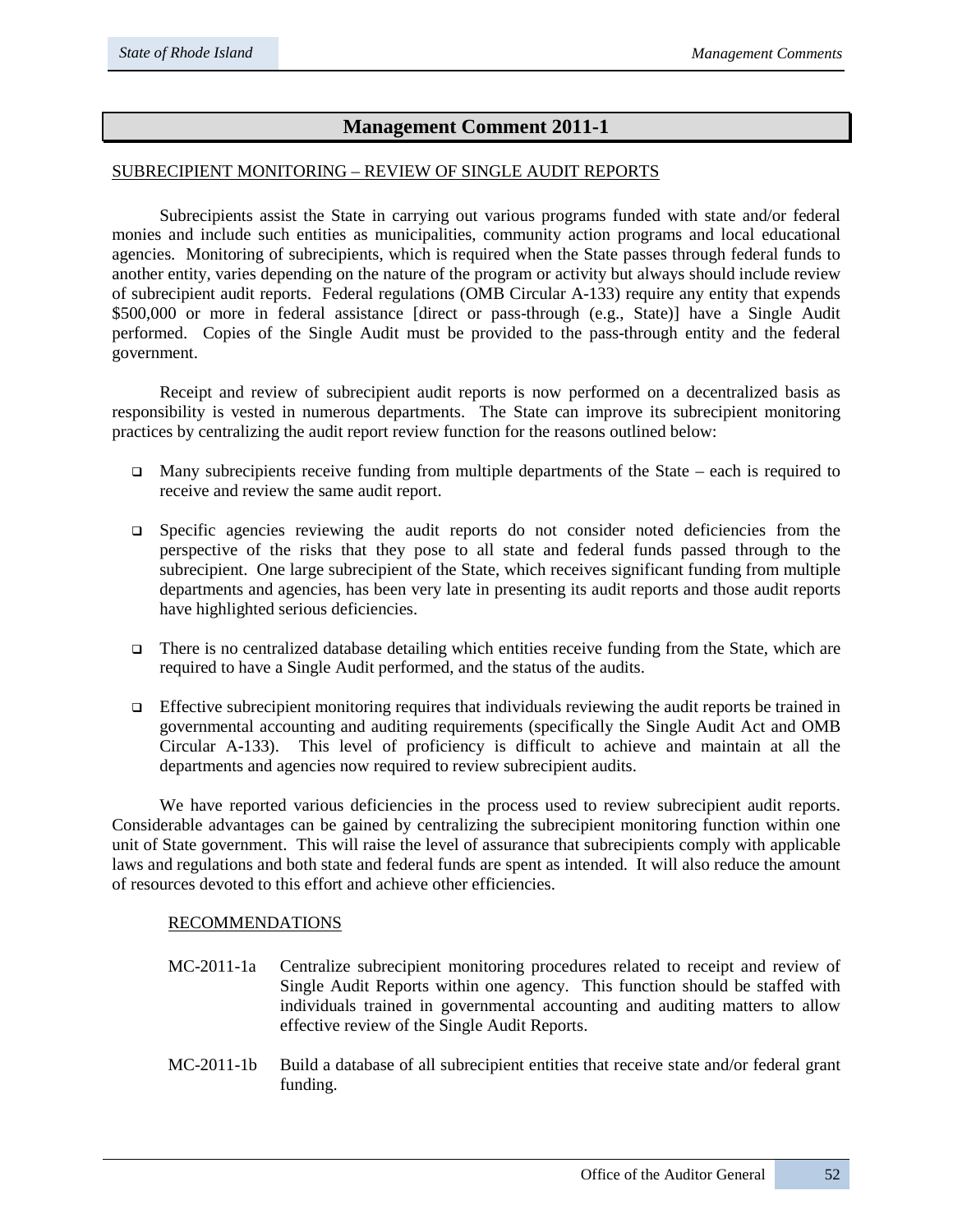*Corrective action plan / auditee views:* 

*The centralization of sub-recipient audit report monitoring will require the transfer of personnel to a centralized department or the approval of additional FTE's. Therefore, this recommendation is subject to budgetary constraints.* 

*Anticipated Completion Date: June 30, 2013*

*Contact Person: Marc Leonetti, Controller Phone: 401.222.6731*

## **Management Comment 2011-2**

#### DRAWDOWN OF FEDERAL FUNDS

Each agency administering a federal program is responsible for drawing federal funds for that program. Federal regulations govern the timing of these draws of federal cash – the federal government generally prohibits drawing cash before expenditures are actually made.

Federal grant revenue for the State approximated \$2.5 billion this year. Consequently, the timing of receipt of these funds has a significant impact on the State's overall cash management. We have reported for many years that the State does not have adequate controls in place to ensure compliance with federal cash management requirements. In many instances, agencies do not draw federal cash as frequently as permitted by federal regulations thereby adversely impacting the State's overall cash management.

We believe responsibility for the drawing of federal funds should be vested in the Office of the General Treasurer where cash management for federal programs could be integrated with other cash management objectives. The function of drawing federal cash should be automated as part of a comprehensive integrated accounting system. As allowable expenditures are recorded for federal programs in the State's accounting system, cash would be drawn by electronic funds transfer into the State's bank accounts.

#### RECOMMENDATION

MC-2011-2 Vest responsibility for drawing federal funds with the Office of the General Treasurer. Automate the drawing of federal funds as part of the implementation of a comprehensive integrated accounting system.

## *Corrective action plan / auditee views:*

*The General Treasurer in conjunction with the Office of Accounts and Control will review the benefits of centralizing and automating the withdrawal of the remaining federal funds with the implementation of the appropriate accounting system module.*

*Anticipated Completion Date: June 30, 2012*

*Contact Person: Ken Goodreau, CIO, Office of the Treasurer Phone: 401.462.7640*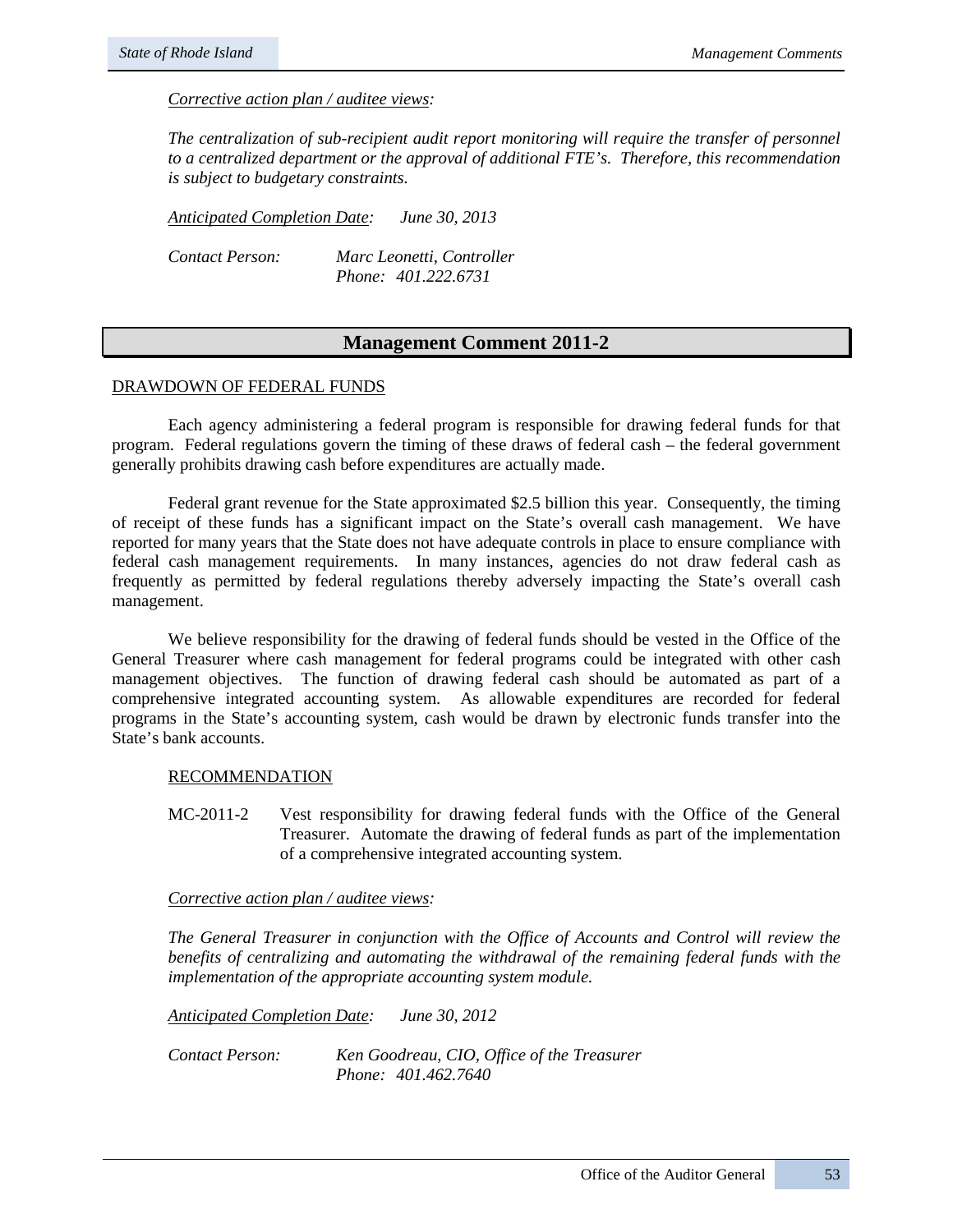# **Management Comment 2011-3**

## REQUIRE PAYROLL DIRECT DEPOSIT FOR ALL EMPLOYEES

State employees currently have the option of being paid by check or direct deposit to their financial institution. Approximately 80% of state employees have opted for direct deposit. The costs to disburse employee payroll through direct deposit are significantly less than for traditional paper checks. Savings accrue from eliminating specialized security check paper, printing costs as well as costs associated with the physical distribution of checks to the various departments and agencies throughout the State.

Further savings and efficiencies could be obtained if employees had on-line access to their direct deposit payroll "stub". Although direct deposit avoids check printing and distribution, the direct deposit payroll "stubs" are still printed and distributed biweekly to employees. The State could create an on-line employee portal to allow this access and/or ultimately include such functionality within contemplated human resource/employee payroll system enhancements.

#### RECOMMENDATIONS

- MC-2011-3a Require all state employees to be paid through direct deposit.
- MC-2011-3b Implement an employee portal to allow access to direct deposit payroll "stub" information in lieu of printing and distributing such information on a biweekly basis.

## *Corrective action plan / auditee views:*

*The Department of Administration agrees that this is an area that could be enhanced and has researched a similar initiative. The department's initiative includes a self-service portal for employees to view or print their advices. The portal will allow the State to stop printing and distributing advices that are required for employees who are on direct deposit, and thereby accomplish greater savings than simply requiring all employees to be paid through direct deposit. It is important to note that this initiative may require legislative change and / or a change in the collective bargaining agreements to move forward. The department will continue to research this project.* 

*Anticipated Completion Date: June 30, 2013*

*Contact Person: Marc Leonetti, Controller Phone: 401.222.2271*

## **Management Comment 2011-4**

## IMPROVE CASH RECONCILIATION EFFICIENCY

The General Treasurer's Office should continue to explore options to further automate the cash reconciliation process with the State's financial institutions. Electronic matching could be facilitated by aligning transaction detail between the bank and the State's accounting system to minimize any differences. Opportunities for automating the reconciliation process should be explored within the State's accounting system.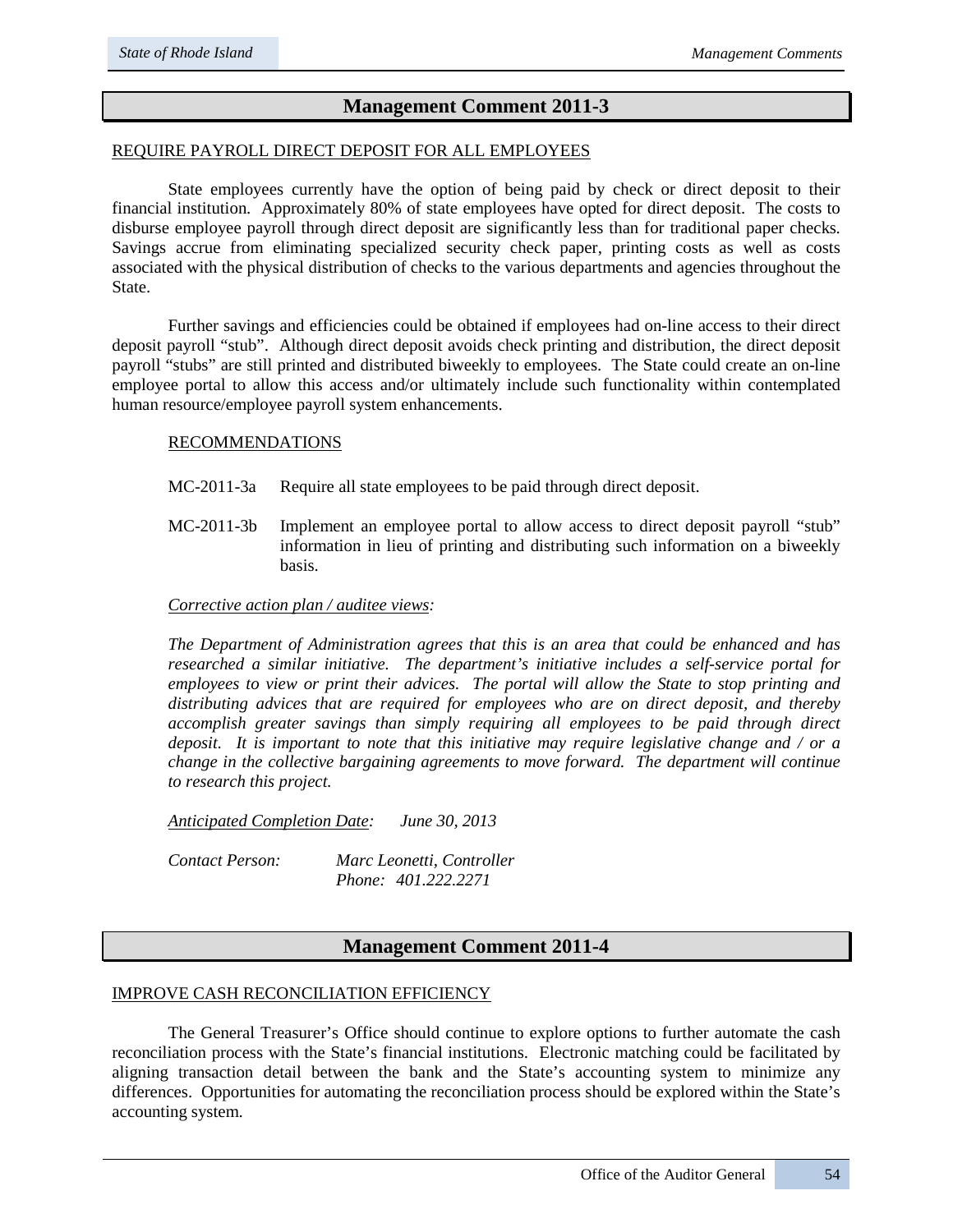## RECOMMENDATION

MC-2011-4 Explore options to increase automation of the reconciliation process with the State's financial institutions by aligning the manner in which transactions are processed by both the bank and accounting system to allow electronic matching for reconciliation purposes.

#### *Corrective action plan / auditee views:*

*The cash reconciliation was improved near the end of 2010, with the installation of a download, sort and match process. The benefits of further matching automation will be considered and evaluated against the costs of such development*.

*Anticipated Completion Date: June 30, 2012 Contact Person: Chris Feisthamel, COO, Office of the Treasurer Phone: 401.462.7660*

## **Management Comment 2011-5**

## CHILD SUPPORT COLLECTIONS – RESOLUTION OF UNIDENTIFIED COLLECTIONS

All Child Support collections are recorded in an escrow liability account in the State's General Fund. The lack of reconciliation of this escrow liability account over the years has resulted in an accumulated balance of collections not identifiable to specific active Child Support cases. While the State has begun reconciling monthly current child support collection activity recorded as an escrow liability in the State accounting system, older collections not specifically assigned to active child support cases totaling \$1.3 million remained unidentified at June 30, 2011. The State should establish a process to properly resolve the balance of unidentified collections recorded in this escrow liability account. The resolution of the balance reported in the State's accounting system would improve control over Child Support Enforcement program receipts and disbursements, as well as the State's controls over financial reporting.

#### RECOMMENDATION

MC-2011-5 Resolve the balance of unidentified child support collections reported at yearend.

#### *Corrective action plan / auditee views:*

*The Office of Accounts and Control will work with the Department of Human Services, the agency responsible for oversight of this account, to resolve the residual variance.*

*Anticipated Completion Date: December 31, 2012* 

*Contact Person: Peter B. Keenan, Associate Controller-Finance Phone: 401.222.6408*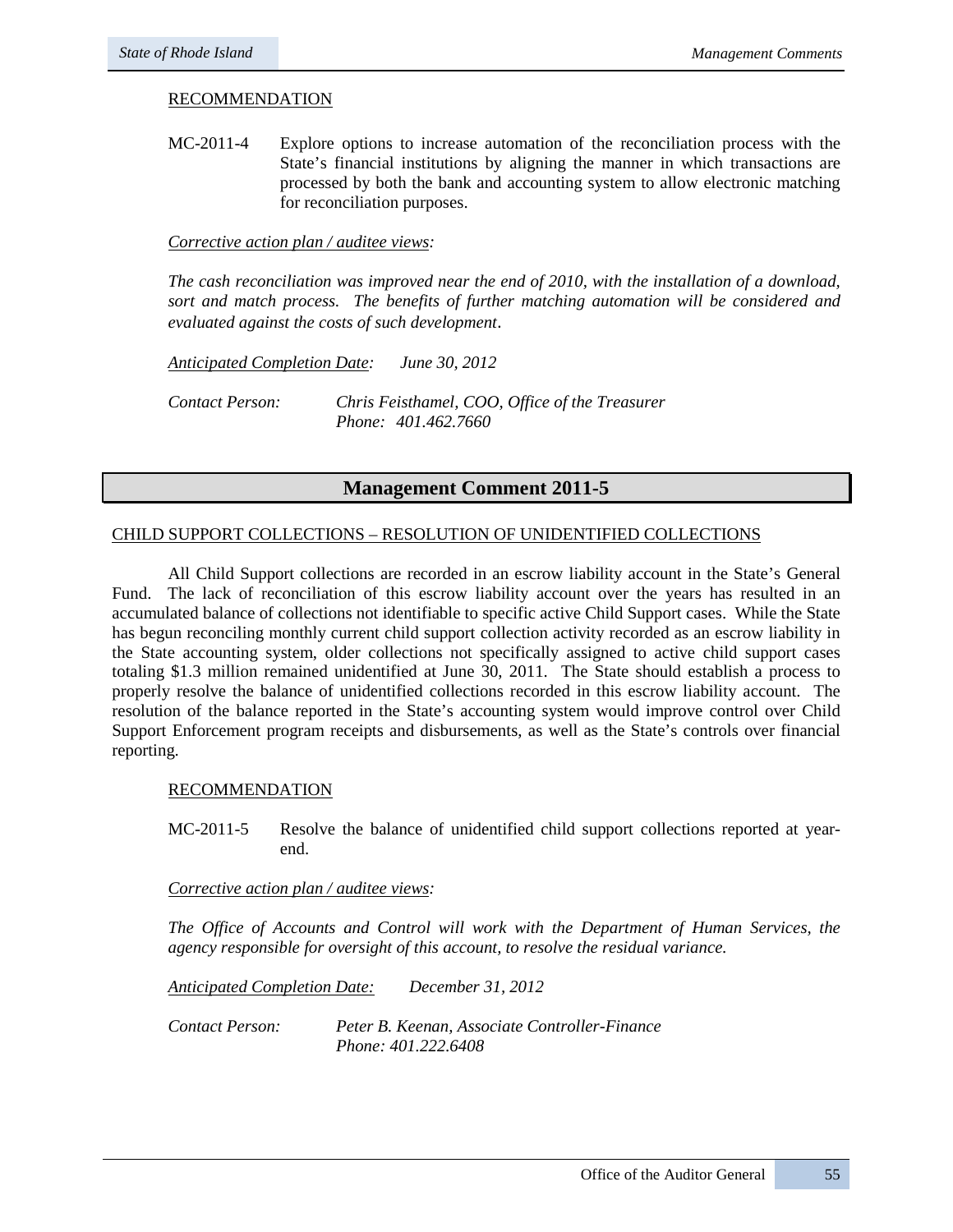## **Management Comment 2011-6**

## FINAL APPROVAL OF "CSH" TRANSACTIONS IN RIFANS

Certain RIFANS general ledger transactions commonly referred to as "CSH" transactions, (CSH is the prefix of the transaction identification number) are utilized to record cash transfers between State bank accounts. "CSH" transactions are a type of journal entry designated for the movement of cash between bank accounts of the State. "CSH" transactions, however, do not systematically limit the accounts to which the transaction initiator can record financial activity. The State's controls rely on the approval process to reject "CSH" transactions that are not initiated properly.

"CSH" transactions, upon final approval, create a notification to personnel at the Office of the General Treasurer to initiate the transfer of cash between State bank accounts. During fiscal 2011, certain "CSH" transactions initiated by the RI Lottery were not routed for final approval by the Office of Accounts and Control. Lottery transfers are identified uniquely on the RIFANS system through the use of a specific category code for which the system workflow has been programmed without approval by the Office of Accounts and Control. The fact that the Lottery could initiate and approve "CSH" transactions impacting other departments makes final approval by the Office of Accounts and Control a necessary control over the State's financial reporting.

#### RECOMMENDATION

MC-2011-6 Ensure that all "CSH" transactions receive final approval by the Office of Accounts and Control prior to posting their RIFANS.

#### *Corrective action plan / auditee views:*

*The Office of Accounts and Control will modify the Oracle general ledger workflow to route CSH transactions that originate at the RI Lottery to the Office of Accounts & Control for approval.*

*Anticipated Completion Date: December 31, 2012* 

*Contact Person: Peter B. Keenan, Associate Controller-Finance Phone: 401.222.6408*

## **Management Comment 2011-7**

## DEPARTMENT OF LABOR AND TRAINING COMPUTER APPLICATIONS - DISASTER RECOVERY AND CONTINGENCY PLAN

The Department of Labor and Training's (DLT) Data Center hosts a variety of applications mostly related to the Unemployment Insurance and Temporary Disability Insurance programs. In fiscal 2011, benefit payments processed through these computer systems totaled in excess of \$700 million. DLT implemented and tested its disaster recovery and contingency plan during fiscal 2011 for the systems that are housed within its data center. DLT's plan proved to be only partially successful as not all operations were able to be restored during the test.

Data captured and maintained by these systems is backed up on a scheduled basis with copies securely maintained on and off site. If operational issues are experienced within these applications, existing DLT recovery procedures would be utilized to resolve the problem. In these instances, a fully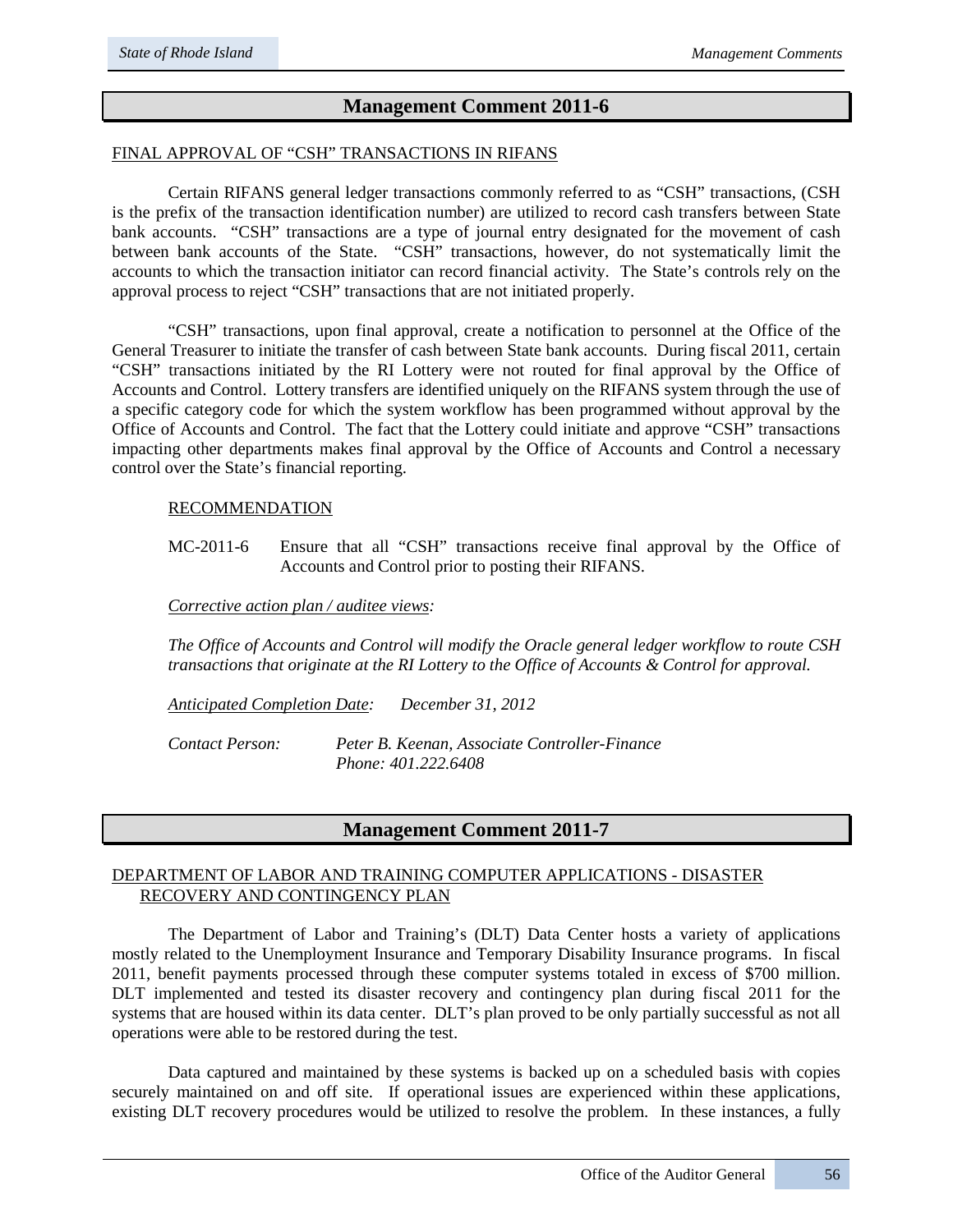operational disaster recovery and contingency plan would be vital to ensuring that the data center is restored and operational in a timely manner.

#### RECOMMENDATION

MC-2011-7 Ensure that the disaster recovery and contingency plan operates effectively to ensure the complete recovery of DLT systems.

## *Corrective action plan / auditee views:*

*DLT is under contract with SunGard Services to develop an IT Contingency Plan for Disaster Recovery. Based on the current schedule SunGard will deliver a comprehensive disaster recovery plan by June 30, 2012. In addition, in 2011 DLT participated in a disaster recovery exercise with the DoIT Enterprise disaster recovery team. DLT is now part of these ongoing exercises with DoIT until all systems at DLT are sufficiently tested for disaster recovery backup and restore. This will continue until the DLT data center is consolidated with the DoIT Enterprise Data Center. At such time DLT's disaster plan will be integrated with the DoIT Enterprise Data Center plan.*

*Anticipated Completion Date: December 31, 2012*

*Contact Person: Robert M. Genest, Administrator, MIS 401.462.8012*

## **Management Comment 2011-8**

## DEPARTMENT OF REVENUE – CONTROLS OVER TAX REVENUE RECOGNITION

Controls over tax revenue recognition should be strengthened by improving procedures for fiscal year-end cutoff and calculation of estimates (allowance for uncollectible amounts and refunds). Taxes receivable and the corresponding tax revenue are recorded in the State's accounting system at fiscal yearend based upon the receivable balances reported in Taxation's systems. The receivable balances reported in these systems at fiscal year-end did not always reflect the most current taxpayer information. In these instances, receivable balances did not reflect taxpayer payments correctly or timely, for example, payments were applied to the wrong tax year or account. While Taxation is attentive to cutoff procedures for cash receipts, there is less attention to recording all taxpayer changes (field audit, hearings, accounts receivable corrections, etc.) in the detail tax systems. Consequently, timing differences were identified when we confirmed balances with taxpayers or performed other detail testing of account balances.

Taxation was aware of these situations before fiscal year-end, but the receivable balances were not adjusted prior to providing the balances to the Office of Accounts and Control for financial reporting purposes.

#### RECOMMENDATION

MC-2011-8 Improve controls over processing taxpayer data (i.e., returns, payments, etc.) to ensure timely and accurate posting to taxpayer accounts particularly at fiscal year-end.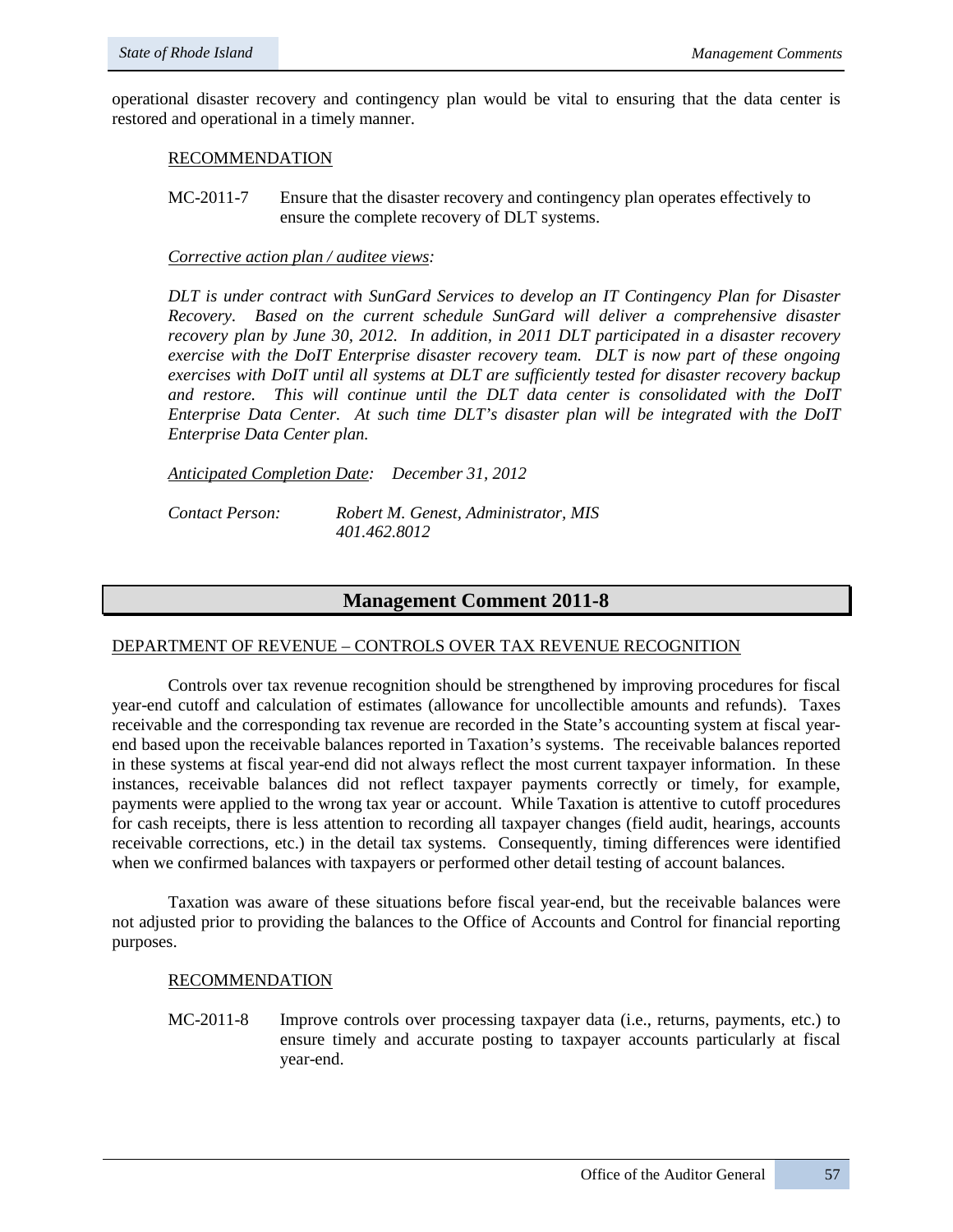#### *Corrective action plan / auditee views:*

*As part of the Fiscal Year 2013 budget request, the Division of Taxation requested funding for an integrated tax system. This system will, among other things, overhaul the front end data entry systems, accounting and processing systems. These improvements will streamline the Division's data entry and return entry systems therefore improving the timeliness and accuracy of entering returns, corrections and adjustments to taxpayer accounts. The system will also allow for real time posting of payments and transactions to taxpayer accounts ensuring that taxpayer's accounts are updated, not only at fiscal year end, but all throughout the year.*

*Anticipated Completion Date: To be determined.* 

*Contact Person: David Sullivan, Tax Administrator Phone: 401.574.8922*

## **Management Comment 2011-9**

#### DEPARTMENT OF REVENUE – RECONCILIATION OF TAXATION RECEIPTS TO RIFANS

The Division of Taxation (Taxation) does not reconcile receipts posted to its systems with receipts reported in the RIFANS accounting system. Although Taxation reconciles their cash receipts ledger (subsidiary system) to RIFANS, controls would be improved if receipts reported within the mainframe system were reconciled to RIFANS. RIFANS data is the basis for much of the information utilized by the State for financial reporting and the reconciliation of that data with Taxation's systems (the Division's official record for tracking tax payments and refunds) would provide enhanced control over the State's reporting of tax revenue.

## RECOMMENDATION

MC-2011-9 Develop the reporting capability to facilitate reconciliation of receipts reported by Taxation's systems with RIFANS.

#### *Corrective action plan / auditee views:*

*One of the major priorities of the Division of Taxation is the timely depositing of payments received. All payments received by Taxation are posted to various systems subsequent to their deposit. Currently the Division of Taxation has over 70 databases used to record payments and other taxpayer transactions (the mainframe system contains only 15 of these databases). As part of the Fiscal Year 2013 budget request, the Division of Taxation requested funding for an integrated tax system. This system will, among other things, overhaul the front end accounting systems and deposit systems. The system will also allow for real time posting of payments and transactions to taxpayer accounts, therefore any deposit made will be recorded in a more efficient manner.*

*Anticipated Completion Date: To be determined.* 

*Contact Person: David Sullivan, Tax Administrator Phone: 401.574.8922*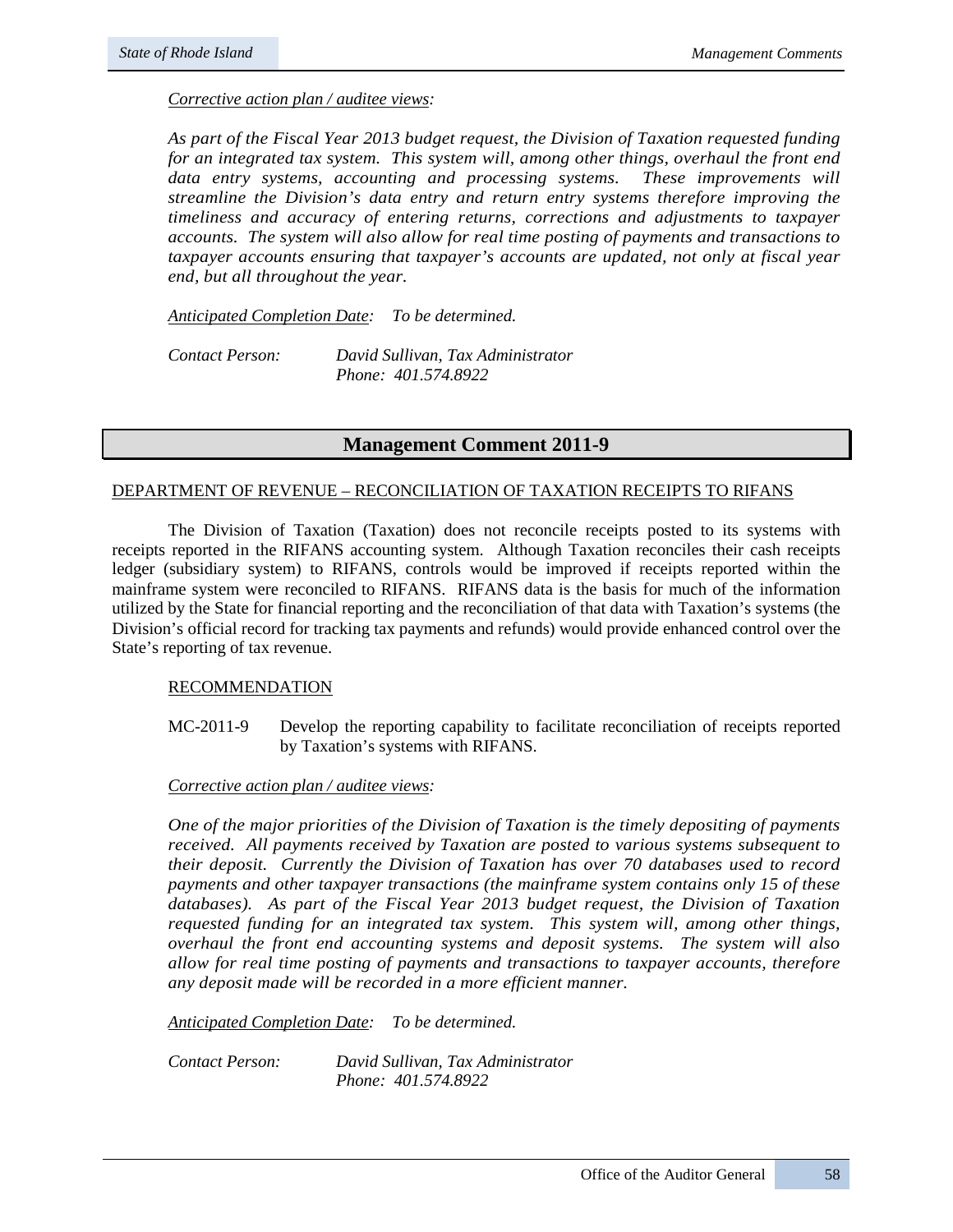## **Management Comment 2011-10**

## ACCOUNTING FOR AGENCY FUND DEPOSITS

The State reported \$98.1 million in agency fund deposits at June 30, 2011 that constituted pledged securities for certain entities doing business in the State and court deposits held by the Judiciary. The underlying transaction activity for these deposits is not being accounted for within the State's accounting system. Instead, the State adjusts year-end accounting system balances based on deposit amounts reported at year-end for financial reporting purposes. Controls could be improved over agency fund deposits by recording all deposit transactions within the State accounting system and requiring periodic reconciliation of these balances to the underlying bank or trustee statements. This would implement the same control procedures over agency fund deposits that are in place over all other deposits reported by the State.

#### RECOMMENDATION

MC-2011-10 Record all agency fund deposit transactions in the State accounting system with periodic reconciliation of reported balances to underlying bank or trustee statements.

*Corrective action plan / auditee views:* 

*The Judiciary is currently in the process of transitioning the accounting for all its agency accounts to RIFANS. Once this transition is complete procedures will be implemented at the agency level to reconcile the subsidiary records for such accounts to RIFANS information.*

*Anticipated Completion Date: July 31, 2012* 

*Contact Person: Peter B. Keenan, Associate Controller-Finance Phone: 401.222.6408*

## **Management Comment 2011-11**

## STATEWIDE CENTRALIZED COST ALLOCATIONS

The State discontinued the use of certain internal service funds during fiscal 2007 and began budgeting and distributing costs for human resources, facilities and maintenance, and information technology services through centralized procedures within the Department of Administration (DOA). In order to obtain federal reimbursement for costs allocable to federal programs, the State created "mirror" accounts (within DOA and other departments) for purposes of distributing the federal share of centralized costs to the other departments. Expenditures reported in federal accounts and linked to federal programs were expected to be claimed and drawn down by departments with the federal revenue being moved to reimburse DOA for costs allocable and recoverable from federal programs.

This new allocation method has resulted in a process that is inherently complex and not fully understood by many of the State's departmental financial managers. The process also has increased the risk that federal revenue and expenditures could be overstated and be realized by officials responsible for the administration of the State's federal programs.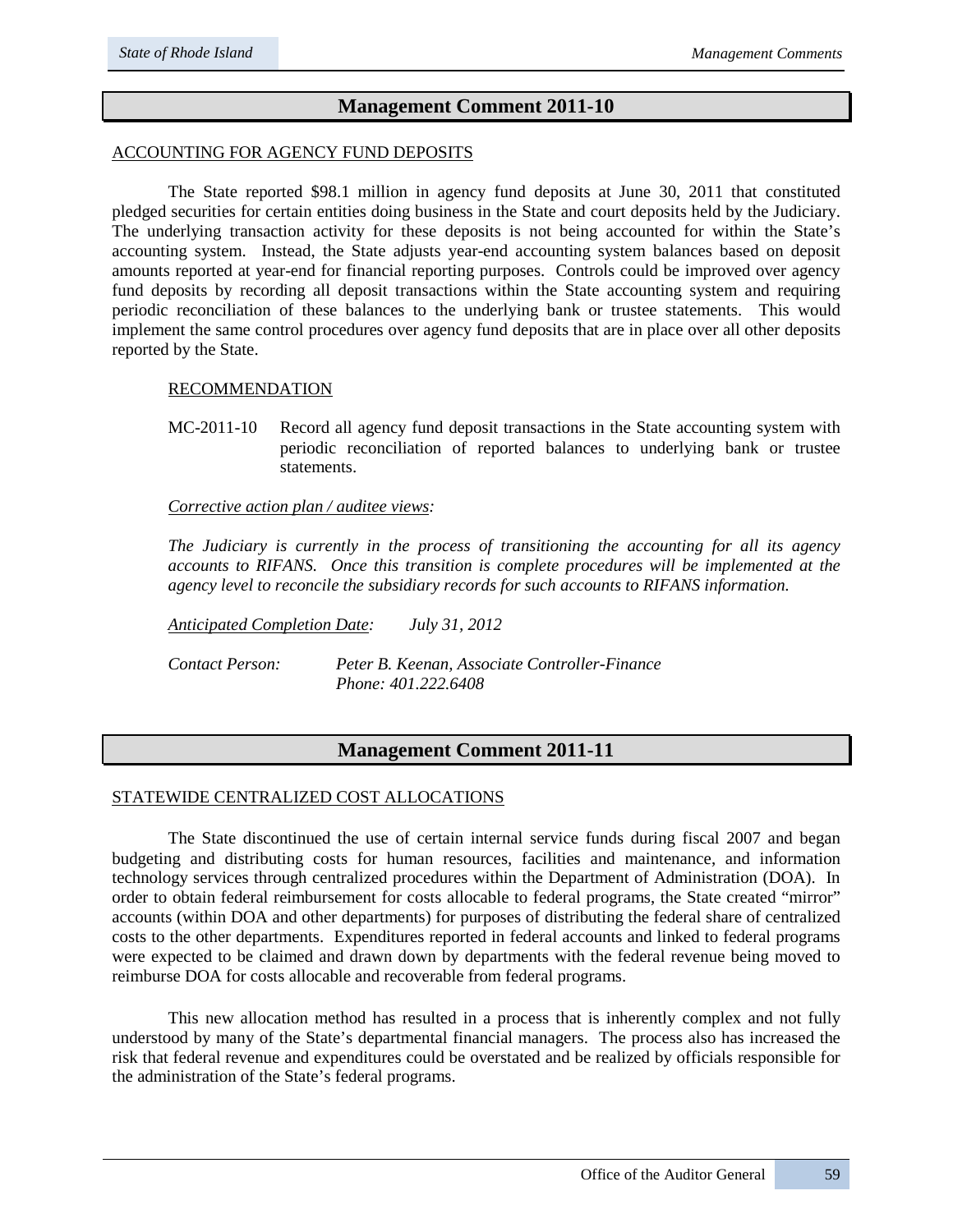Using internal service funds to distribute centralized shared costs to programs and activities is simpler, far less prone to error and subject to enhanced control procedures. The State should reconsider the use of the "mirror" account allocation methodology in light of the unnecessary complexity it adds to the accounting system and related procedures.

## RECOMMENDATION

MC-2011-11 Reevaluate the current centralized cost allocation process for personnel, facilities and maintenance, and information technology services to ensure that these cost allocations comply with financial reporting and federal program requirements.

## *Corrective action plan / auditee views:*

*The Central Business Office agrees with the recommendation to reevaluate the current cost allocation process. While the State has received approvals for each of the cost allocation methods developed for Human Resources, Information Technologies, and Facilities Management the accounting of these costs don't provide departments with an effective reconciliatory process of Federal Expenditures. Maintaining a hybrid rotary billing system utilizing "mirror accounts" puts greater pressure on the department's financial units to review financial data in two departments to reconcile their federal programs. The Department of Administration contends that the lack of transparency regarding what the departments are being billed for has been addressed with the use of a contractor to independently calculate each unit's billable rates in accordance with federal guidelines. Therefore, the current cost allocation process will be reviewed and if all stakeholders agree, the process will be changed.* 

*Anticipated Completion Date: June 30, 2013*

*Contact Person: Bernard Lane, Associate Director – Financial Management Phone: 401.222.6603*

## **Management Comment 2011-12**

## RIDOT – DATA CLASSIFICATION

RIDOT has not formally classified data residing in the Project Management Portal information system. Classifying system data is a best business practice essential to assigning proper security over the data as well as granting appropriate user access rights. Benefits include permitting data to be accessed, updated, protected, recovered and managed more securely and efficiently. DoIT policy states that data owners categorize all data under their control according to three levels of availability (critical, necessary, non-critical) and four levels of confidentiality (confidential, sensitive, private, public). It provides guidance for all State agencies in establishing appropriate security over and on the proper management of their data *(Policy 05-02: Data Categorization)*.

## RECOMMENDATION

MC-2011-12 Classify all data in accordance with DoIT Policy 05-02 (Data Categorization).

## *Corrective action plan / auditee views:*

*RIDOT will review the DoIT policy and then meet with stakeholders to develop an implementation plan.*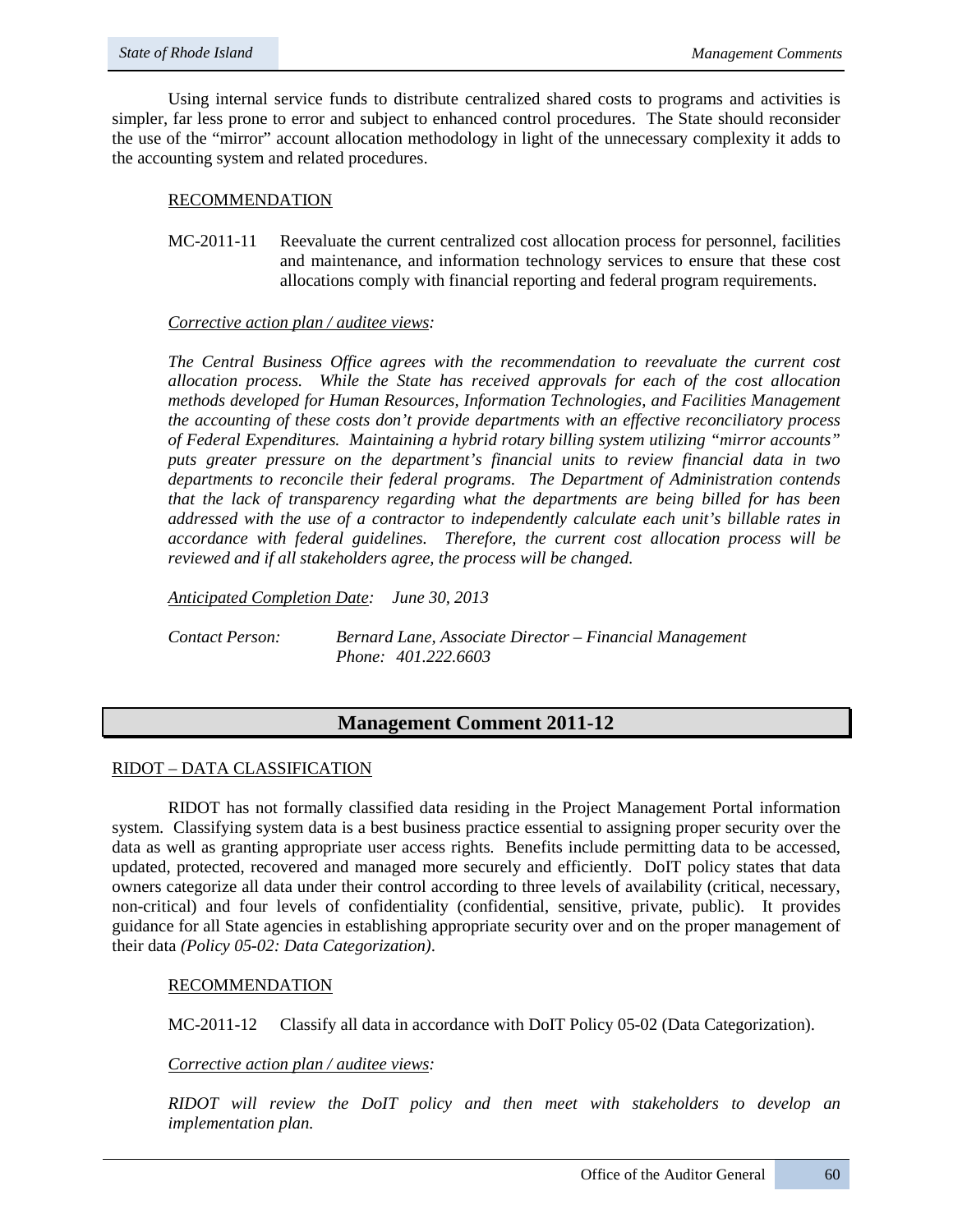*Anticipated Completion Date: June 30, 2013*

*Contact Person: Kazem Farhoumand, Chief Engineer Phone: 401.222.2492*

## **Management Comment 2011-13**

#### WIRE TRANSFERS – OFFICE OF THE GENERAL TREASURER

The Office of the General Treasurer is responsible for daily wire transfer of funds to external parties (vendors and investment purchases) and between various State accounts. The dollar amount of these wire transactions is significant. The wire transfers are effected through web-based applications of the various financial institutions holding State funds. In this environment, controls are enhanced when the personal computers which are used to initiate the web-based wire transfers are used solely for these transactions with no other internet or other use permitted. This reduces the risk of unintentional access to critical data that could compromise the controls over the wire transfer process. Personal computers dedicated solely for wire transfer transactions are not used by the General Treasurer employees who are responsible for initiating wire transfers.

#### RECOMMENDATION

MC-2011-13 Dedicate secure personal computers for the initiation and transfer of wire transfer information via web-based applications of the State's various financial institutions.

#### *Corrective action plan / auditee views:*

*After contacting our three biggest vendors we learned that none of their collective clients have a dedicated workstation to execute wire transfers. Treasury staff believes that current user and transaction authentication procedures represent an appropriate control of security risk for transmission of electronic payments that is consistent with the industry recommendations and practice.*

*Our processes employ physical, electronic and procedural safeguards to prevent unauthorized access or misuse. While specific protocols vary from bank to bank, access to the bank's system generally require a user name, password and a hardware authenticator (which generates a random, time limited, single use password). Additionally, some banks also require installation of a user-and-machine specific public key certificate. All data transmitted to and received from the banks is 128 bit encrypted. Additionally two of our banks require a telephone confirmation prior to executing a transfer.*

*Treasury employs an active endpoint antivirus and antimalware software solution. This software is centrally managed and updates to definition files are processed a minimum of four times per*  day. All computers within Treasury are secured by this software and managed centrally. *Treasury also utilizes an automatic Windows Update Service which ensures that all PC's on the Treasury network receive critical security updates in a timely fashion.*

*Additionally, Treasury's network sits behind the State's enterprise network infrastructure. This ensures that Treasury is protected by the State's firewall and is also the beneficiary of the State's outbound Web-access filter. This prevents users from accessing a wide variety of sites that are not related to our business purpose or could potentially host various forms of malware. Software*